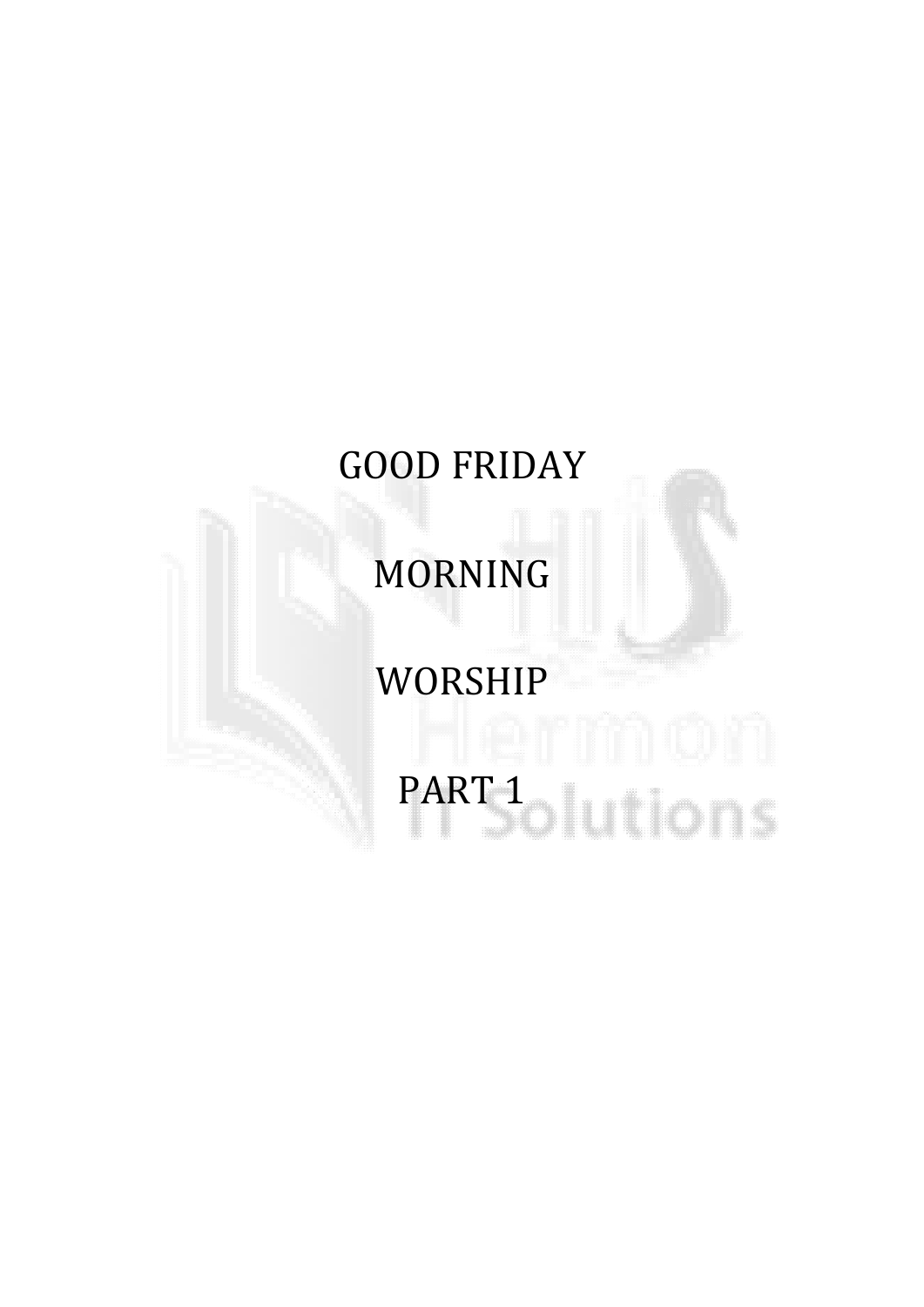#### Velliyaazcha Kaalathe Namaskaara Kramam

#### Onnaam Bhaagam

#### Praarambha Sthuthi (Pg.114)

- **P. Pithaavinum, Puthranum, Parishudha-Roohaaikkum sthuthi.**
- **C. Aadhimuthal ennannekkum thanne. Amen.**
- **P. Aakaashavum bhoomiyum Thante mahathwam-kondu niranjirikkunna balavaanaaya Dhaivam Thamburaan, parishudhan, parishudhan, parishudhan, unnathangalil sthuthi.**
- **C. Karthaavinte thirunaamathil vannavanum, varuvaan-irikkunnavanum vaazhthappettavan-aakunnu. Unnathangalil sthuthi.**

#### Kauma

*(Moonnu praavashyam pattakkaarente pinnaalle ettuchollenam)*

**Thante nyaya visthaarathaale, njangalude shikshavidhi maayicha Mashiha Thamburaane, Ninte nyaaya visthaarathil njangale praveshippik-kukayum, njangalude kuttangal njangalodu orkkayum aruthe.**  *┼ Kuriyelaayisson.*

Solution

*(Pattakkaarente pinnaalle ettuchollenam)*

**Njangalude Karthaave, Ninakku sthuthi, Ninte Pithaavinu bahumaanavum, Parishudha-Roohaaikku vandhanavum, pukazhchayum undaayirikkatte. Paapikalaaya njangalude-mel anugrahangalum, karunakalum undaayirikkename. Melulla Yerushaleminte vaathilukal thurannu, Mashihaaye, Ninte simhaasanathin munpaake, njangalude praarthanakal praveshikkumaar-aakaname. Njangalude Karthaave, Ninakku sthuthi. Ennekkum njangalude sharanavume, Ninakku sthuthi. Baarekmaar.**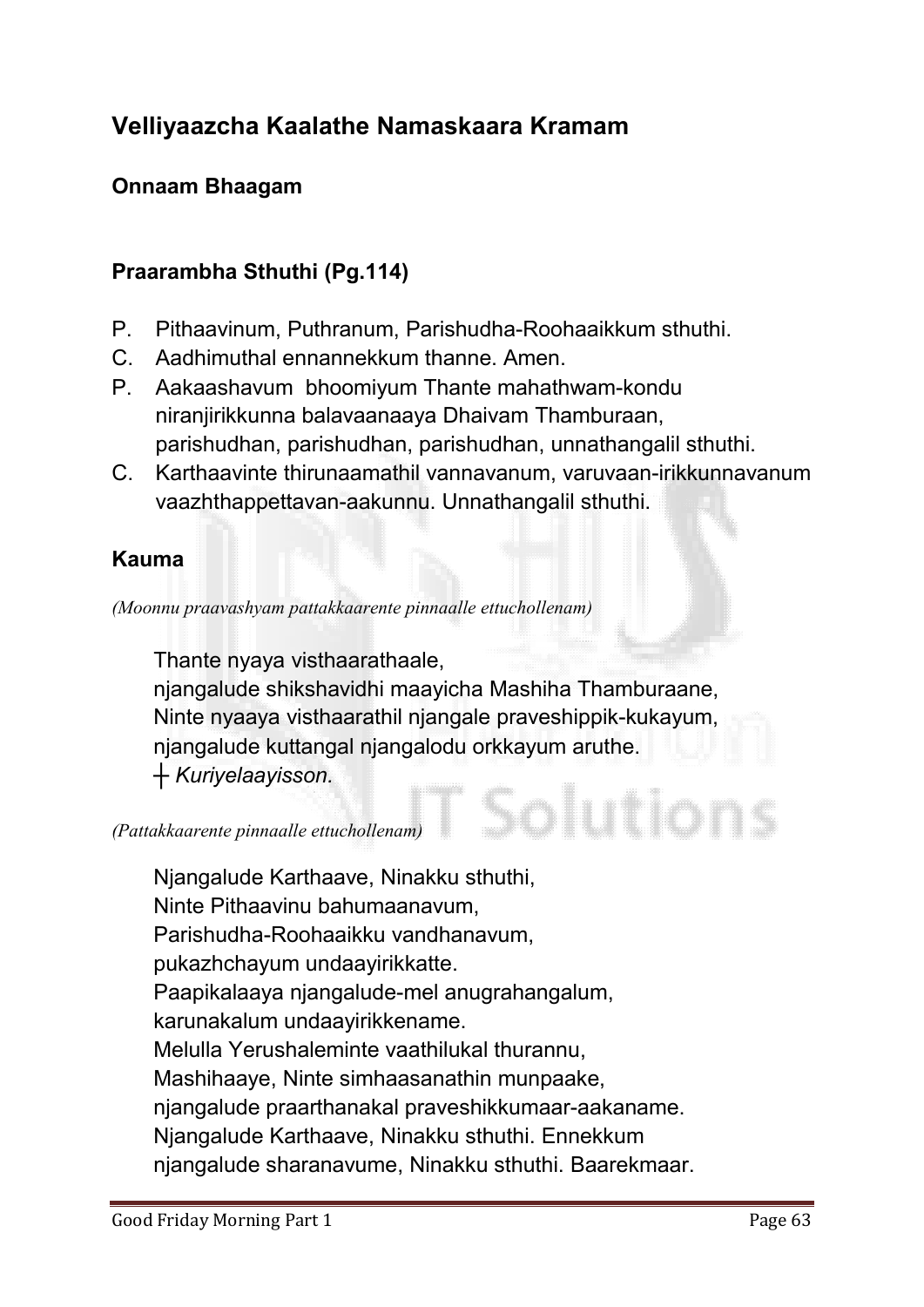#### Order of Worship for Friday Morning

#### First Part

#### Praise

- **P. Praise be to the Father, to the Son and to the Holy Spirit.**
- **C. As it was in the beginning, is now and forever shall be. Amen.**
- **P. Holy, holy, holy, Lord God of power and might, heaven and earth are full of Thy glory.i Praise in the highest.**
- **C. Blessed is He who has come and is to come again**  in the name of the Lord.<sup>"</sup> Praise in the highest.

#### Adoration

 **O Lord the Messiah, who by Thy own trial and condemnation, wiped out the condemnation against us, accept us on the day of Thy judgment,** and do not remember our sins.<sup>iii</sup> *┼ Lord, have mercy.* Solution

*(Repeat after the priest)*

**Our Lord, praise be to Thee, glory be to Thy Father, and our praise and worship be to the Holy Spirit. May Thy blessings and mercies be on us sinners. O Messiah, open the doors of heavenly Jerusalem so that our prayers may reach Thy throne of grace. Our Lord, praise be to Thee. Praise be to Thee, our eternal refuge. Bless us O Lord.** 

*<sup>(</sup>To be said three times after the priest)*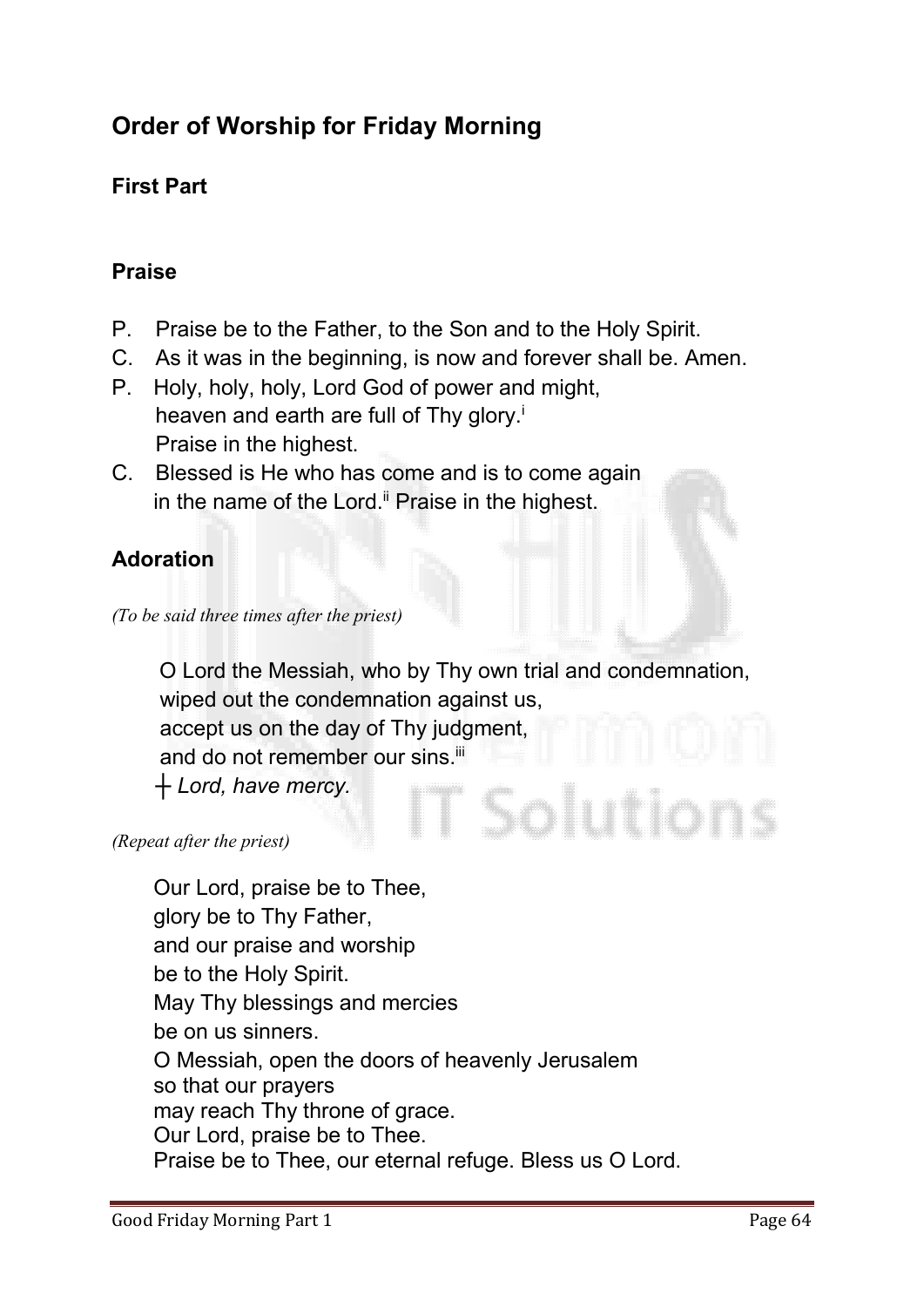#### *(Allenkil geetham)*

**Karthaa, sthuthi Ninakku, Thaathanu bahumaanam, vishudha-Roohaaikku, pukazhcha vandhanam. Paapikalaakunna, Ninnude adiyaaril anugraham, krupayum chorinjeedename Nee. Melulla Yerushalem vaathil thurannittu, Mashiha, simhaasane praarthana ethaname. Sthuthi en Karthaave, sthuthi en Karthaave. nithya sharanavume, sthuthithe. Baarekmaar.**

#### Karthaavinte Praarthana (Pg.2)

- **P. Swargasthanaaya njangalude Pithaave,**
- **C. Ninte naamam parishudham aakkapedename. Ninte Raajyam varename; Ninte ishtam swargathile-pole, bhoomiyilum-aakaname. Njangalkku aavashyamulla aahaaram innu njangalkku tharename. Njangalude kadakkaarodu njangal kshamichirikkunnathu-pole, njangalude kadangalum, dhoshangalum, njangalodum kshamikkename. Njangale pareekshayilekku praveshippikkaathe, njangale dhushtanil ninnu rakshichu-kollename; enthukondennaal, Raajyavum, shakthiyum, mahathwavum, ennekkum Ninakkullath-aakunnu. Amen.**

#### *(Allenkil geetham)*

#### Karthaavinte Praarthana (Pg.3)

- **P. Swarlokathil-irunnarulum Dheva, njangalude Thaatha,**
- **C. Ninthiru-naamam paavanamaai, perumaarapettee-dename.**
- **P. Thaathaa Ninnude thiru Raajyam, vannee-daname eeyulakil.**
- **C. Thiruhitham ethu-pol suraloke, athu-polivideyum-aakaname.**
- **P. Vendunn-aahaaram engalkkinn-ekaname Nee Karthaave.**
- **C. Anyarod-engal kshamichathu-pol, adiyaar paapam mochikka.**
- **P. Pareekshayil-engale aakkaruthe, dhushtanil ninnozhi-vaakkuka Nee.**
- **C. Raajyam, shakthi, mahathwangal, ennum Ninakkullava. Amen.**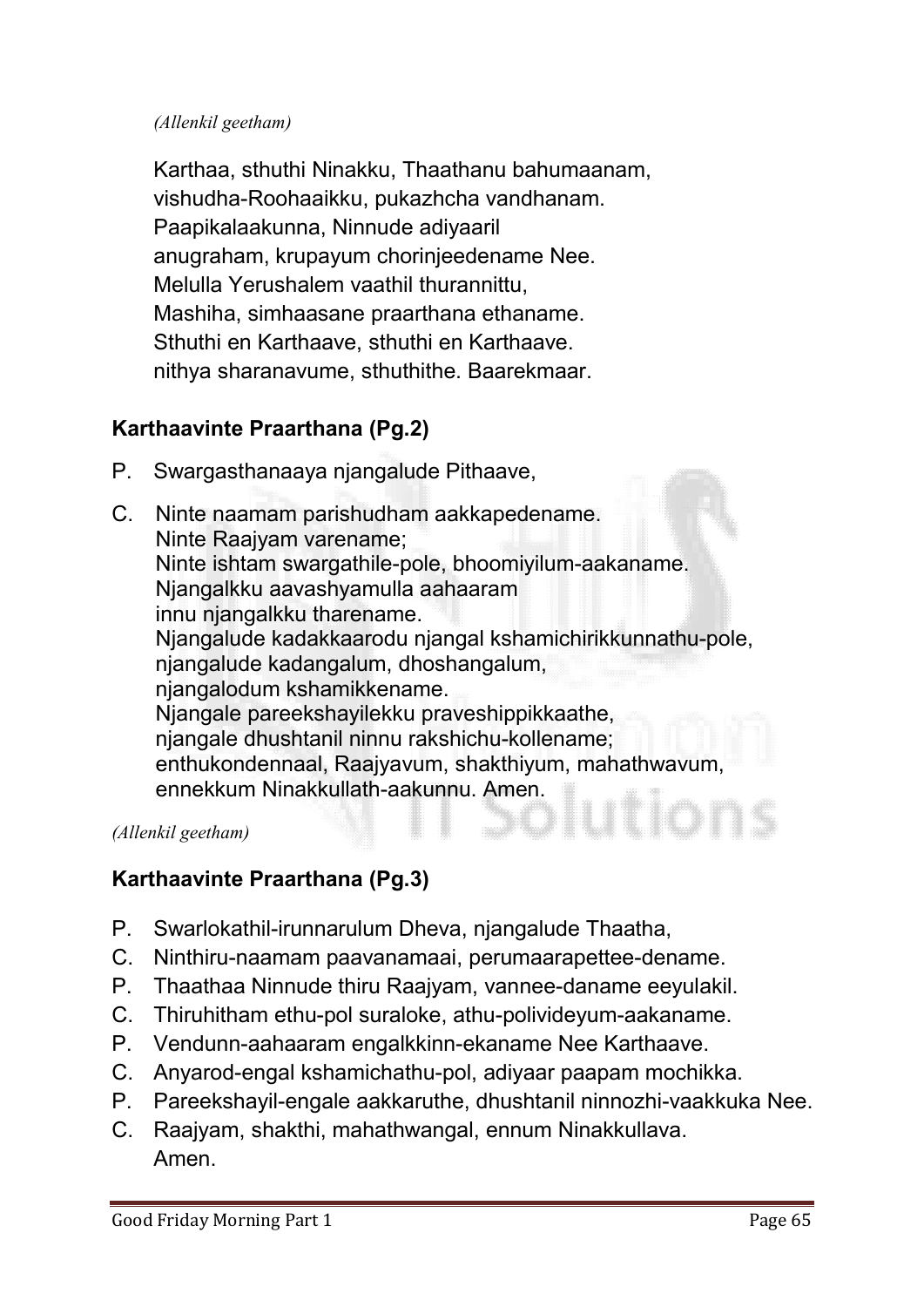*(Or in song)* 

**Praise be to Thee O Lord, glory be to the Father and to the Holy Spirit, our praise and worship. Bestow Thy blessings and grace upon us Thy sinful servants. O Messiah, open the doors of heavenly Jerusalem so that our prayers may reach Thy throne of grace. My Lord, praise be to Thee. My Lord, praise be to Thee. Praise be to Thee, our eternal refuge. Bless us O Lord.**

#### The Lord's Prayeriv

- **P. Our Father in heaven,**
- **C. hallowed be Thy name. Thy Kingdom come; Thy will be done on earth, as it is in heaven. Give us this day our daily bread. Forgive us our sins and offences, as we forgive those who sin against us. Lead us not into temptation and deliver us from the evil one; for Thine is the Kingdom, the power and the glory forever and ever. Amen.**

*(Or in song)*

#### The Lord's Prayer

- **P. Our Father in heaven,**
- **C. Hallowed be Thy name.**
- **P. Thy Kingdom come;**
- **C. Thy will be done on earth, as it is in heaven.**
- **P. Give us this day our daily bread.**
- **C. Forgive us our sins as we forgive those who sin against us.**
- **P. Lead us not into temptation and deliver us from the evil one,**
- **C. For Thine is the Kingdom, the power and the glory, forever and ever. Amen.**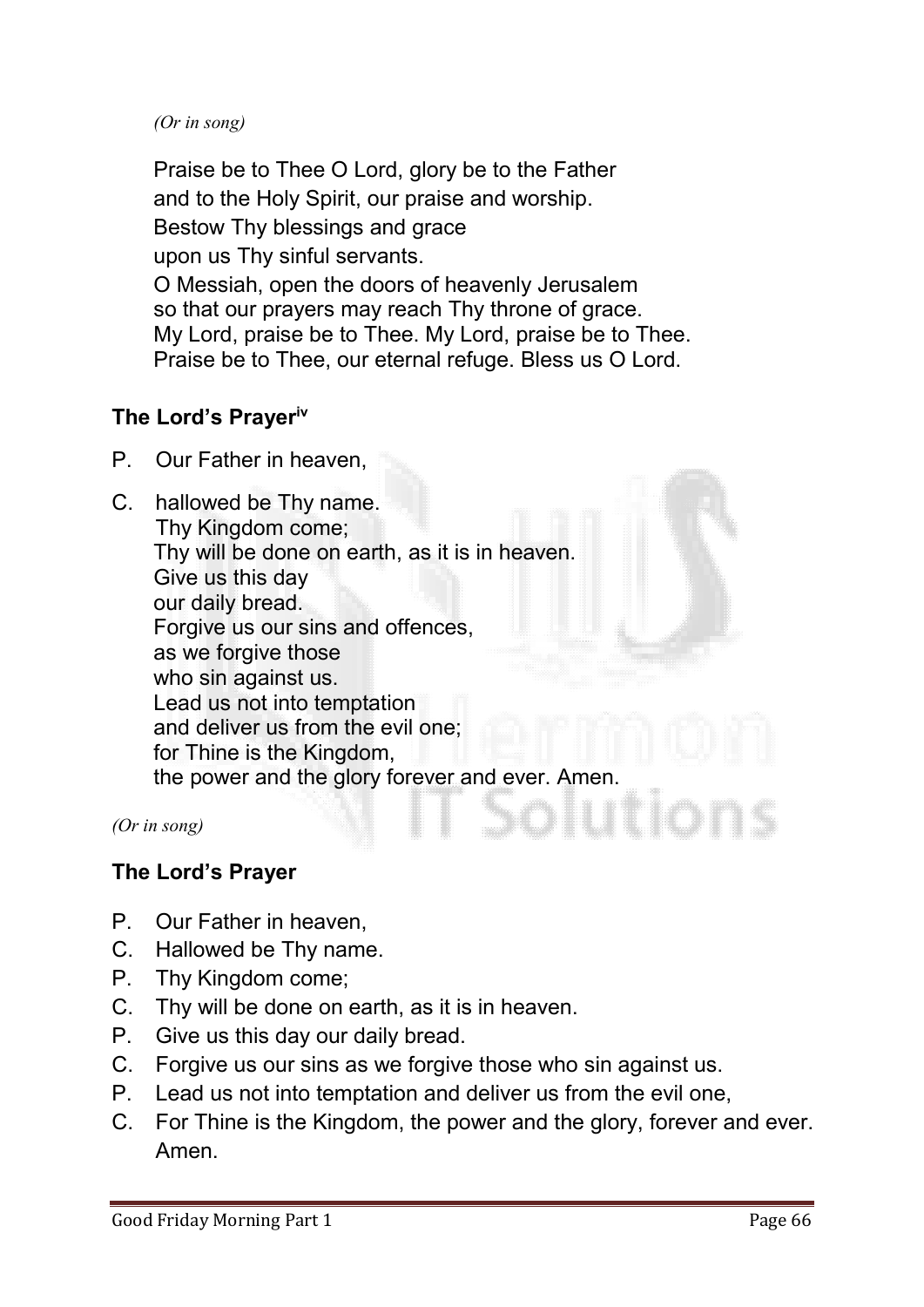#### Sankeerthanam 109: 1-5, 21-31 (Pg.114)

- **P. Ente pukezhcheyaya Dhaivame, mounamayi irikeruthe; Dushtente vaayum, vanchekente vaayum, ente nere thurennirikunu; bhoshkulla navukondu avar ennodu samsarichirikkunnu.**
- **C. Avar dosha vakkukal kondu enne valenju; kaarenam koodathe ennodu poruthirikkunnu.**
- **P. Ente snehathinu pakaram avar vairam kannikkunnu, njano praarthana cheiythu kond-irikkunnu.**
- **C. Nanmeykku pakaram thinmayum, snehathinu pakaram dvoshavum avar enodu kannichirikkunnu.**
- **P. Neeyo Karthaavaya Yahove, Ninte Naamathinadutha-vannam enodu cheiyyename; Ninte dhaya nallathaaka-kondu, enne viduvikkenname.**
- **C. Njaan arishdanum, dharidhranum aakunnu, ente hridayam ente ullil murinjirikkunnu.**
- **P. Chaanju pokunna nizhal-pole njaan kadannu-pokunnu; oru vettukkiliyepole enne chadikkunnu.**
- **C. Ente muzhakaalukal upavaasam kondu viraykkunnu. Ente dheham pushti-vittu kshayichirikkunnu.**
- **P. Njaan avarkku oru nindayaayi theernnirikkunnu; enne kaannumbol, avar thala-kulukkunnu.**
- **C. Ente Dhaivamaya Yahove, enne sahaayikkename; Ninte dhayekku thakka-vannam enne rakshikkename,**
- **P. Yehove, ithu Ninte kai ennum, Nee ithu cheiythu ennum, avar ariyendathinu-thanne.**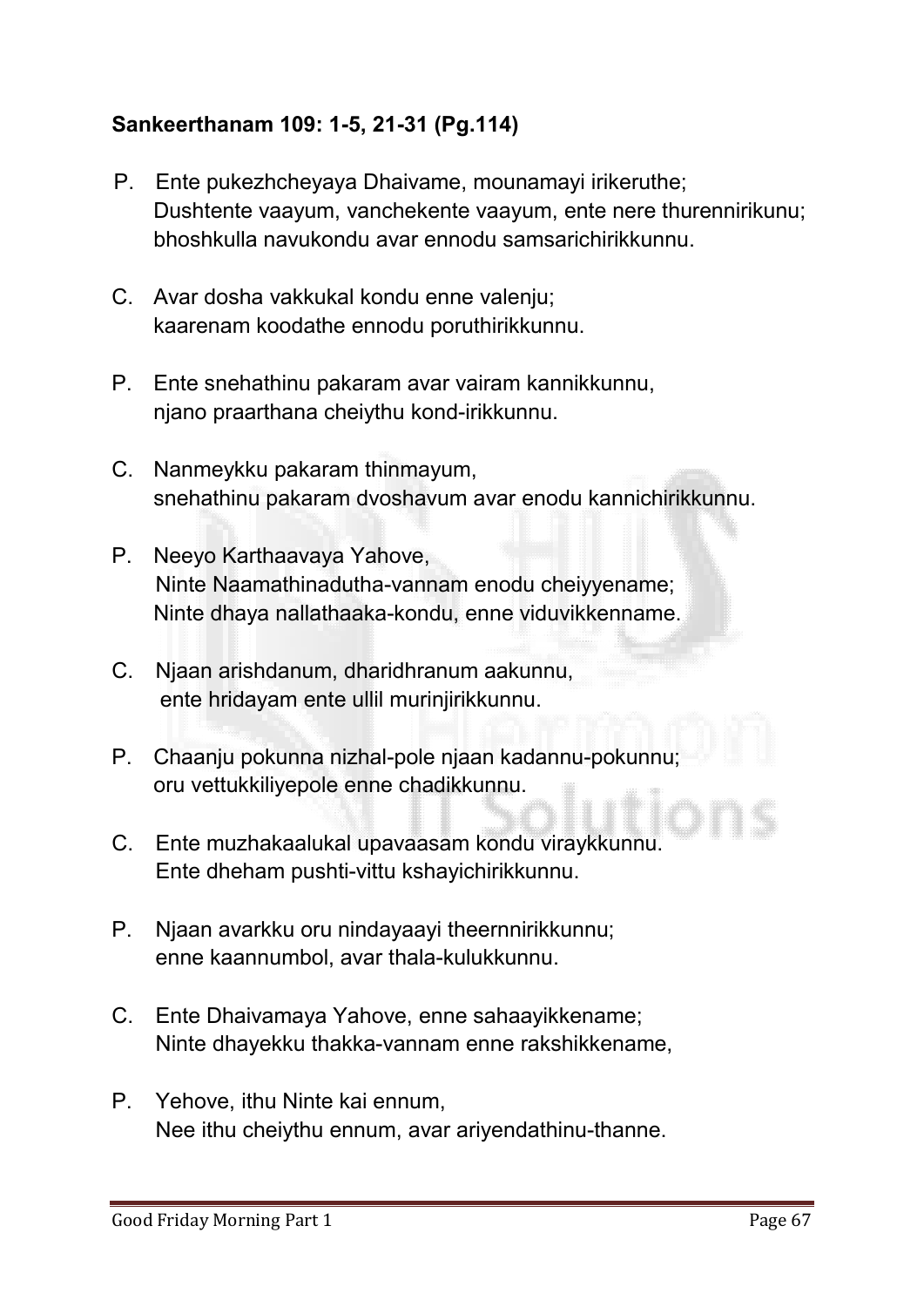#### Psalm 109: 1-5, 21-31

- **P. O God, of my praise, do not be silent; for wicked and deceitful men have opened their mouths against me; they have spoken against me with lying tongues.1**
- **C. With words of hatred, they surround me; they attack me without cause.**
- **P. In return for my love, they regard me with malice, but I continue in prayer.**
- **C. They repay me evil for good, and hatred for my love.**
- **P. But You, O Jehovah Lord, deal with me for Your Name's sake; because Your mercy is good, deliver me.**
- **C. For I am poor and needy, and my heart is wounded within me,**
- **P. I fade away like an evening shadow; I am shaken off like a locust.**
- **C. My knees are weakened from fasting; my body is thin and gaunt.**
- **P. I am an object of scorn to my accusers; when they see me, they shake their heads.**
- **C. Help me, O Lord my God; save me in accordance with Your mercy,**
- **P. that they may know that it is Your hand, that it is You, O Lord, that has done it.**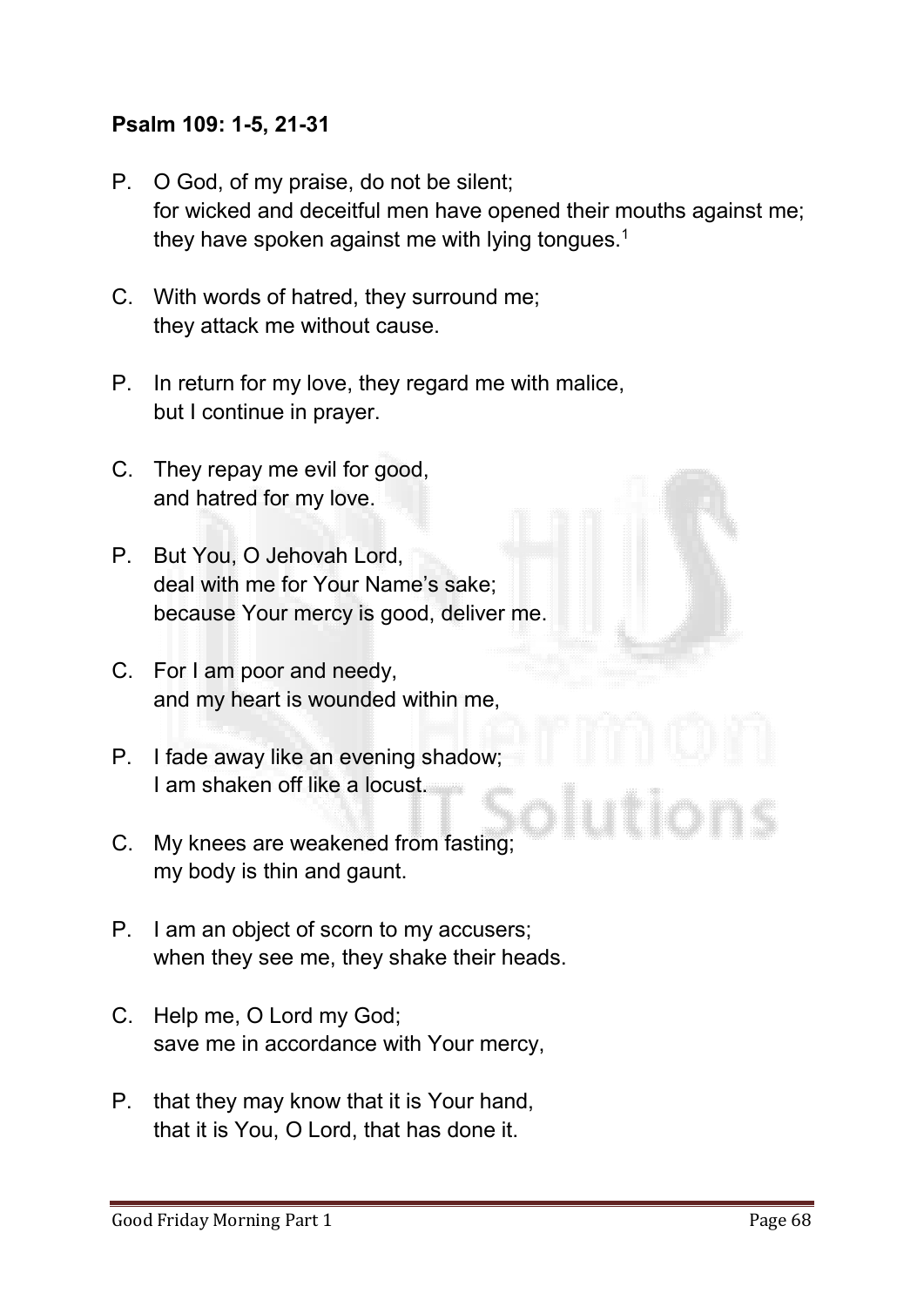- **C. Avar shapikkette; Neeyo anugrahikkename; avar ethirkkumbol lajjichu pokette; adiyano sandhoshikkum;**
- **P. Ente ethiraalikal ninda dharikkum; puthappu puthaykkum-pole avar lajja puthaykkum.**
- **C. Njaan ente vaaykondu Yahovaye athyantham sthuthikkum; athe, njaan purushaarathinte naduvil avanne pukazhthum, Avan eliyavane shikshaykku vidhikkunnavarude kayil ninnu rakshikkuvaan avante valathu bhaagathu nilkunnu. Dhaivame sthuthi Ninakku yogyamaakunnu. Baarekmaar.**
- **P. Pithaavinum, Puthranum, Parishudha-Roohaaikkum sthuthi.**
- **C. Aadhimuthal ennennekkum thanne. Amen.**
- **1. Manusuthan-aayoru Dhaiva-Suthan ee raathriyil dhushttanmaar kayyil-elpikkappetta-thine, dhyaanich Avane kumbiduvin.**
- **2. "Maranatholam en dhehi – athidhukathil maruvunnu; Njaan praarthichethuvolam – ningal enikkai paartheedeen."**
- **3. Urakkamilaathoru-Unarvulon – innurakkozhinju praarthichu maranakkaasaa Thannil-ninn akattuvaanaayi yaa-chichu.**
- **4. Ee raathriyil Yoodhanmaar – thangalude naa-dathil-ellam nanma cheiythu sanjaricha – Yeshuve pidippaan purappettu.**
- **5. Koottam koottamaayavar vaalukal, vadikalumaayi kallante-nere ennapol – Yeshuvinnethire chennalo.**
- **6. Shaapagrastharaam Yoodhanmaar, Karthan mumbil thala kulukki "Yoodharin Raajaa vaaniduka," ennapahasichu ghoshichaar.**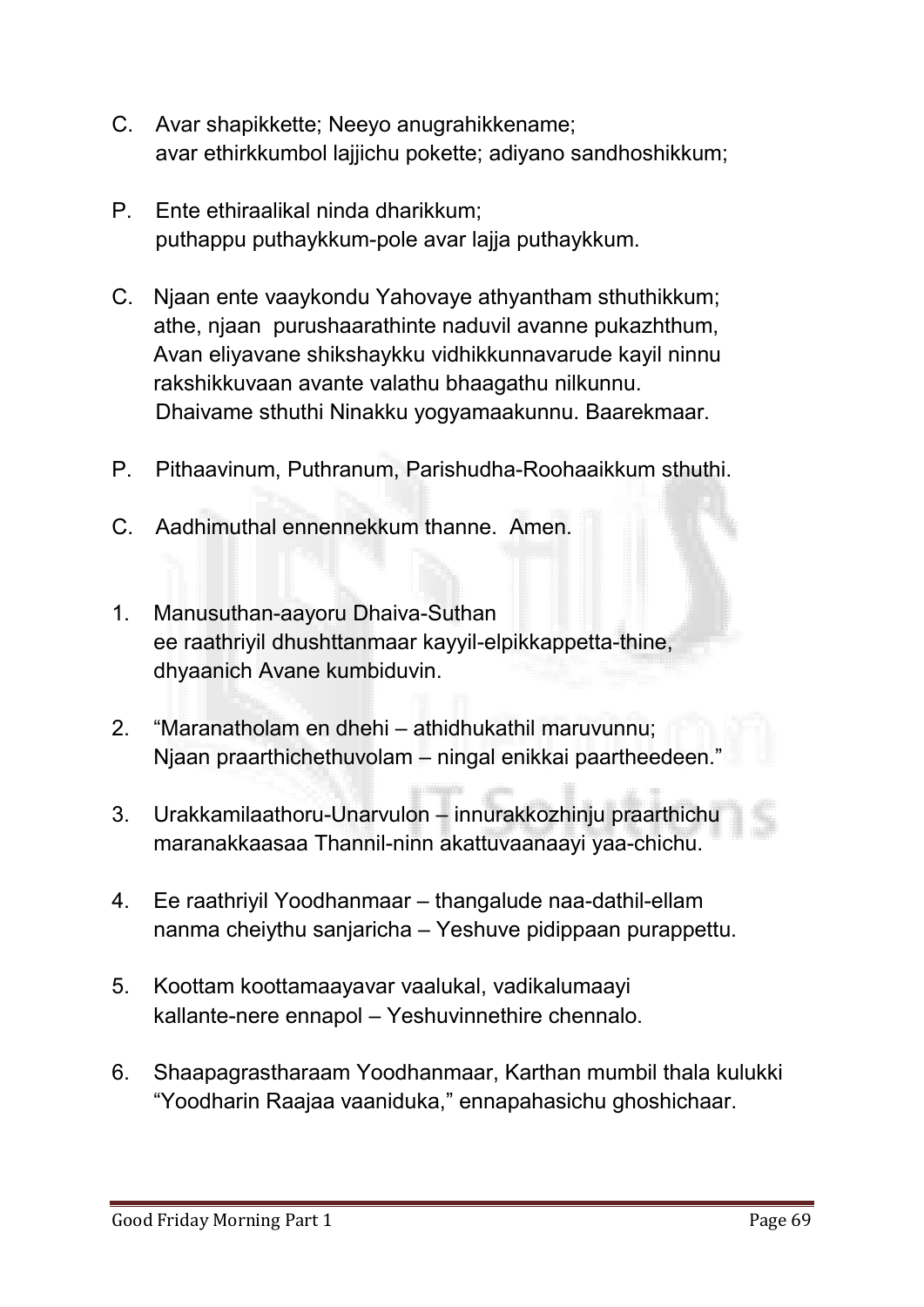- **C. They may curse, but You will bless; when they attack, they will be put to shame, but Your servant will rejoice.**
- **P. My accusers will be clothed with disgrace and wrapped in shame like a cloak.**
- **C. With my mouth I will greatly praise the Lord; in the great multitude, I will glorify Him, for He stands at the right hand of the afflicted one, to save his life from those who condemn him. O God, You are worthy of praise. Bless us O Lord.**
- **P. Praise to the Father, to the Son and to the Holy Spirit.**
- **C. As it was in the beginning, is now and forever shall be. Amen.**
- **1. The Son of God who took the form of Man was betrayed and handed over to evil men this night, so let us meditate on this and prostrate before the Lord.**
- **2. "My soul is deeply troubled to the point of death; till I return after praying, keep watch with Me."v**
- **3. The sleepless One, stayed up to pray this night and asked if the cup of death could be taken away from Him.**
- **4. On this night, the Jews set out to capture Jesus, who had traversed their land doing good deeds.**
- **5. They went in groups in search of Jesus with sticks and swords, as if to catch a thief.**
- **6. The cursed Jews shook their head scornfully, "Hail King of the Jews", they said mockingly. vi**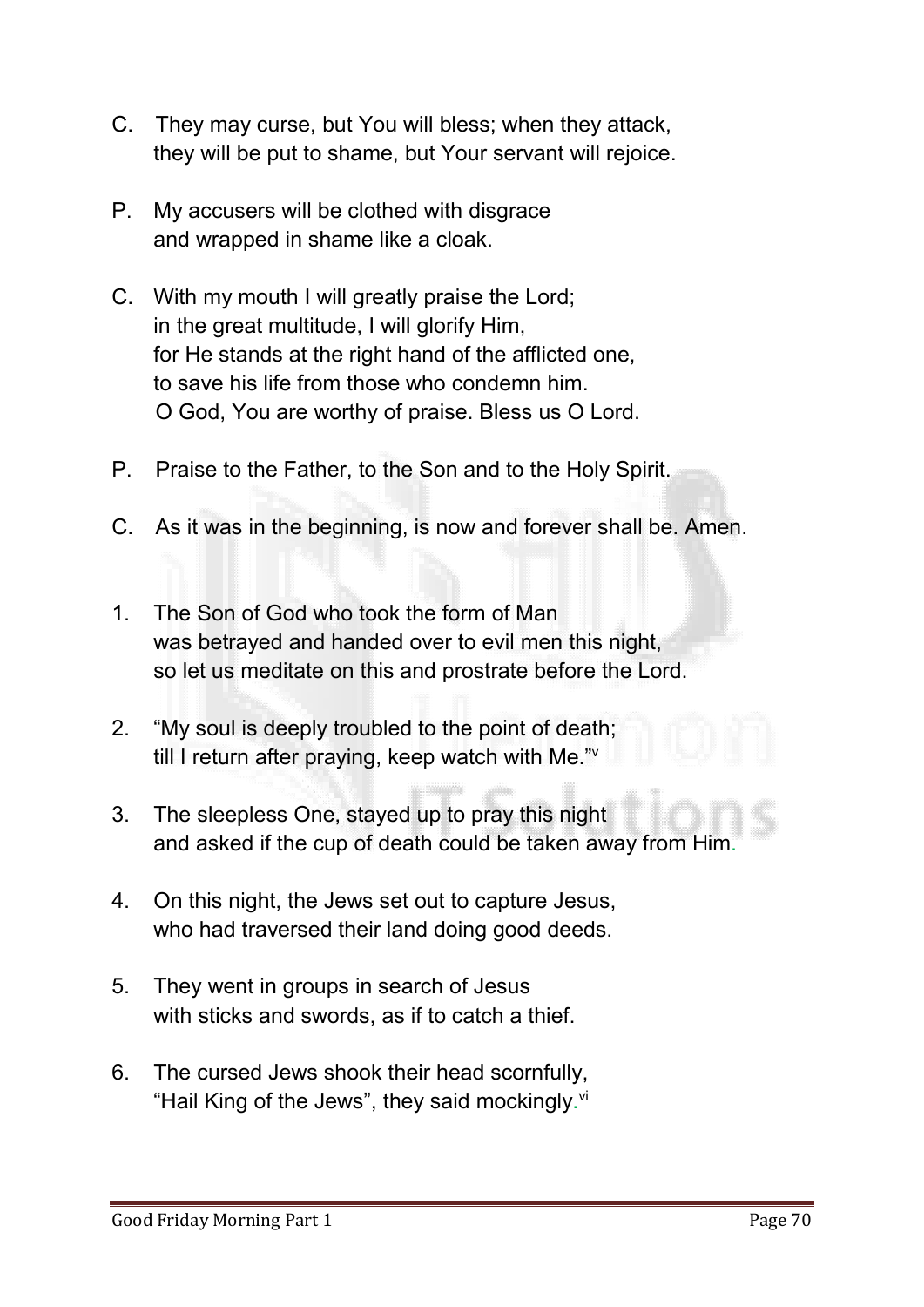- **7. Sheemayon skeeppaa Mashihaaye ariyunnillenn-aannayode thalliyathorthavan murayittu – murayittidathor-arullu?**
- **8. Mashihaa kutta-kkaarane-pol – nyaaya sthalathil ninnalo; paapathin-dhaasare viduvipaan – dhaasaril ninnadi Thaan ettu.**
- **9. Thannude krooshathil aashrayikkum paapikalkkoke rakshayum, Thanne krooshil tharacheedum dhushdarkku shikshayum undaakum.**

#### Eniyaana (Pg.115)

- **P. Sarva lokathinteyum Nyayaadhipathi aayirikke, njangalude shikshaavidhi azhippaan, akramikalaal vidthikkappetta Mashiha Thamburaane,**
- **C. Nee nyaayam vistharikkunna dhivasathil, dhaya thonni, njangalodu karuna cheiyyename.**
- **P. Paapa bandhanathil-ninnum, veezhchayil-ninnum, vigrahaa-raadhanayil-ninnum njangale veendukolvaan, Kayyaaphaayude munpaake vistharikkappetta Mashiha Thamburaane,**
- **C. Nee nyaayam vistharikkunna dhivasathil, dhaya thonni njangalodu karuna cheiyyename.**
- **P. Adhikaarikal-ude Adhikaariyum, nyaayadhipathikalude Nyaayadhipathiyum Thaan aayirikke, kuttakkaaranepole puzhuvaaya Peelaathosinaal vistharikkappetta Mashiha Thamburaane,**
- **C. Nee nyaayam vistharikkunna dhivasathil, dhaya thonni njangalodu karuna cheiyyename.**
- **P. Raajaadhi Raajaavum, Karthaadhi Karthaavum Thaan-aayirikke, Thante srshttiyum, dhaasanum-aaya Herodaavinaal vistharikkappetta Mashiha Thamburaane,**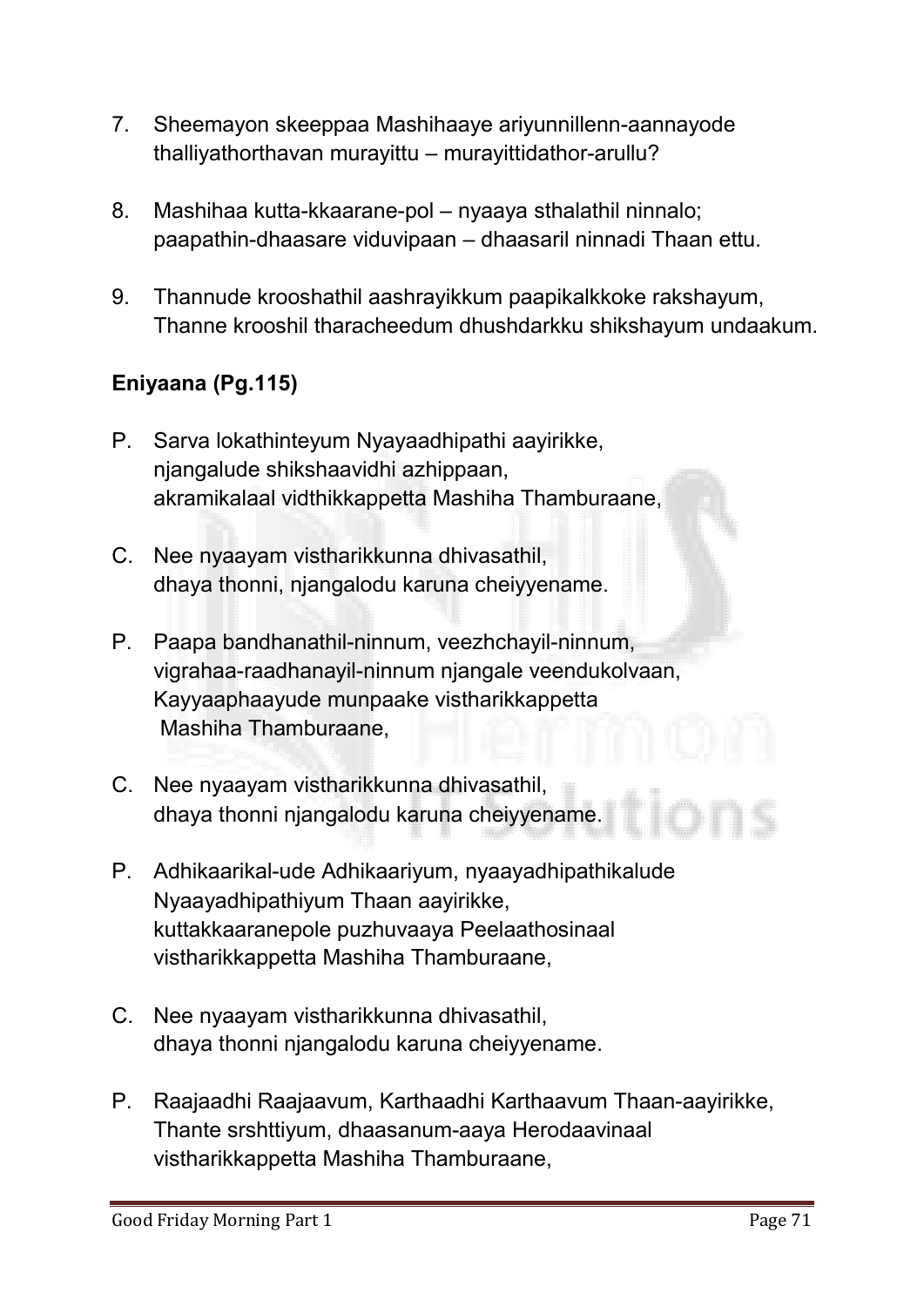- **7. Simon Peter swore he never knew the Messiah**  but wept bitterly later at this betrayal; who would not have wept? vii
- **8. The Messiah stood like a criminal before the judge; He endured the abuse of sinners in order to set sinners free.**
- **9. Those who trust in the cross will be saved, but those who crucified Him will face judgment.**

#### Responsory

- **P. O Lord the Messiah, the Judge of the whole universe, who was judged by the unjust, so that our bonds may be broken,**
- **C. on the day of judgment, in Your compassion, have mercy on us.**
- **P. O Lord the Messiah, who stood trial before Caiaphas, so that we may be freed from our bondage to sin and idolatry,**
- **C. on the day of judgment, in Your compassion, have mercy on us.**
- **P. O Lord the Messiah, the King of kings and Judge over judges, who was interrogated like a criminal by Pilate, an insignificant ruler and judge,**
- **C. on the day of judgment, in Your compassion, have mercy on us.**
- **P. O Lord the Messiah, the King of kings and Lord of lords, who was tried by Herod, who is Your servant and Your creation,**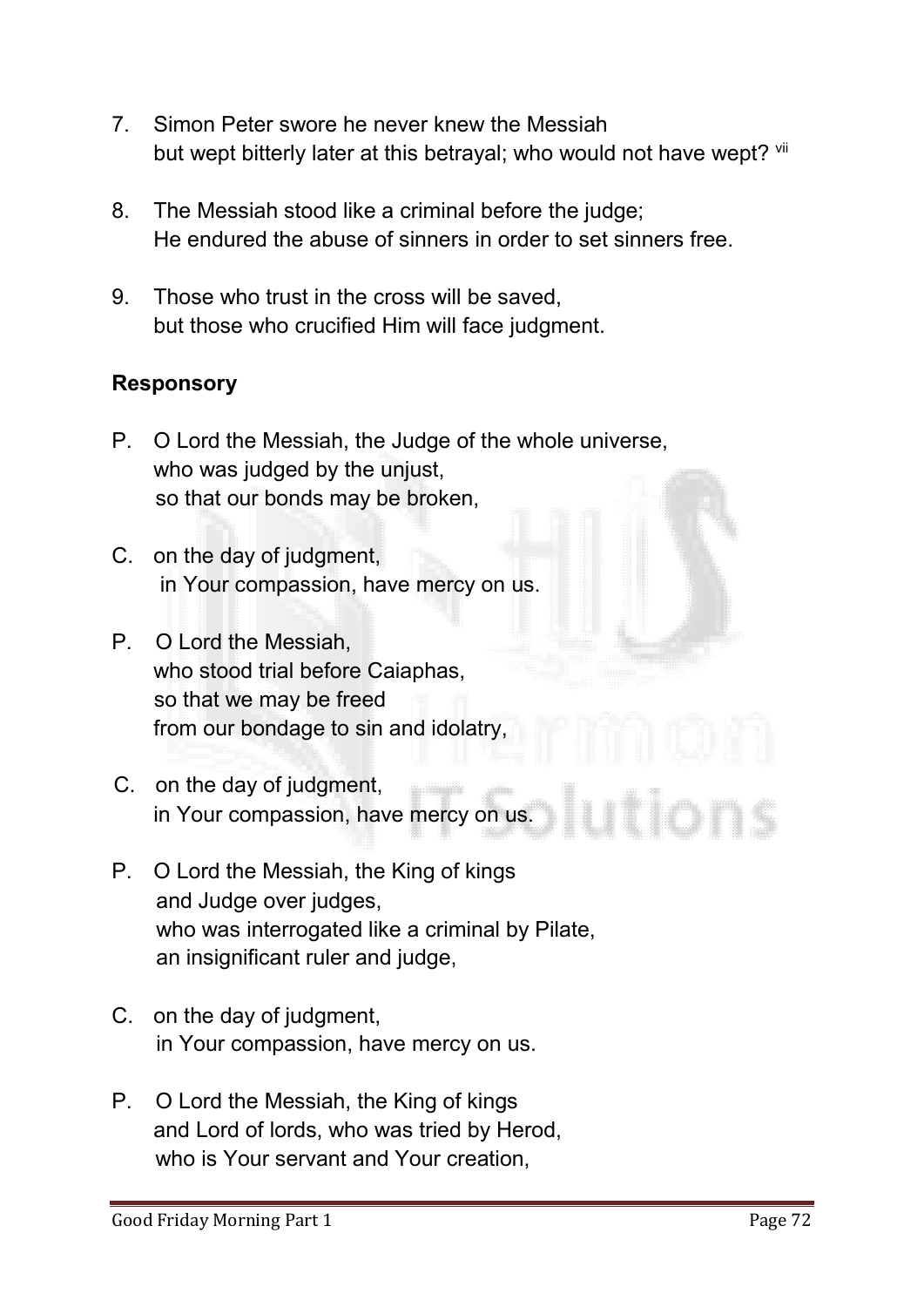- **C. Nee nyaayam vistharikkunna dhivasathil, dhaya thonni njangalodu karuna cheiyyename.**
- **P. Sehiyon malamel krooshikkappettavanum, Thante sleebaayaal manushya-vargathinu raksha nalkiyavanum-aaya Mashiha Thamburaane,**
- **C. Nee nyaayam vistharikkunna dhivasathil, dhaya thonni njangalodu karuna cheiyyename.**
- **P. Gaagulthayil vachu kurishinmel kidannu uchathil nilavilichavanum, jeevanulla Thante shabdhathaal Thante srshttikale ilakkiyavanum-aaya Mashiha Thamburaane,**
- **C. Nee nyaayam vistharikkunna dhivasathil, dhaya thonni njangalodu karuna cheiyyename.**

#### Apeksha (Pg.116)

**P. Dhaivamaya Karthaave, jeevan ullathum, jeevan undakkunnathum-aaya Ninte peedanubhavathil njangal pankaalikal-aayi, aathmaavilum, sathyathilum kazhikkunna nithya aradhanayayi athu kondaduvaan, njangale yogyarakkename.** 

**Njangalude rakshaikkayi, innenna-pole oru Dhivasam, kuta-kkaarane-pole nyaayavisthaara sthalathekku aanayikkappedukayum, dhaasanaal chekittathu adi elkkukayum, njangalkku vendi kurishil marichu paapathinu adimappettavaraaya njangale viduvikkayum cheiytha Mashiha Thamburaane, vishudha vichaarangalaalum, Dhaiveeka nadapadikalaalum, sathyavishwasathodu-koode Ninte kurishin chuvattil thruppadhangal chumbichu vandippaanum, paapa mochanam praapippaanum, njangalude aayushkkaalam muzhuvanum Ninnil sharanam praapichu samaadhaanathode jeevippaanum, njangalkku krupa nalkename.**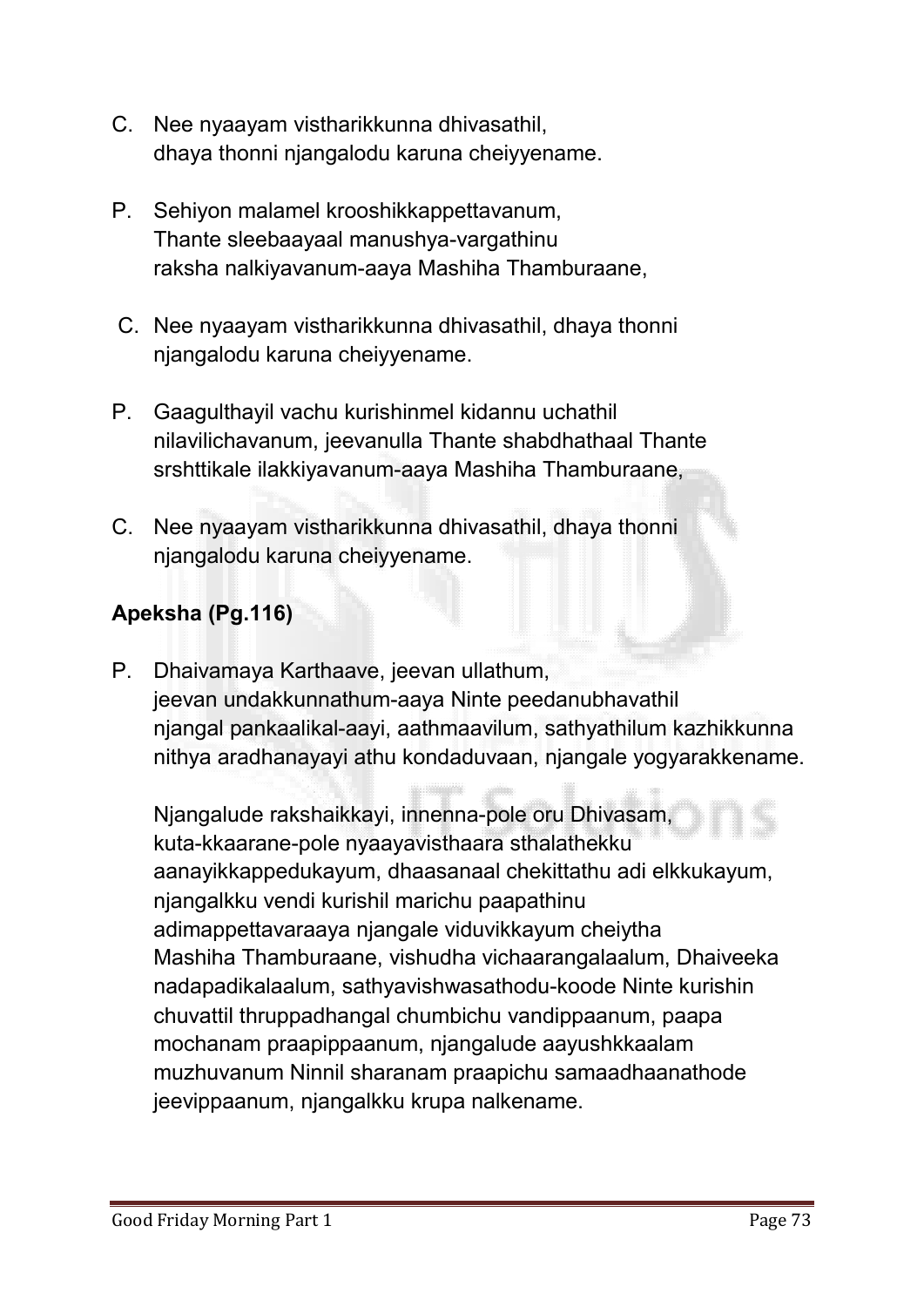- **C. on the day of judgment, in Your compassion, have mercy on us.**
- **P. O Lord the Messiah, who was crucified on Mount Zion and through Your cross, saved the human race,**
- **C. on the day of judgment, in Your compassion, have mercy on us.**
- **P. O Lord the Messiah, who cried out from the cross at Golgotha such that all creation trembled at the sound of Your life-giving voice,**
- **C. on the day of judgment, in Your compassion, have mercy on us.**

#### **Supplication**

**P. O Lord God, make us worthy to participate in Your living and life-giving passion** and to celebrate it in spirit and truth, vill  **as an act of eternal worship.**

**O Lord the Messiah, who on a day like this, was tried like a criminal at the seat of justice for our salvation, received blows on Your cheeks from sinners, died on the cross, and won for us, redemption from slavery and sin, grant us grace so that in holiness of thought, pious deeds, and true faith, we may kiss Your feet in worship at the foot of Your cross, receive forgiveness of sins and throughout our lives find solace in You and live in peace.**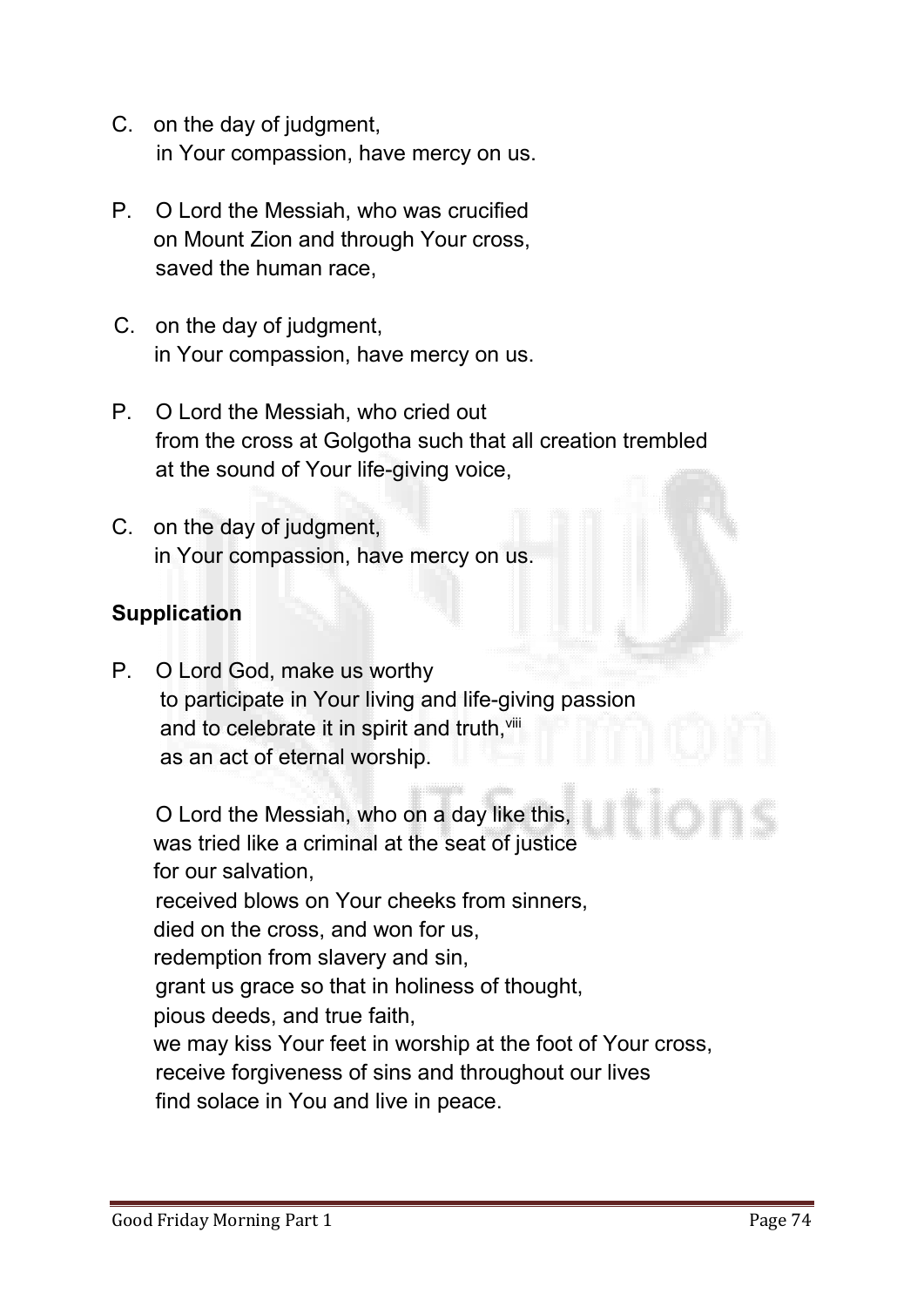**Ee perunaal ghoshikkunna Thirusabhaye vanchanakalil-ninnum veendu kollename. Ninakku sthuthiyum, bahumaanavum, aadhipathyavum ennekkum yogyamaayirikkunnu, hosho vab'kulas ban la'olmen.** 

**C. Amen.** 

#### Sugeesa *(Manasode maranam praapichuyarppin…– Enne reethi)*

- **1. Lokarakshaikkai – marathil maricha jeeva Dheva nithyam – sthuthi Ninakkamen.**
- **2. Ninne avar vistha – richu vidhichu kol kondaadichu – apahasichu.**
- **3. Sakalarkkum dheepam – arulum Sooryanaam Ninne thadavil – aayavaradachu.**
- **4. Oomane-pole – maunamaai nilkke oru vezhakkolaal – adichavar Ninne.**
- **5. Rakshakan-asooya – yaal vidhiyettu dhushdar thangalude – Naadhane konnu.**
- **6. Thurumbaakum naran – nyaayaasanam-eri agnijwalayaam – Avane vidhichu.**
- **7. Idayanaakum Nee – adiyetta neram sakikalaam-aadukal – chithari-ppoyi.**
- **8. Thaaladiyaam naran – ugrajwalayaam ninne bandhichu – Nin kshamayaascharyam!**
- **9. Balavaanaam Ninne - ittavar thadavil balaheenaraarthu – kurishundakki.**
- **10. Unnathathil-ere – yare vittirangi; mruthanaai theernnavanaam, Puthranu sthothram.**
- **11. Vandhya Pithru Suthanaam – Eesho Nin kashta paadaal lokam Nee- veendathaal sthothram.**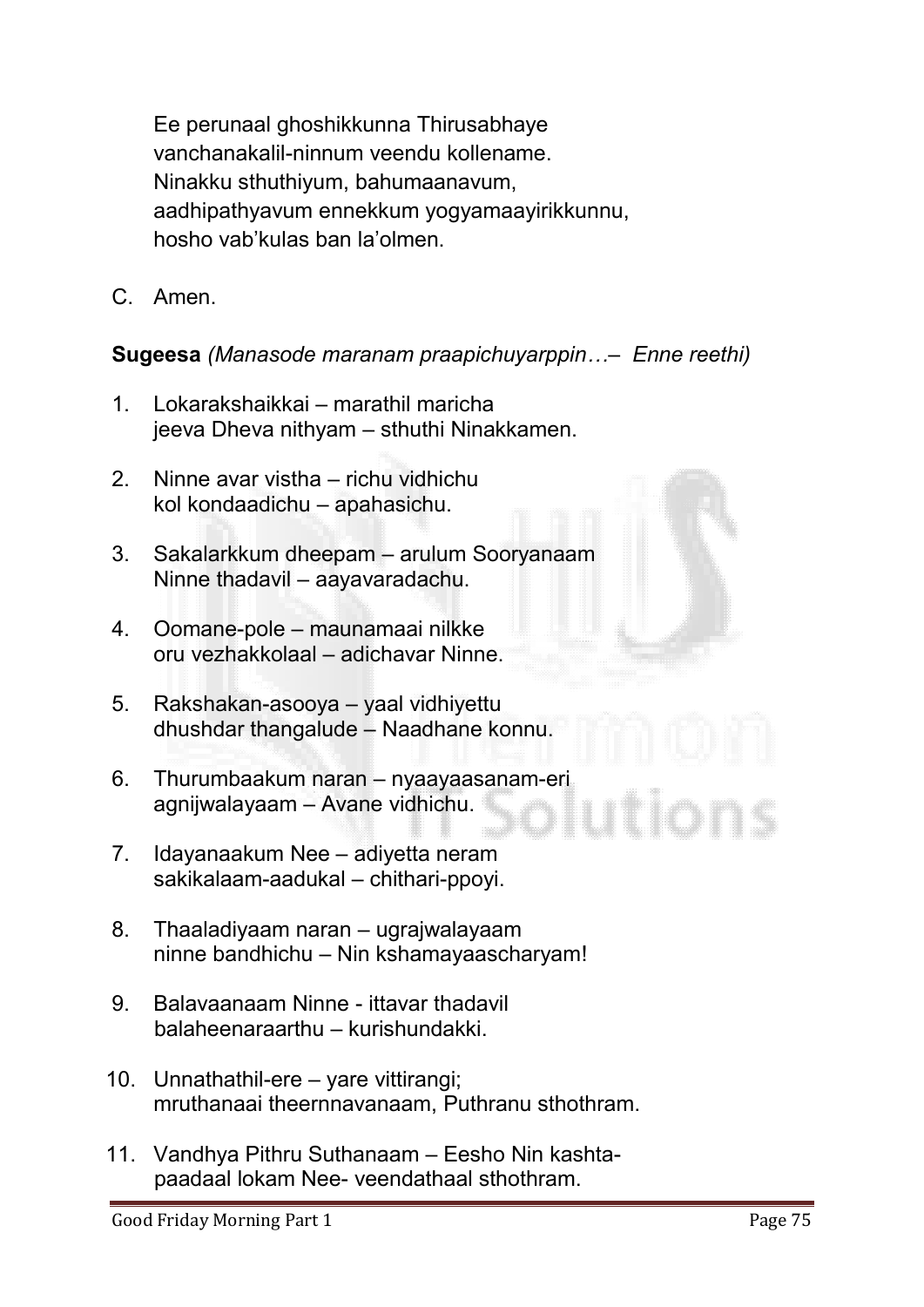**Save Your holy Church, that celebrates this feast, from all the guiles of the evil one. You are always worthy of praise, honour and majesty, now and all the days of our lives.**

**C. Amen.**

#### Prose

- **1. O Living God, who died on the cross to save the world, we will praise You ceaselessly. Amen**
- **2. You were tried and convicted, beaten with sticks and mocked.**
- **3. You, who is like the Sun, giving light to all, was bound by the soldiers.**
- **4. As You stood silent like a dumb man, they struck You with a rod.**
- **5. The Saviour was convicted out of jealousy and evil men killed their Lord.**
- **6. A worthless man climbed the judgment throne and condemned the One who is like a blazing fire.**
- **7. When You, the Shepherd was beaten by evil men, Your flock scattered.ix**
- **8. Mortal beings shackled You, the blazing Sun, and yet Your patience was amazing!**
- **9. You the mighty One, were put in chains and the weak jubilantly made a cross for You.**
- **10. You left Your exalted position amongst the angelic hosts; we thank the Son who took death upon Himself;**
- **11. Jesus, O revered Son of God, we thank You because You redeemed the world by Your passion.**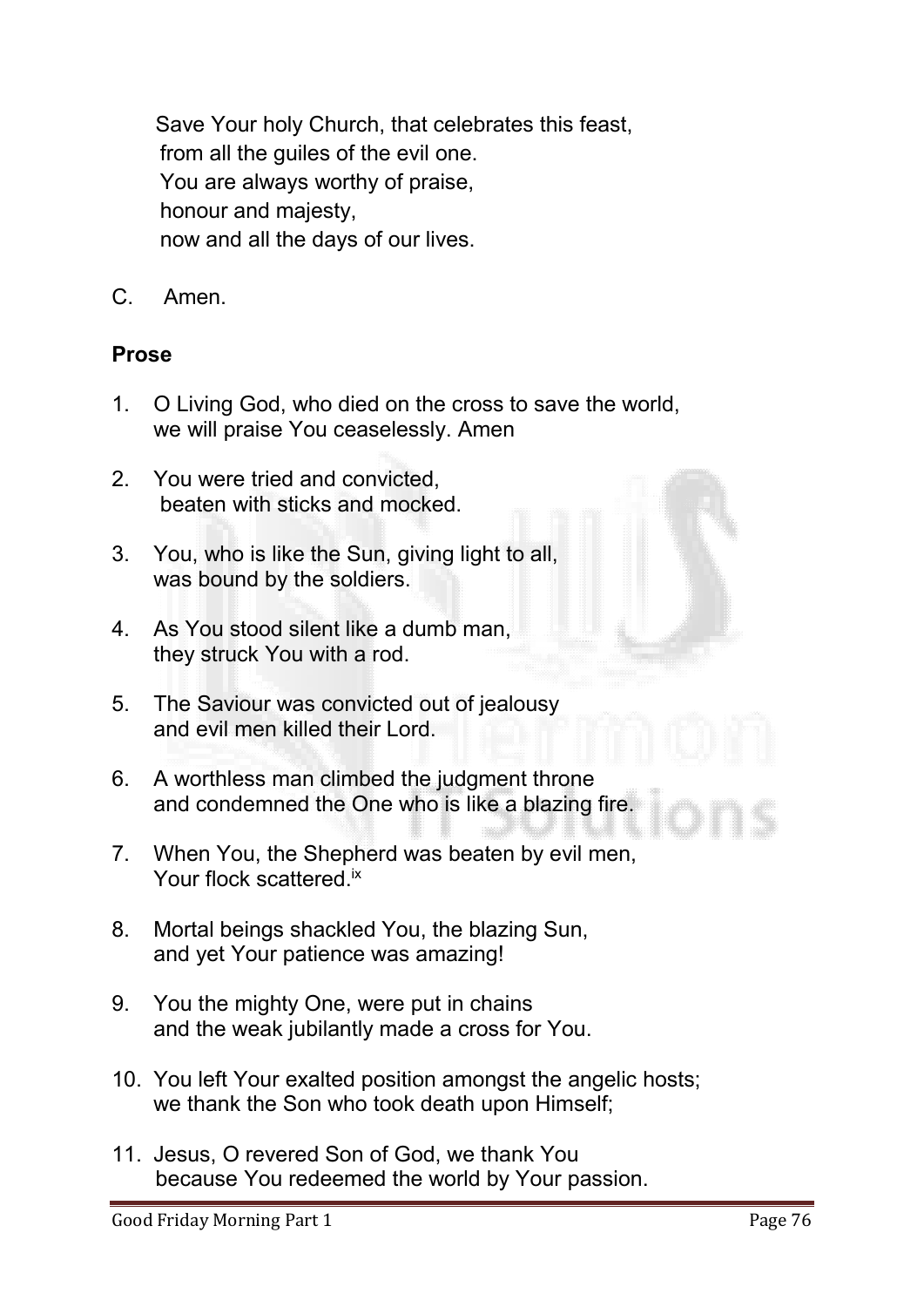#### Onnaam Promeon (Pg.118)

- **P. Naam ellaavarum praarthichu, Karthaavinodu anugrahangalum, karunayum yaachikkanam.**
- **C. Anugrahikkunnavanaaya Karthaave, njangale anugrahichu, njangale sahaayikkename.**
- **P. Sthuthiyum, sthothravum, thejasum, pukazhchayum, maanju pokatha nala mahimayum, nirantharam karettuvaan, njangal yogyathayullavaraayi theerename. Nyaya-vistharathinaayi swamanasaa aanayikkappedukayum, romam kathrikkunnavante mumbil pennaadu-pole, nyayadhipanaaya Peelaathosinte mumbil maunamaayi nilkkukayum, nikrushdanmaaraal anyaayamaai marana-shikshaikku vidhikkappedukayum, Thante krupayaal paapashikshayil-ninnu namukku viduthal nalkukayum cheiytha mahonnathan-aaya Mashiha Thamburaanu, praarthana shushrooshayude ee nerathum, nammude aayushkaalam-okeyum, sthuthiyum, bahumaanavum, vandhanavum yogyamaayirikkunnu, hosho vab'kulas ban la'olmen.**

T Solutions

**C. Amen.**

#### Sedhara

**P. Yugangalkku munpe Pithaavil ninnu janichavanum, kaala samboornathayil vishudha kanyaka Mariyaamil ninnu jadam dharichavanum-aaya Vachanam, pravachanangalum upamakalum Thirumeniyil nivarthichu.** 

**Thalamurakalkku maranjirunna rahasyam, bhooloka-madhyathil velippettu.**

**Swargeeya sainyangalil bhayabhakthi poorvam sthuthikka-ppedunnavan, nikrushda manushyaraal apamaanikkappettu.**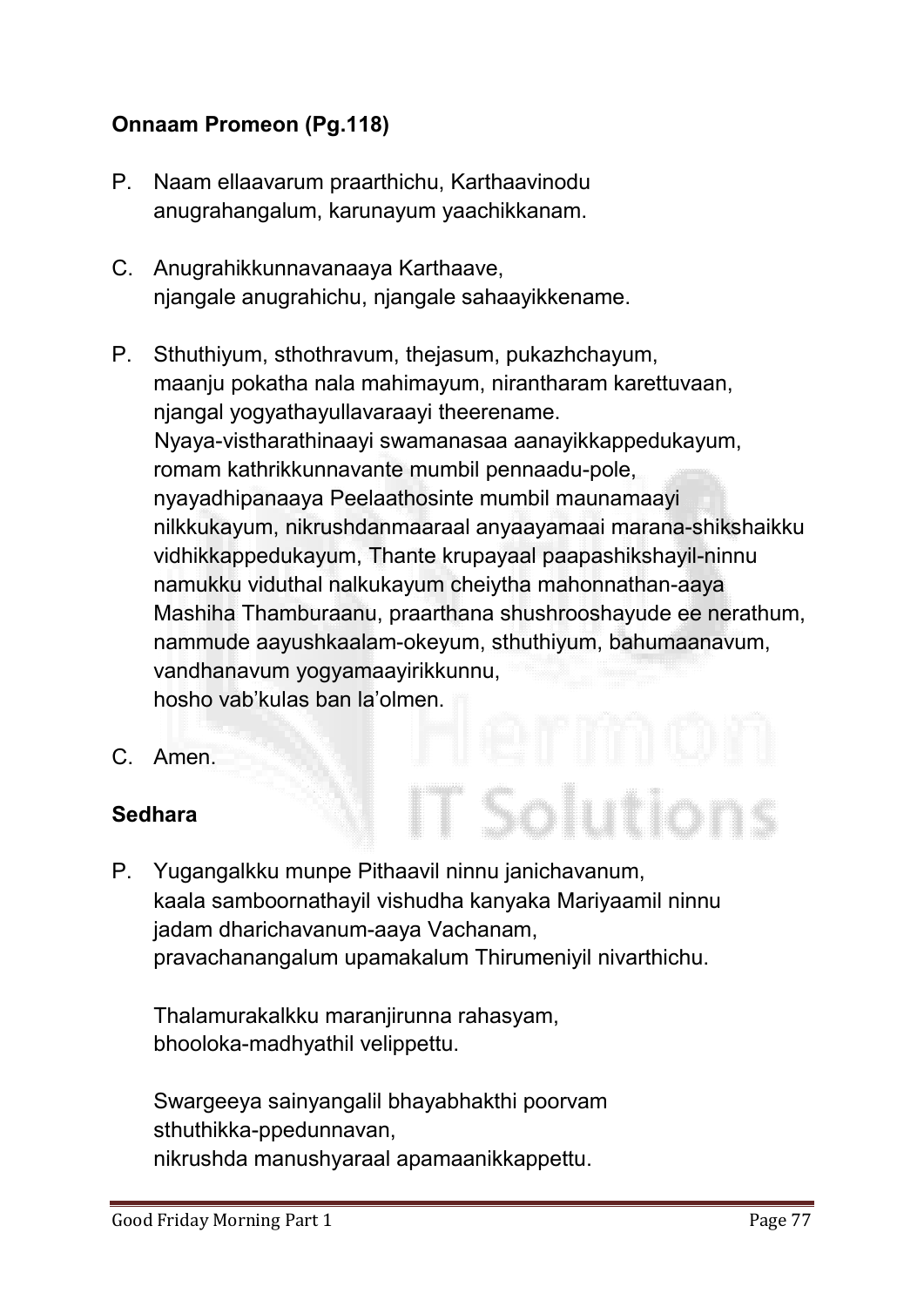#### First Preface

- **P. Let us all pray and plead to the Lord for His blessings and mercies.**
- **C. Lord of all blessings, bless us and help us.**
- **P. May we become worthy to continuously offer You praise, thanksgiving, glory, adoration and everlasting majesty. O glorious Lord the Messiah, who chose to allow Yourself to be tried in a court of justice,** and like a sheep before its shearers,<sup>x</sup>  **stood silently before the judge, Pilate, to be unjustly condemned to death by the wicked ones of this world, and who by Your grace, delivered us from the condemnation that was justly ours, You are worthy of praise, honour and adoration, at this time of prayer and worship and all the days of our lives, now and forever more.**
- **C. Amen.**

#### Prayer

**P. The Word, who proceeded from the Father before the ages, and in the fullness of time, took flesh of the blessed virgin Mary, the prophecies and revelations of old have been fulfilled through Your Holiness.** 

 **The mystery hidden to generations, was openly revealed before the whole world.** 

 **He who is reverently praised by the heavenly hosts, was insulted by wretched humanity.**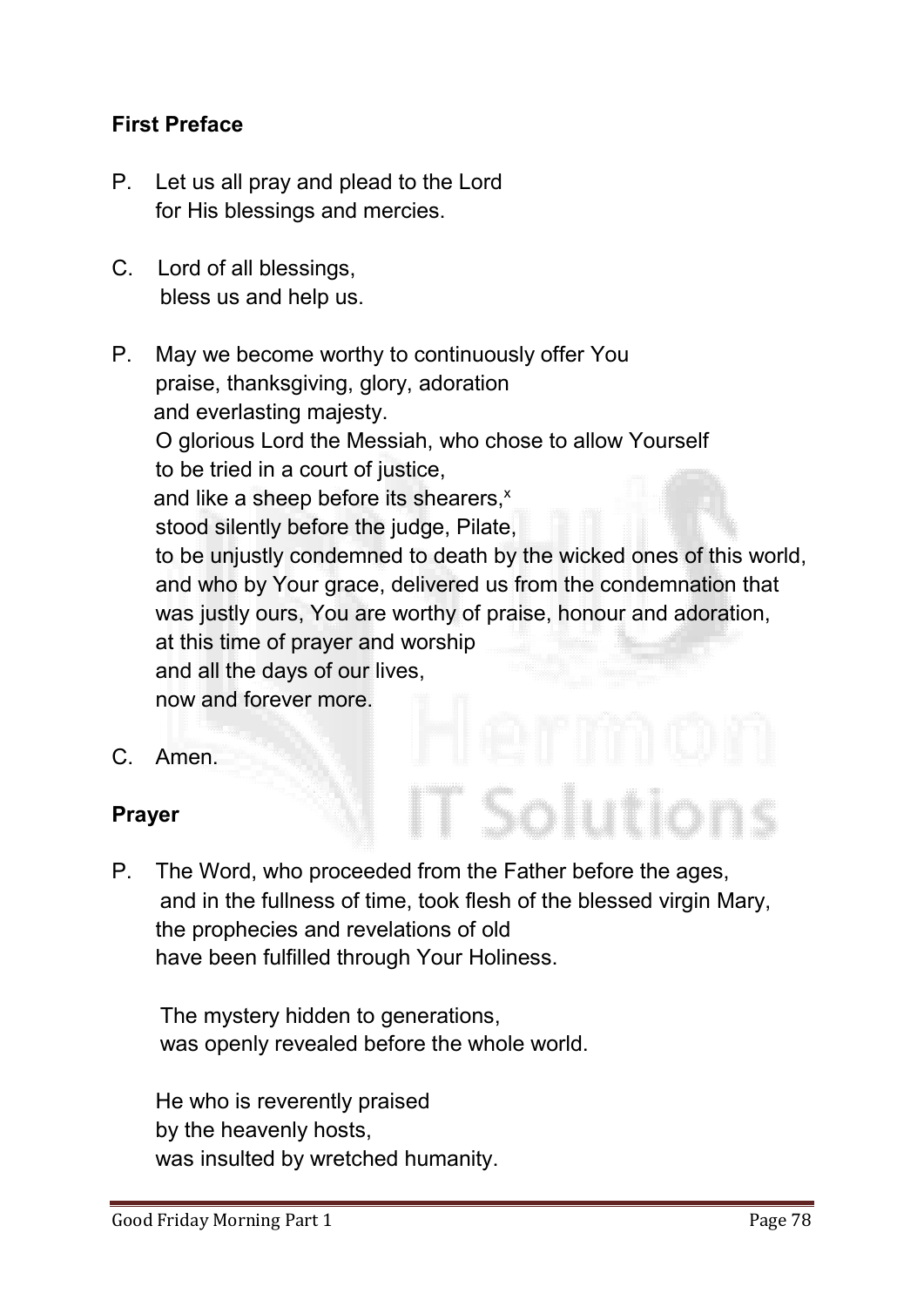**Mahathwamullavane varnnikkuvaan, aakashavum laghu-vaayirikke, avar avante mukhathu thuppi, chammatti-kondadichu.**

**Nyaayaadhipathikalude Nyaayaadhipathi innu nyaayam vistharikkappettu.** 

**Vasthram-pole aakaasham virikkukayum, vellathinu meethe bhoomiye sthaapikkayum cheiythavane, nyaayaadhipanaaya Peelaathos kuttam vidhichu.**

**Athyunnathangalil eerenmaar Thanne kandu viraikkunnu; thazhe bhoomiyil-ullavar Thanne parihasikkunnu.**

**Mahonnathangalil Krobenmaar Thanne vaazhthunnu; thazhe bhoomiyil dhushtanmaar Avane apamaanikkunnu.**

**Mahonnathangalil Sraaphenmaar Thante vishudhiye varnnikkunnu; thazhe bhoomiyil vanjakanmaar Thanne pazhikunnu.**

**Mahonnathangalil prakaasham dharichirikkunnavane, thazhe-yullavar nindhayude vasthram dharippichu.** 

**Mahonnathangalil Thante Pithaavinodu-koode sthuthikkappedunn-avan, thazhe akramikalude koottathil ennappettu.** 

**Mahonnathangalil adhikaarikale kireedam dharippikkunn-avane, thaazhe mul-kireedam dharippichu.**

**Mahonnathangalil Pithaavinodum, Roohayodum-koode mahimaa samboornanayirikkunn-avane, thazhe kallanmarude madhye kurishil tharachu.** 

**Mahonnathangalil Maaraayile kaipu vellathe madhuramaakkiy-avanu, bhoomiyil kaipu kaadi neetti koduthu.**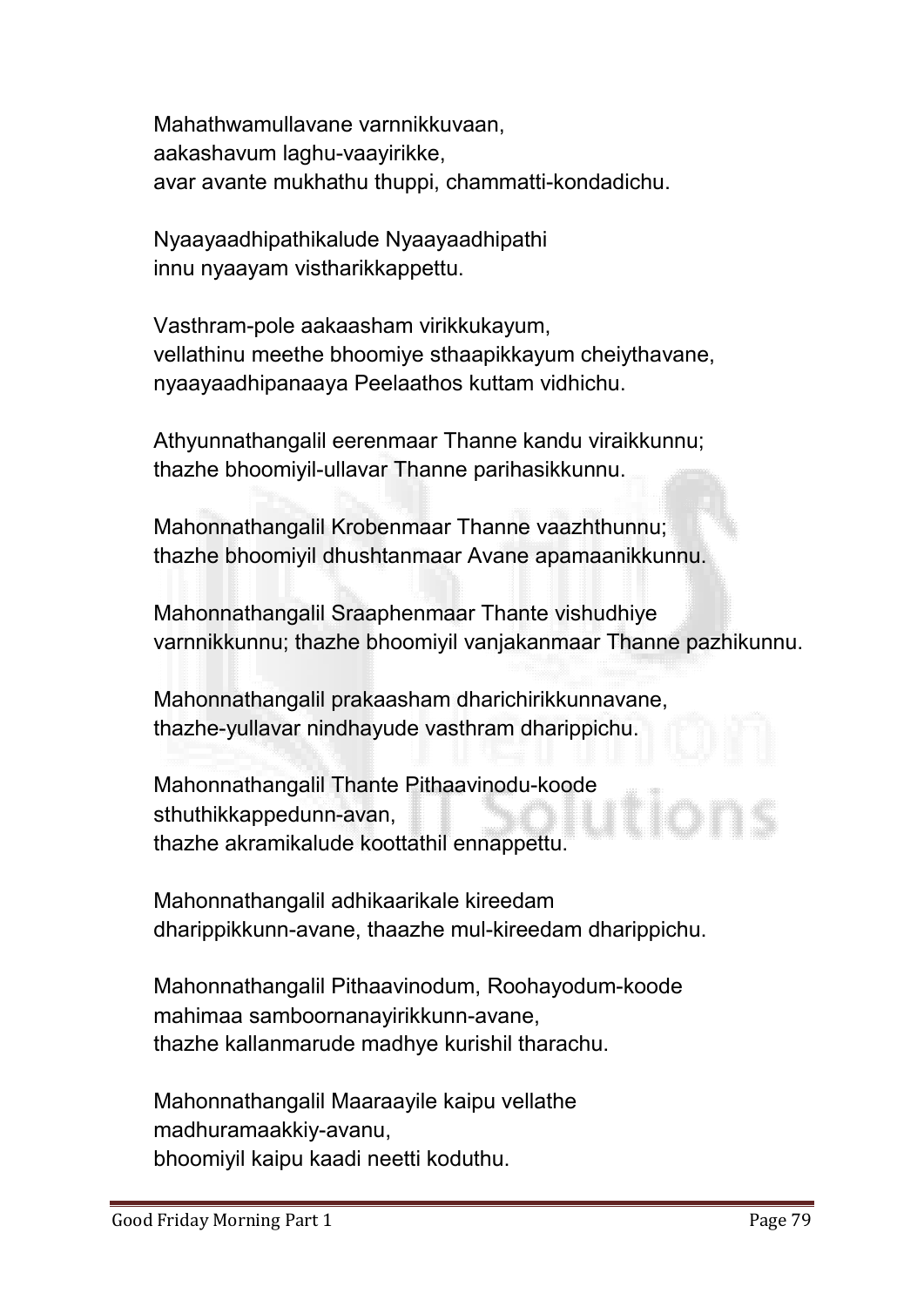**Even though the splendour of the heavens could not match the glory of Your countenance, they spat on Your face and flogged You with a whip.** 

**The supreme Judge of all judges, was tried on a day like this.** 

**The One who spread the firmament like a garment, and who established the earth and the sea, was declared guilty by the judge, Pilate.** 

**The heavenly beings above, shuddered on seeing You; those on earth below, mocked You.** 

**The Cherubim in the heavens, blessed You; on earth below, the wicked ones insulted You.** 

The Seraphim in the heavens, proclaimed Your holiness;<sup>xi</sup> **on earth below, deceitful men abused You.** 

**The One who is clothed with brilliance in the heavens, was clothed with humiliation by those on earth.** 

**The One who is praised with the Father in the heavens, was counted with the criminals on earth.** 

**The One, who from the heavens, crowns all kings, was crowned on earth with thorns.** 

**The One, who in the heavens, shares heavenly glory with the Father and the Holy Spirit, was crucified on earth, between robbers.** 

**The One who, from the heavens, turned bitter water**  into a sweet drink at Marah, xii **was offered bitter vinegar on earth.**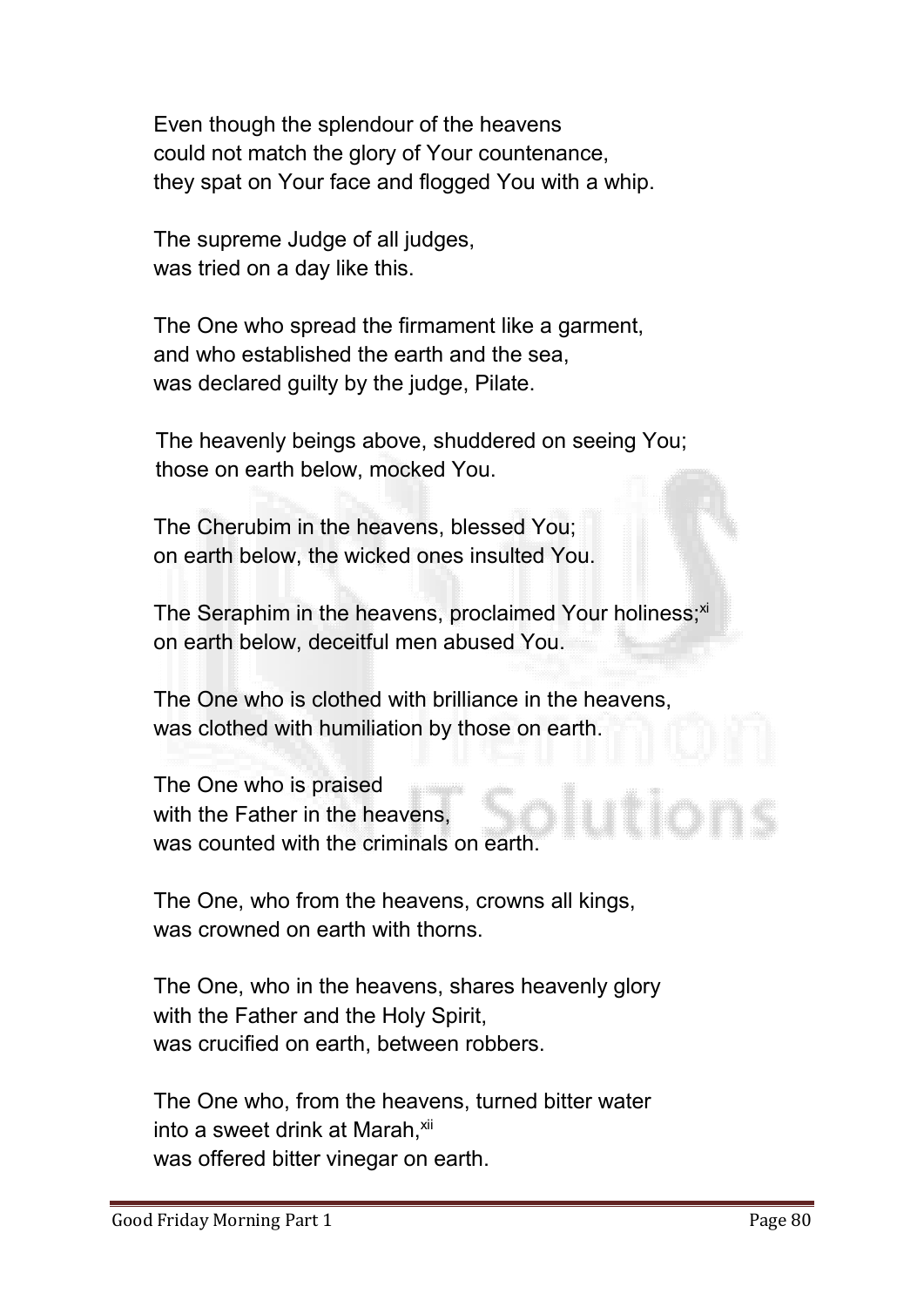**Mahonnathangalil Aadhaamil jeevaathmavu oothiyavan, thazhe bhoomiyil Adaamya varggathinu vendi Thante jeevane arppichu.**

**Athu-kondu Karthaave, njangal krthanjarayi, Ninnodu praarthikkunnu.**

**Njangalkku vendi shareerathil kashtatha ettathu kondu, Ninakku sthuthi.** 

**Nee marichu njangale jeevippichathu kondu, Ninakku sthuthi.** 

**Nee mahimayodu-koode jeevich-ezhunnettu, njangale Pithaavinte adukkalekku kayariyathu kondu, Ninakku sthuthi.** 

**Ninte manushyath-wathe njangal ettu parayukayum, Ninte Dhaivathwathe njangal pukazhthukayum cheiyyunnu.** 

**Sthuthiyum, bahumaanavum, vandhanavum, Ninakku yogyamaayirikkunnu, hosho vab'kulas ban la'olmen.**

**C. Amen.** 

#### Kukkaaya (Pg.120) *(Enananura reethi)*

**Aaraam naal athi raavile Karthan Preesharaal Peelaathosinte aramanayil elpikkappettu. Eriya paadukal pettavide: Yoodarin dushivaak-kanavadhiyum, sevakaradi yidi yasamkyamaayum; paathakar kayyil paathakan pol peedayum sahichu pin thookkiduvaan dhushtarin vidhiye kaiyyettu. Baarekmaar.**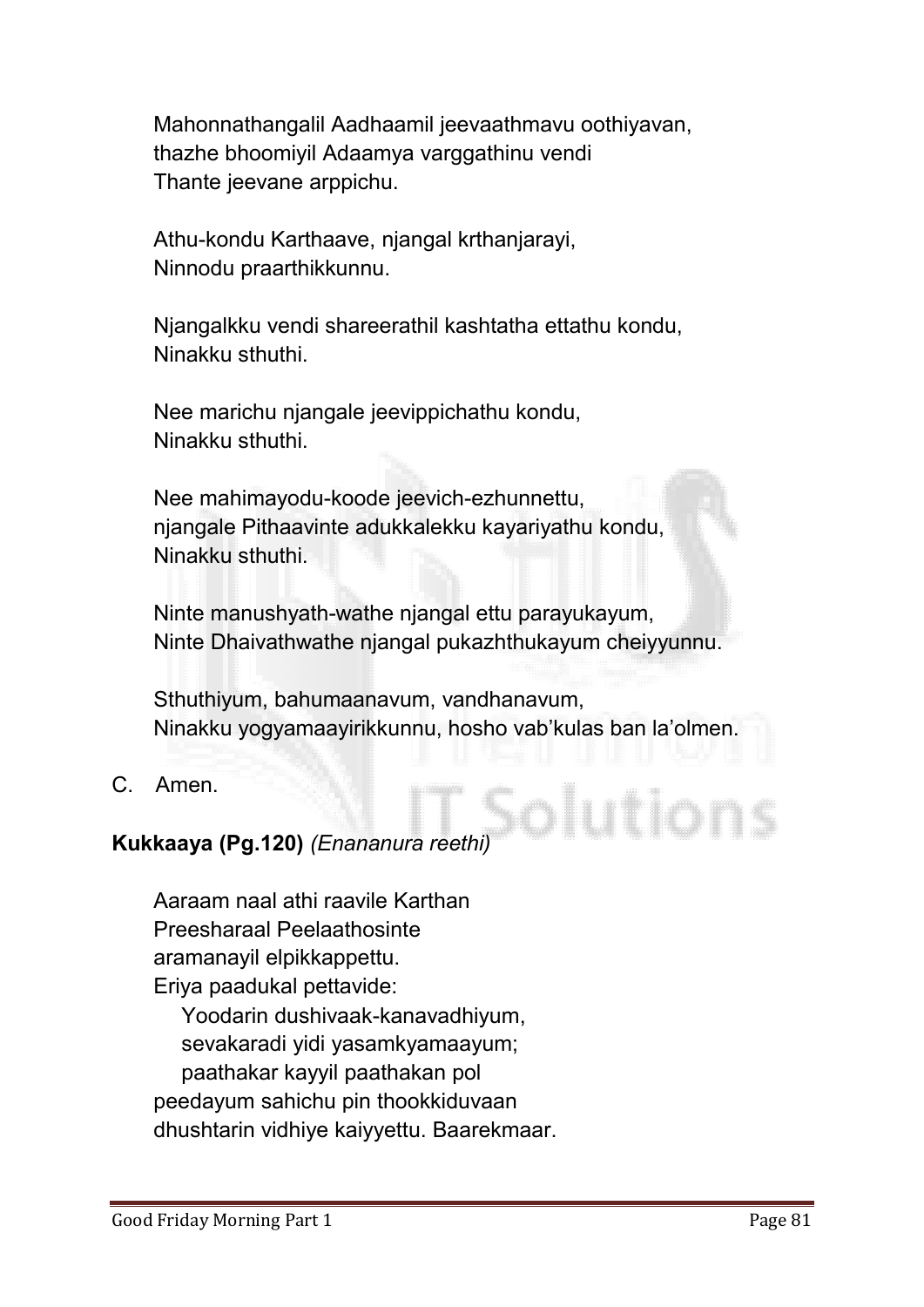**He who, in the heavens, breathed the breath of life into Adam, surrendered His life on earth for the descendants of Adam.** 

**Therefore O Lord, with grateful hearts, we pray to You** 

**Praise be to You because You suffered for us.**

**Praise be to You because, You died and gave us life.** 

**Praise be to You because by Your glorious resurrection, You raised us into the presence of the Father.**

**We affirm Your humanity, and we praise Your divinity.** 

**You are worthy of praise, honour and worship, now and forever more.**

**C. Amen.** 

#### Chant

**Early in the morning on the sixth day, the Lord was brought by the Pharisees to Pilate's chambers; there He suffered much: Harsh words from the Jews, and beatings from the servants; in the hands of sinners, He was treated like a sinner. He bore the pain, and accepted the judgment of the wicked, to be hung on the cross. Bless us O Lord.**

T Solutions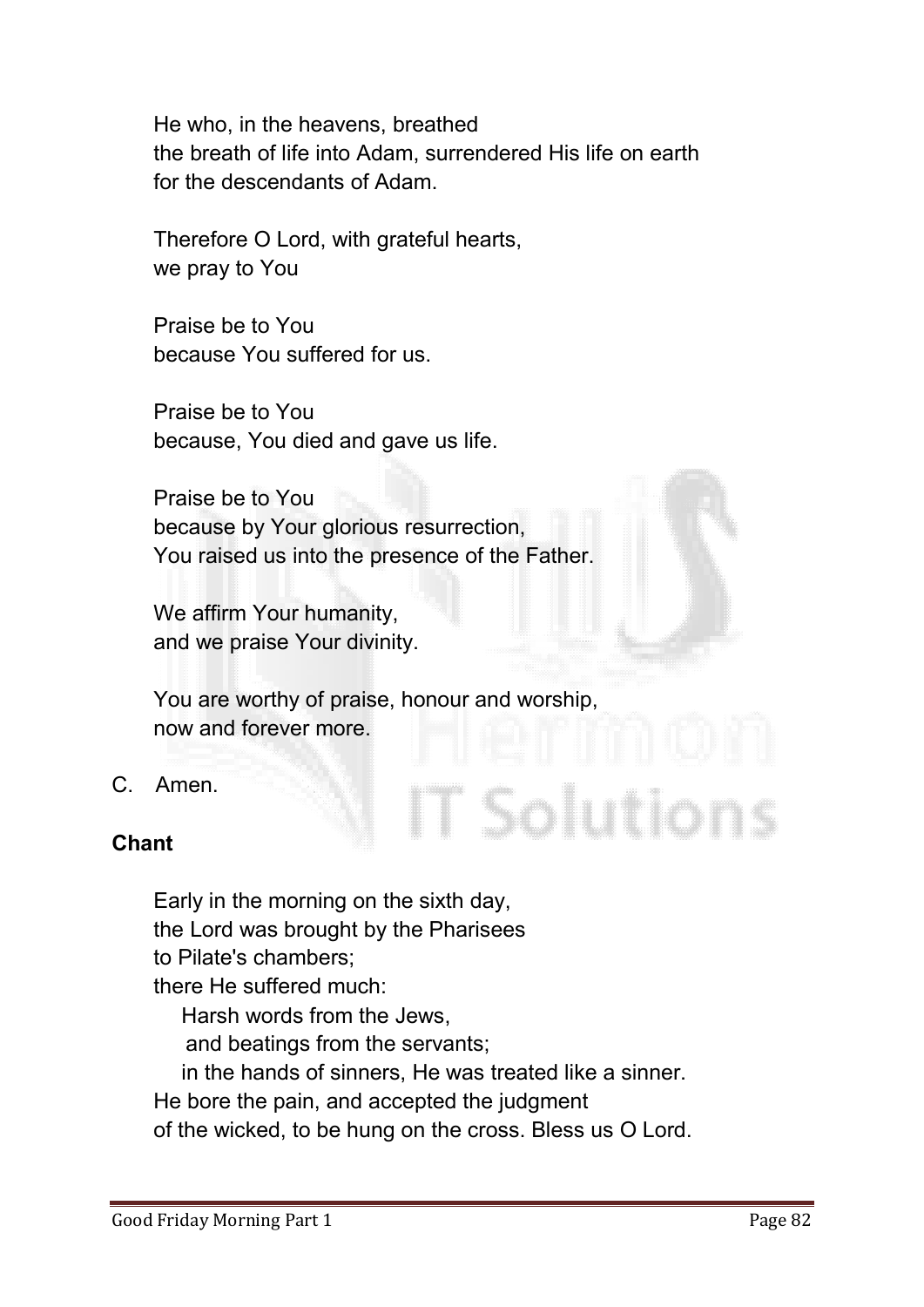#### **Shubaha**

- **P. Pithaavinum, Puthranum, Parishudha-Roohaaikkum sthuthi.**
- **C. Aadhimuthal ennennekkum thanne. Amen.**

**Yeshuve – Nee en paapam moolam neecharin kayyil akappettu. Eeshane Nee raathri muzhuvan Yoodharaal anavadhi paadukalkkum, vaashiyodavarude adikalkkum sheshiyattavan-pol manassode Ninne Nee vittu koduthathinaal nandiyode sthuthi Ninakkengal cholli Thiru-mun kumbidunnu.**

#### Ethra (Pg.121)

**P. Marathinel yaagamai arppikkapettavane, Ninakku sthuthi. Thiru Sabhaye paapaithinte kuzhiyil-ninnum, ashudha balikalil-ninnum, bhakthiheenamaaya dhushkruthyangalil-ninnum rakshichavan Neeyaakunnu.** 

**Ninte rakthathaal, njangal naashathil ninnum, maranathil-ninnum rakshikkappettu.**

**Karthaave, Nee thanne njangalude Rakshakan-aakayaal, Ninte kurishine vandichu, Ninte peedanubhavangalil njangal aashrayikkunnu.** 

**Balaheenaraaya njangalude praarthanakal kaikkondu, utharam arulename.** 

**Thirusabayude sandhanengale anugrahikename. Ninakku sthuthiyum, bahumaanavum yogyamaayirikkunnu, hosho vab'kulas ban la'olmen.**

**C. Amen.**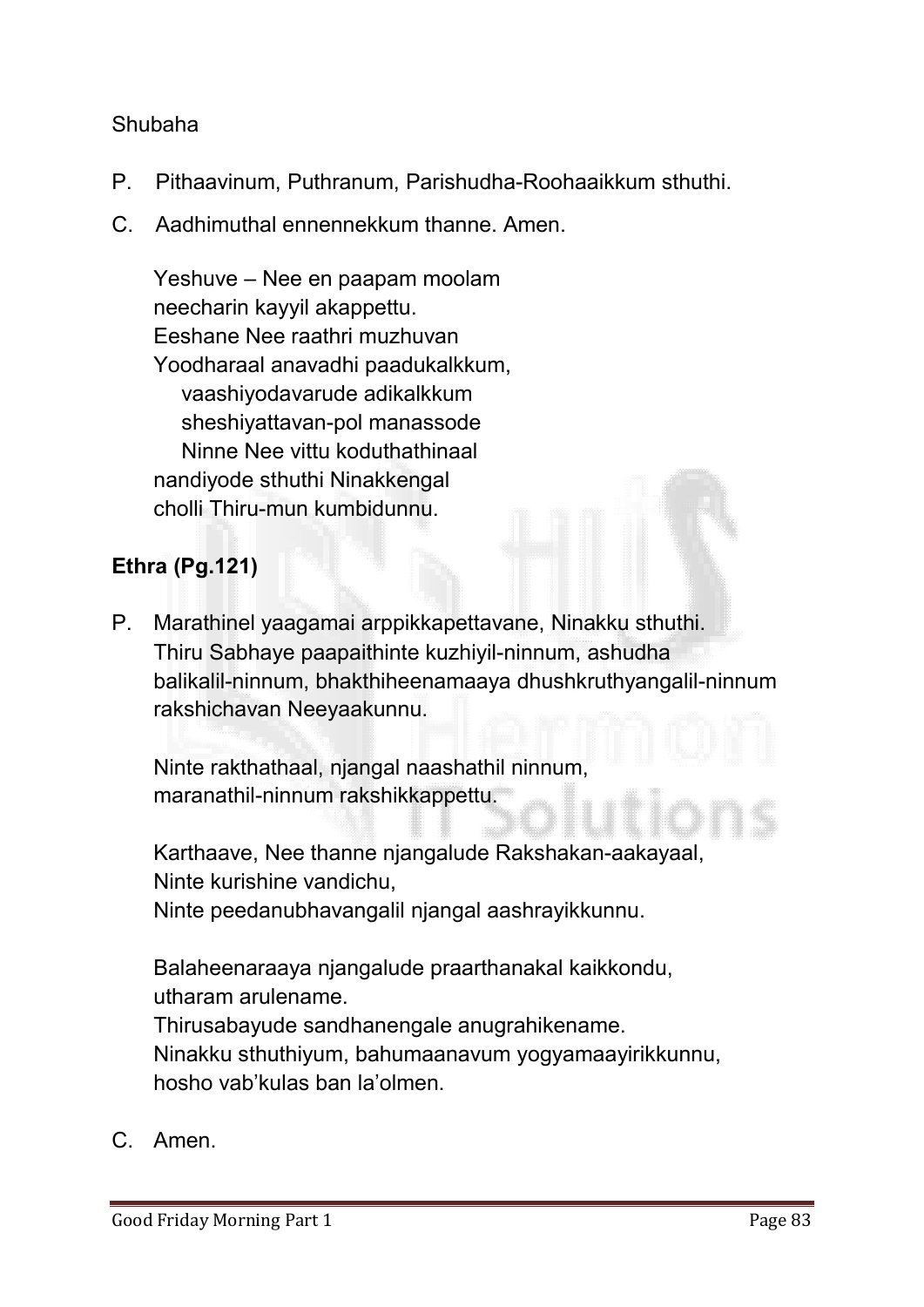#### **Praise**

- **P. Praise be to the Father, to the Son and to the Holy Spirit.**
- **C. As it was in the beginning, is now and forever shall be. Amen.**

**Jesus, because of my sins, You were caught in the hands of cruel people. O Lord, all through the night, because You suffered greatly at the hands of the Jews, and willingly surrendered Yourself like a powerless person, to their resentful beating, we thankfully praise You and bow down before Your holiness.**

#### Prayer of Incense

**P. Praise be to the One who was sacrificed on a tree. You are the One who saved Your holy Church from the pit of sin, from impure sacrifices, and from all unholy perversions.** 

**By Your blood, we were saved from death and destruction.** 

**O Lord, because You alone are our Saviour; we revere Your cross, and cling to Your passion.** 

**Accept the prayers of us who are weak, and answer unto us. Bless the offspring of Your holy Church. You are worthy of praise and honour, now and forever more.**

**C. Amen.**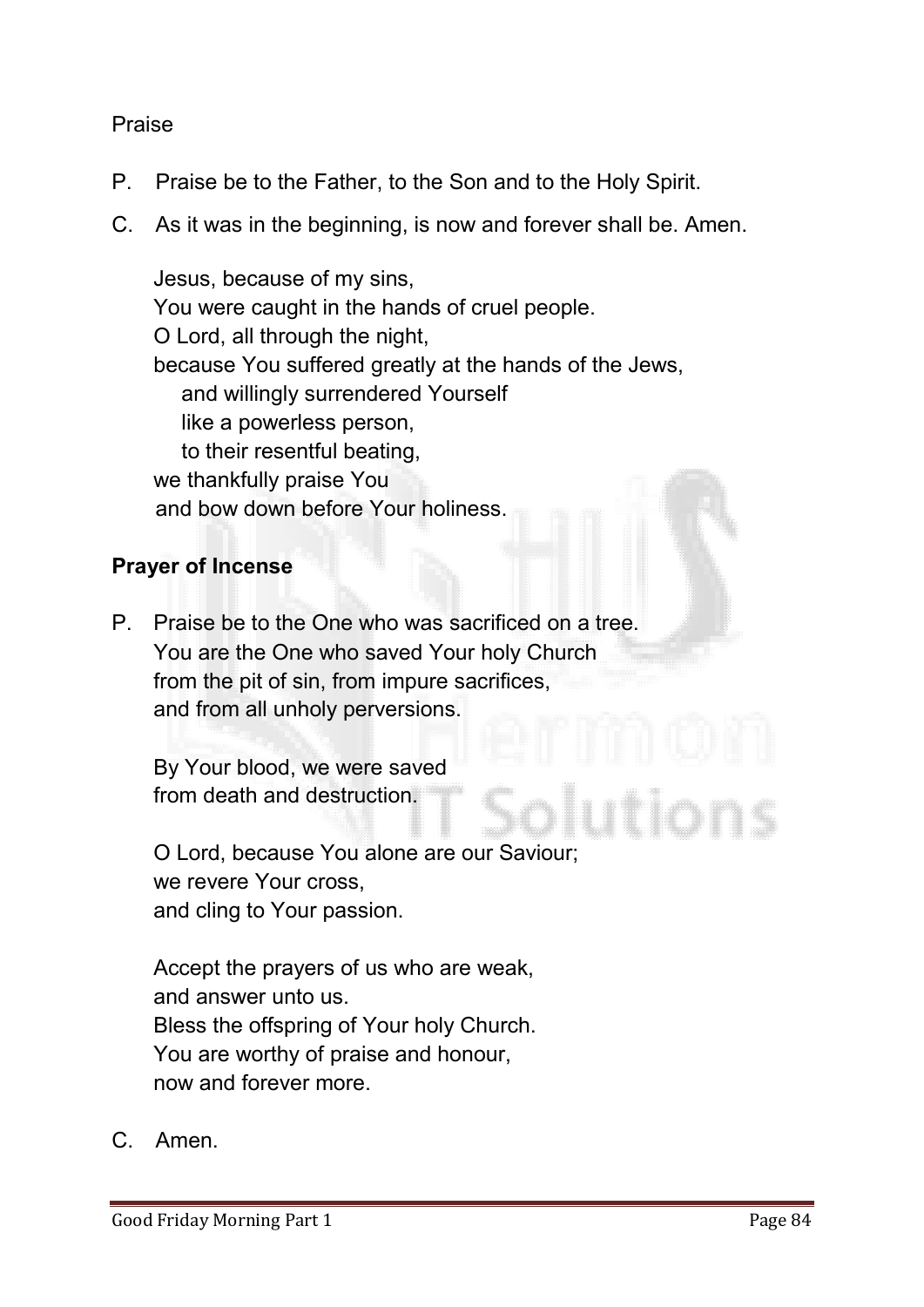#### Baathedh Haasha (Pg.121)

*(Prathivaakyam: ┼ Njangalude Dhaivamaaya Karthaave, njangalodu karuna cheiyyename. Kuriyelaayisson.)*

**1. Njangalkkai etta Nin kashtatha vinayam Karthaave vazhthappettathaaka.**

*(Prathivaakyam)* 

**2. Avaril-oruvan thanne - dhushta Yoodhar kayyil – elpicheedum enna rahasyam – Thaan shishyarkku velivaakkave – avarettam kalangi avan-aarennavar – chodi-chu.**

*(Prathivaakyam)* 

**3. "Ennodu koode – kai thaalathil mukkunnavanum – appa kandham mukkiya shesham – Njaan nalkunnavanum aayaavan thanne," – ennu Naadhan utharam avarodaruli – cheiythu.**

*(Prathivaakyam)* 

**4. Thottam thannil – vilakka-ppetta vruksha-kkani – paricha Havva nimitham Thaanaa – raathri-thannil thottathil vru-kshangalkkidayil Yeshu Naadhan veenu-kennu.**

*(Prathivaakyam)* 

**5. Marana vishaphalam kaai-chidunna arivin vrukshathinu pakaram jeevan ekum – kani kaaikkuna jeeva vruksha – maayi nammalkku Kristhu Naadhan nalkappettu.**

*(Prathivaakyam)*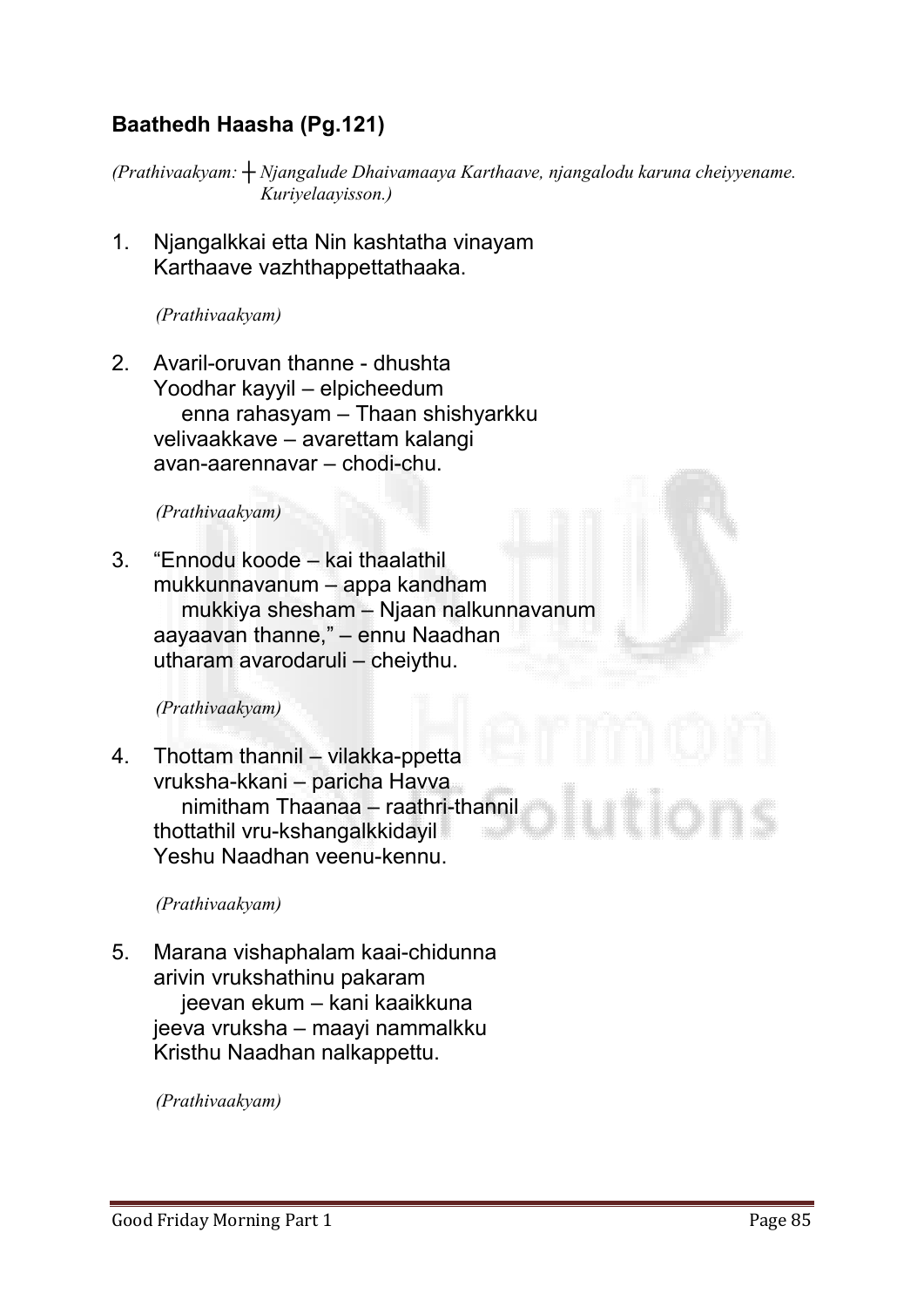#### Song of Passion

*(Response: ┼ O Lord our God, have mercy on us. Kurie Eliesson)*

**1. O Lord, blessed be the hardship and humility You endured for our sake.** 

*(Response)*

**2. It would indeed be one among them who will deliver Him to the wicked Jews; when He revealed this secret to His disciples, they were very troubled, and they asked who it would be.**

*(Response)*

**3. "The one who dips his hand in the same bowl with Me,** 

> **the one to whom I give the piece of bread after dipping, he is the one," xiii answered the Lord.**

*(Response)*

**4. Because Eve plucked the forbidden fruit in a garden,** 

**the Lord Jesus fell down and prayed that night**

**among the trees in the garden.** 

*(Response)*

**5. Instead of the tree of knowledge that bears the poisoned fruit of death, Christ the Lord was given for our sake like a tree that bears the fruit of life.**

*(Response)*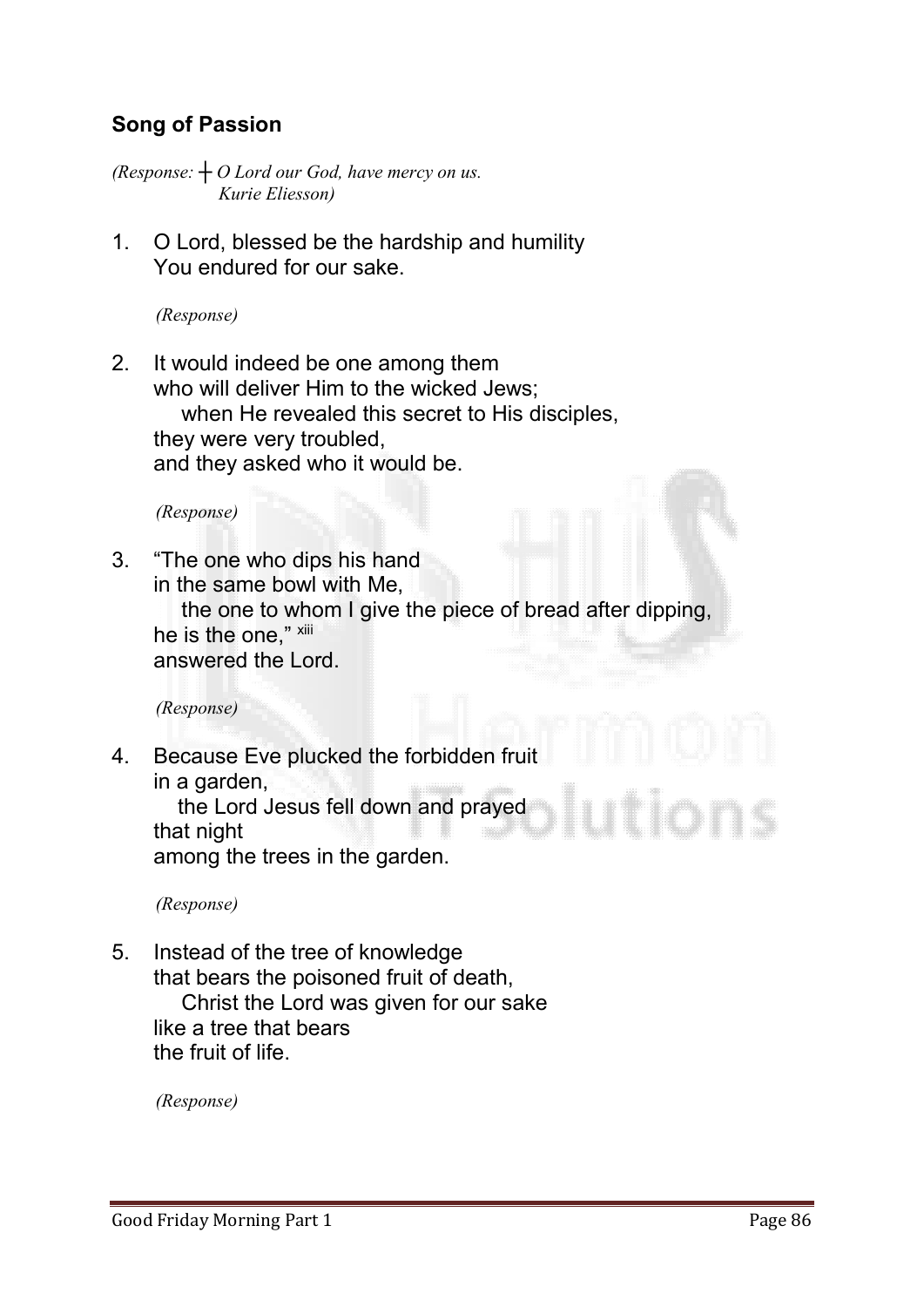**6. Sraaphenmaaravar - chirakadichu bhayathodavane – sthuthichidunnu. Mannin makkal – dhushikkunnavane, Sraaphakal vishudhan, janamo Avane krooshikkennu-alareedunnu.**

*(Prathivaakyam)* 

**7. Thanmel-ettorr-adikal moolam en murivukal – sukamaakkunnu. Thannude krooshum – Nin samaadhaanavum vinnilum mannilum – lokamengum ennaalum ithu ghoshi-kkunnu.**

*(Prathivaakyam)* 

**8. Thante raktham ninte vyadhaye shaanthamaakkum – ennaruleedunnu. Nin maalinyam – shuchiyaayeedum, Nin manasaakshi – venmayerum, himathodoppam vedippayeedum.**

*(Prathivaakyam)*

#### Mar Yaakkobinte Baaoosa (Pg.123)

*(Prathivaakyam: ┼ Njangalude Dhaivamaaya Karthaave, njangalodu karuna cheiyyename. Kuriyelaayisson.)*

**1. Kashtatha skeepaa maranam sahippaan vanna Mashiha, praarthana kettitt – arulka Nin krupaye njangalude-mel.**

*(Prathivaakyam)* 

**2. Mashiha thottathin-ullil lokaa paapa bhaarathin keezhil praarthicheedun-neram Thannude utta shishyar-polum – aa praarthanayin vyappaaram-ariyaanjaayavar-ellaam nidrayilaandu. Ekanaayi, praarthanayil – dhushdanodu Thaan poraadi Pithru balathaale – vijayam nedi.**

*(Prathivaakyam)*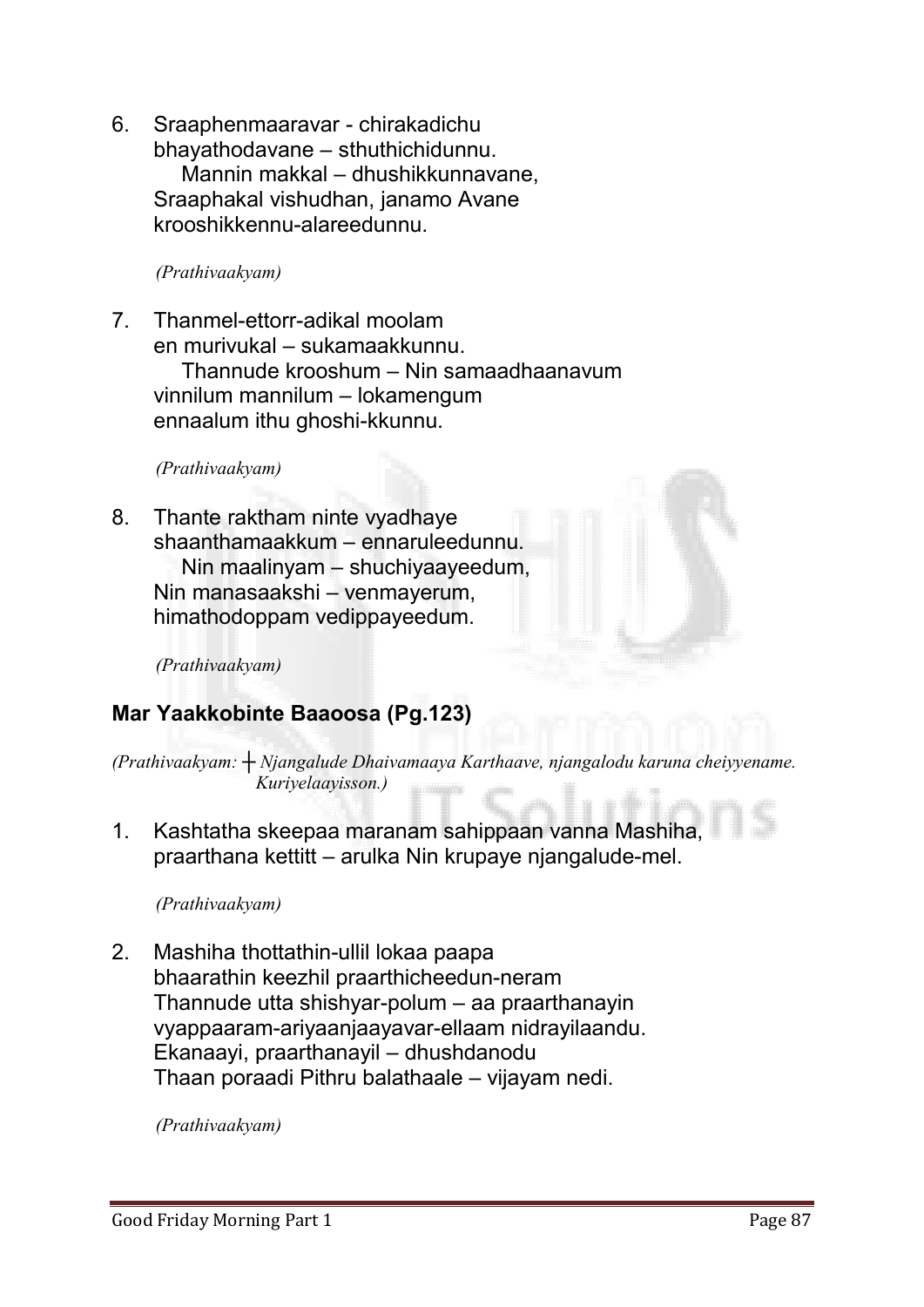**6. The Seraphim flap their wings** 

**as they praise Him in awe. He who is mocked by the people on earth, is worshipped by the Seraphim, and the people cry out to crucify Him.** 

*(Response)*

**7. By the stripes that He bore on Himself, my wounds are healed.xiv**

**Your cross and Your peace will always proclaim this truth in heaven and on earth, and all over the world, at all times.**

*(Response)*

**8. It is stated that,** 

**His blood will pacify all your strife, Your iniquities will be cleansed, Your conscience will be cleared** and you will become as white as snow.<sup>xv</sup>

*(Response)*

#### St. James' Hymn of Supplication

*(Response: ┼ O Lord our God, have mercy on us. Kurie Eliesson)*

**1. O Messiah, who came to suffer and die on the cross for us, listen to our prayer and bestow on us Your grace.**

*(Response)*

**2. O Messiah, as You prayed in the garden, under the yoke of the sins of the world, even Your own disciples did not realise the gravity of Your agony and they all fell asleep. Alone, through prayer and strength from the Father, You faced the evil one and triumphed.** 

*(Response)*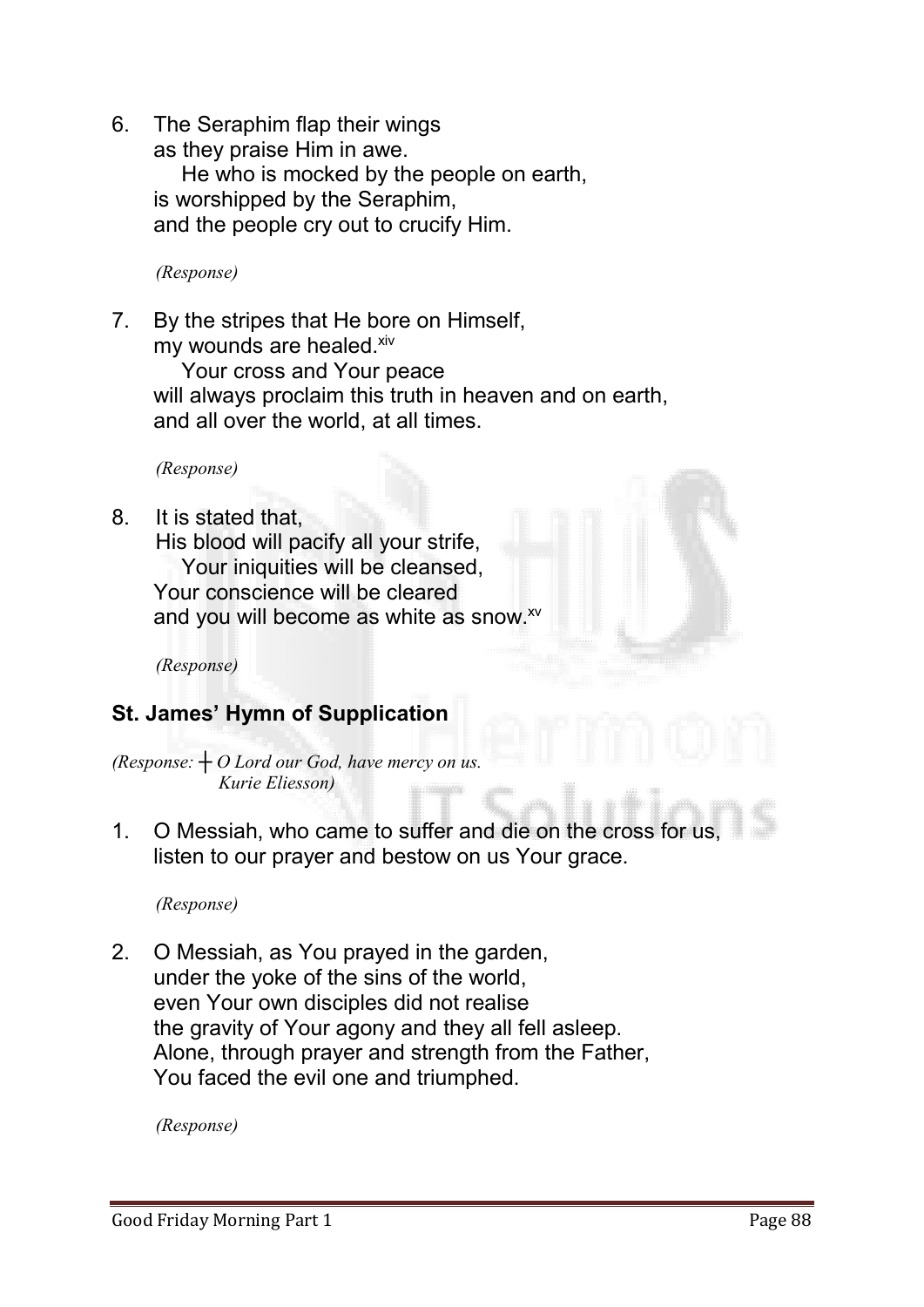**3. Praarthanayil ninnu Thaana - ngezhunnehtittu shishyararikil vannu Thaan avarodu – aruli cheiythu, "Manusha Suthan Avane kkurichezhutha ppettathu-pol pokunnenne ottidunnon – aduthirikkunnu. Ezhunnelpin, namukku pokaam – ippol thanne".**

#### *(Prathivaakyam)*

**4. Praarthana kelkkunnavanum, Thaathanu Samadhaivavum Thaan aayirikke, njangaliloruvan-enna-pole praarthicha Ninakkennum sthothram uchithamallo. Naadhaa Nin praarthana njangalkkennum thunna cheiyyatte.**

#### *(Prathivaakyam)*

**5. Dhaivathe-pol praarthana Thaan kelkkunnu. Nara suthane-pole Thaanum praarthicheedunnu. Poorna Naranum, Dhaivavum Thaan-ennula sathyam spashtamakkiya Thanikkennum – sthuthi undakatte.**

*(Prathivaakyam)* 

**6. Utharam arulka, arulka Dheva anugrahikka. Marthiar chitham maanasaanthare varutheedaname.**

*(Prathivaakyam)* 

#### Kauma (Pg.123)

*(Moonnu praavashyam pattakaarente pinnalle ettuchollenam)*

**Nyaya visthaarathil Thante dhaasanaal dhandippikka-ppetta Mashiha Thamburaane, Ninte nyaaya visthaara dhivasathil, dhaya thonni njangalodu karuna cheiyyename.**  *┼ Kuriyelaayisson.*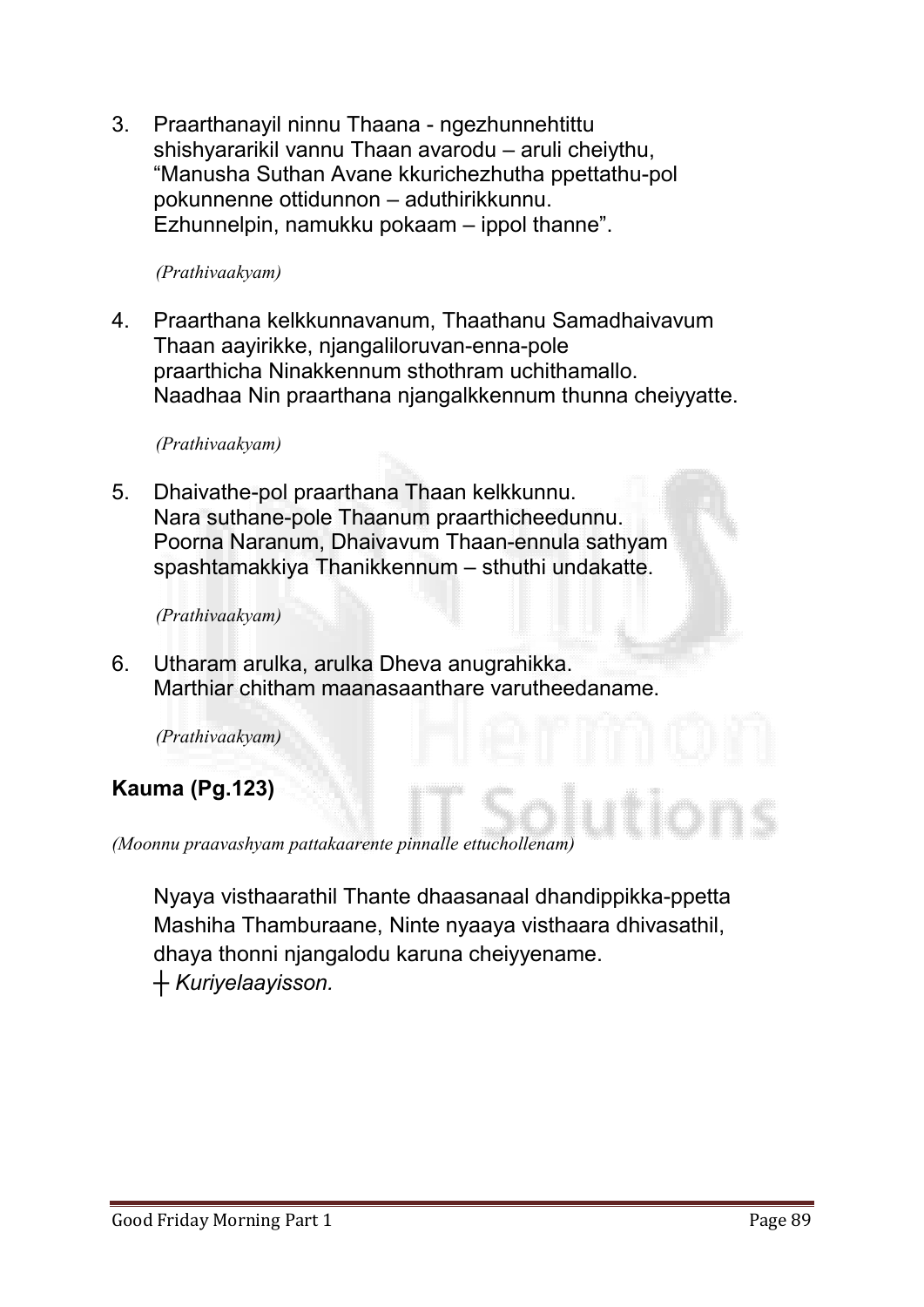**3. As You emerged from Your prayers, You came to the disciples and said, "the hour is near for the Son of Man to be betrayed as it was written. Arise, let us go immediately."xvi**

*(Response)*

**4. Because You listen to prayers and is One with the Father and prayed as one among us, You are indeed always worthy of our praise. Lord, may we be sustained each day by Your prayers for us.**

*(Response)*

**5. Like God, You listen to prayers. Like a human, You pray too. Praise be to You always for having revealed to us the truth that You are fully God and fully Man,** 

*(Response)*

**6. Answer us O God, answer and bless us. Bring about a transformation in human minds.** 

 *(Response)*

#### Adoration

*(To be said three times after the priest)*

**O Lord the Messiah, who was tortured by Thy servants on the day of Thy trial, on the day of Thy judgment, be compassionate and have mercy on us.**  *┼ Lord, have mercy.*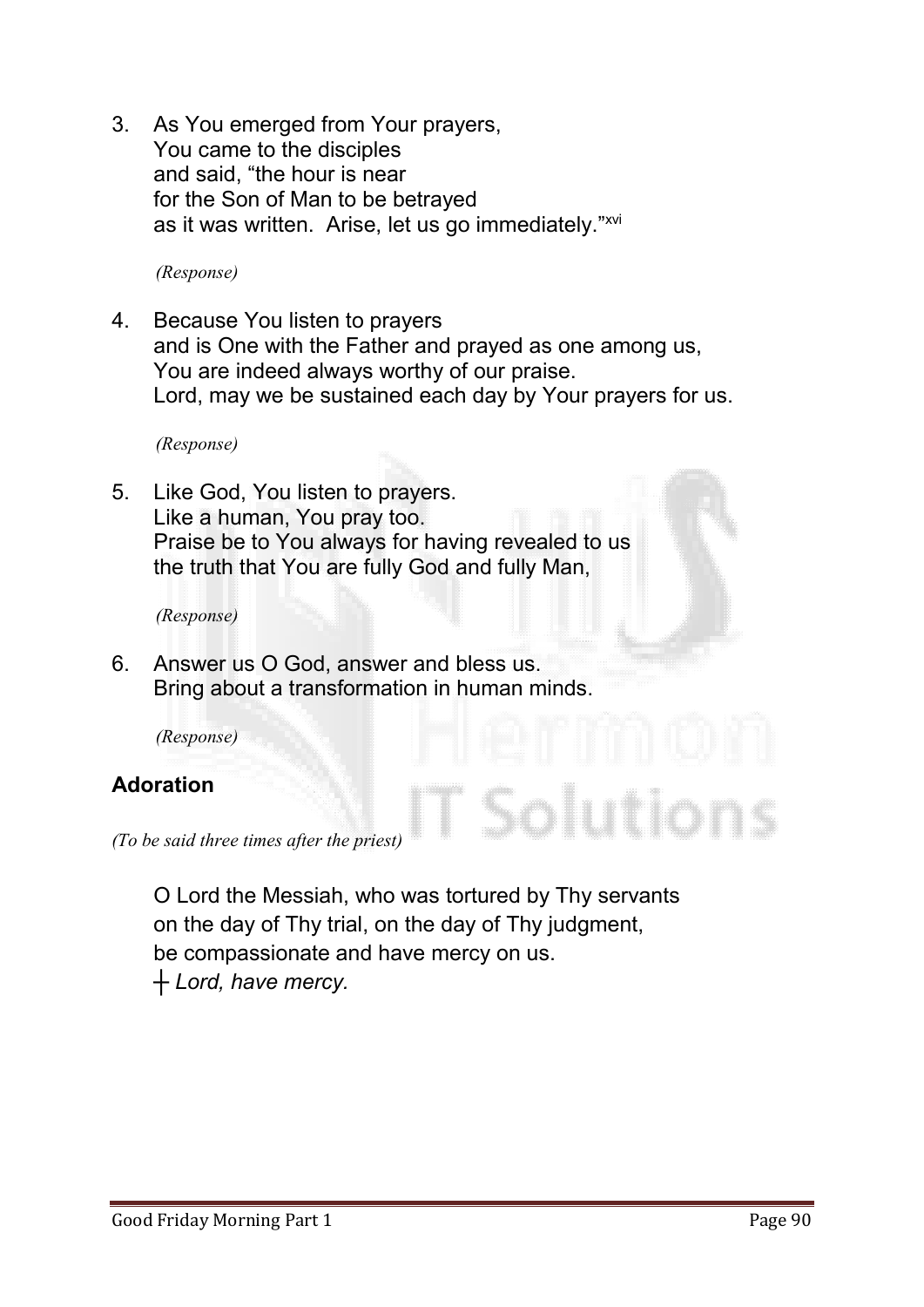#### *(Pattakkaarente pinnaalle ettuchollenam)*

**Njangalude Karthaave, Ninakku sthuthi, Ninte Pithaavinu bahumaanavum, Parishudha-Roohaaikku vandhanavum, pukazhchayum undaayirikkatte. Paapikalaaya njangalude-mel anugrahangalum, karunakalum undaayirikkename. Melulla Yerushaleminte vaathilukal thurannu, Mashihaaye, Ninte simhaasanathin munpaake, njangalude praarthanakal praveshikkumaar-aakaname. Njangalude Karthaave, Ninakku sthuthi. Ennekkum njangalude sharanavume, Ninakku sthuthi. Baarekmaar.** 

#### *(Allenkil geetham)*

**Karthaa, sthuthi Ninakku, Thaathanu bahumaanam, Vishudha-Roohaaikku, pukazhcha vandhanam. Paapikalaakunna, Ninnude adiyaaril anugraham, krupayum chorinjeedename Nee. Melulla Yerushalem vaathil thurannittu, Mashiha, simhaasane praarthana ethaname. Sthuthi en Karthaave, sthuthi en Karthaave, nithya sharanavume, sthuthithe. Baarekmaar.**

#### Karthaavinte Praarthana (Pg.2)

**P. Swargasthanaaya njangalude Pithaave,**

**C. Ninte naamam parishudham aakkapedename. Ninte Raajyam varename; Ninte ishtam swargathile-pole, bhoomiyilum-aakaname. Njangalkku aavashyamulla aahaaram innu njangalkku tharename. Njangalude kadakkaarodu njangal kshamichirikkunnathu-pole, njangalude kadangalum, dhoshangalum, njangalodum kshamikkename. Njangale pareekshayilekku praveshippikkaathe, njangale dhushtanil ninnu rakshichu-kollename; enthukondennaal, Raajyavum, shakthiyum, mahathwavum, ennekkum Ninakkullath-aakunnu. Amen.**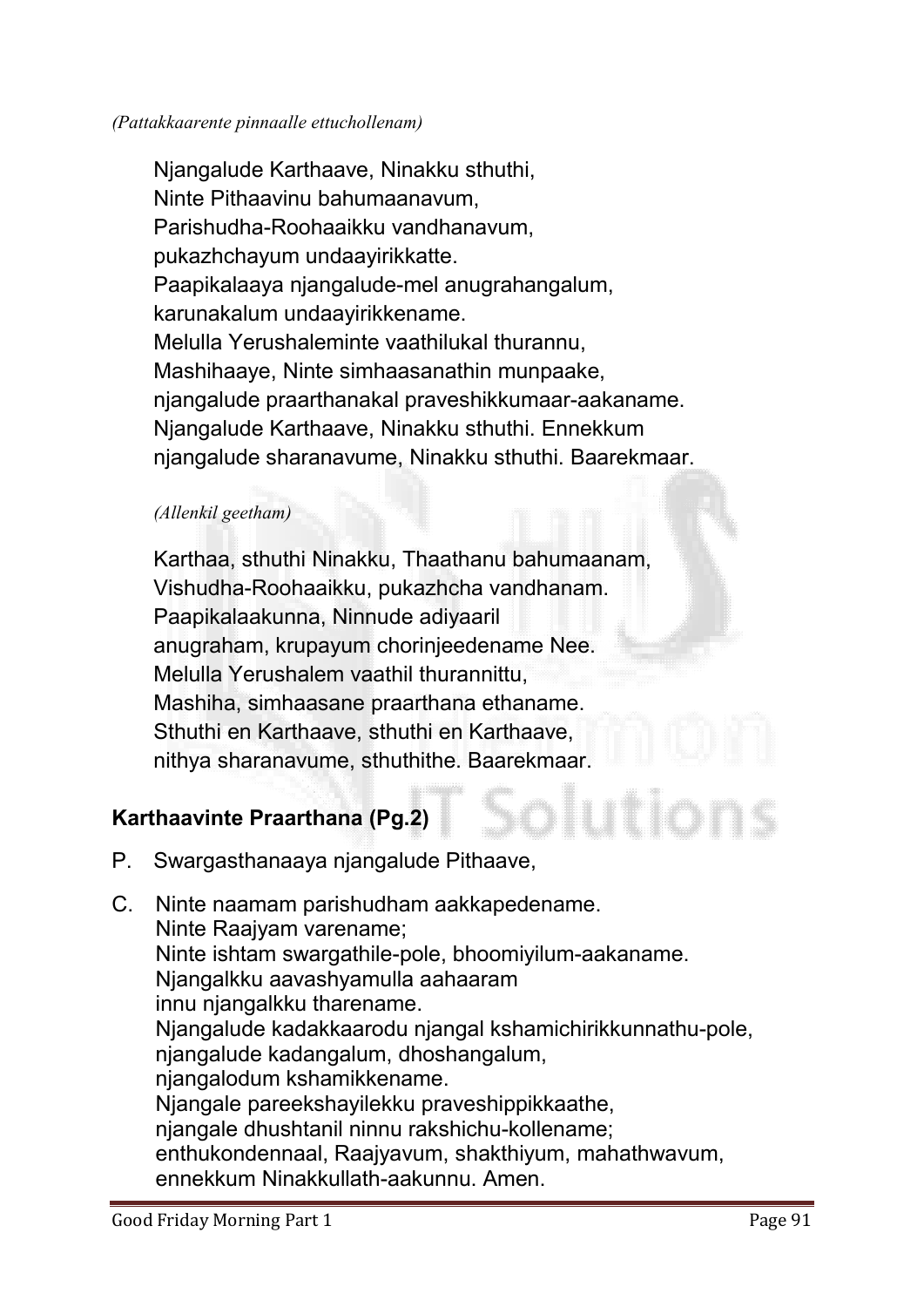**Our Lord, praise be to Thee, glory be to Thy Father, and our praise and worship be to the Holy Spirit. May Thy blessings and mercies be on us sinners. O Messiah, open the doors of heavenly Jerusalem so that our prayers may reach Thy throne of grace. Our Lord, praise be to Thee. Praise be to Thee, our eternal refuge. Bless us O Lord.**

#### *(Or in song)*

**Praise be to Thee O Lord, glory be to the Father and to the Holy Spirit, our praise and worship. Bestow Thy blessings and grace upon us, Thy sinful servants. O Messiah, open the doors of heavenly Jerusalem so that our prayers may reach Thy throne of grace. My Lord, praise be to Thee. My Lord, praise be to Thee. Praise be to Thee, our eternal refuge. Bless us O Lord.**

#### The Lord's Prayer

- **P. Our Father in heaven,**
- **C. hallowed be Thy name. Thy Kingdom come; Thy will be done on earth, as it is in heaven. Give us this day our daily bread. Forgive us our sins and offences, as we forgive those who sin against us. Lead us not into temptation and deliver us from the evil one; for Thine is the Kingdom, the power and the glory forever and ever. Amen.**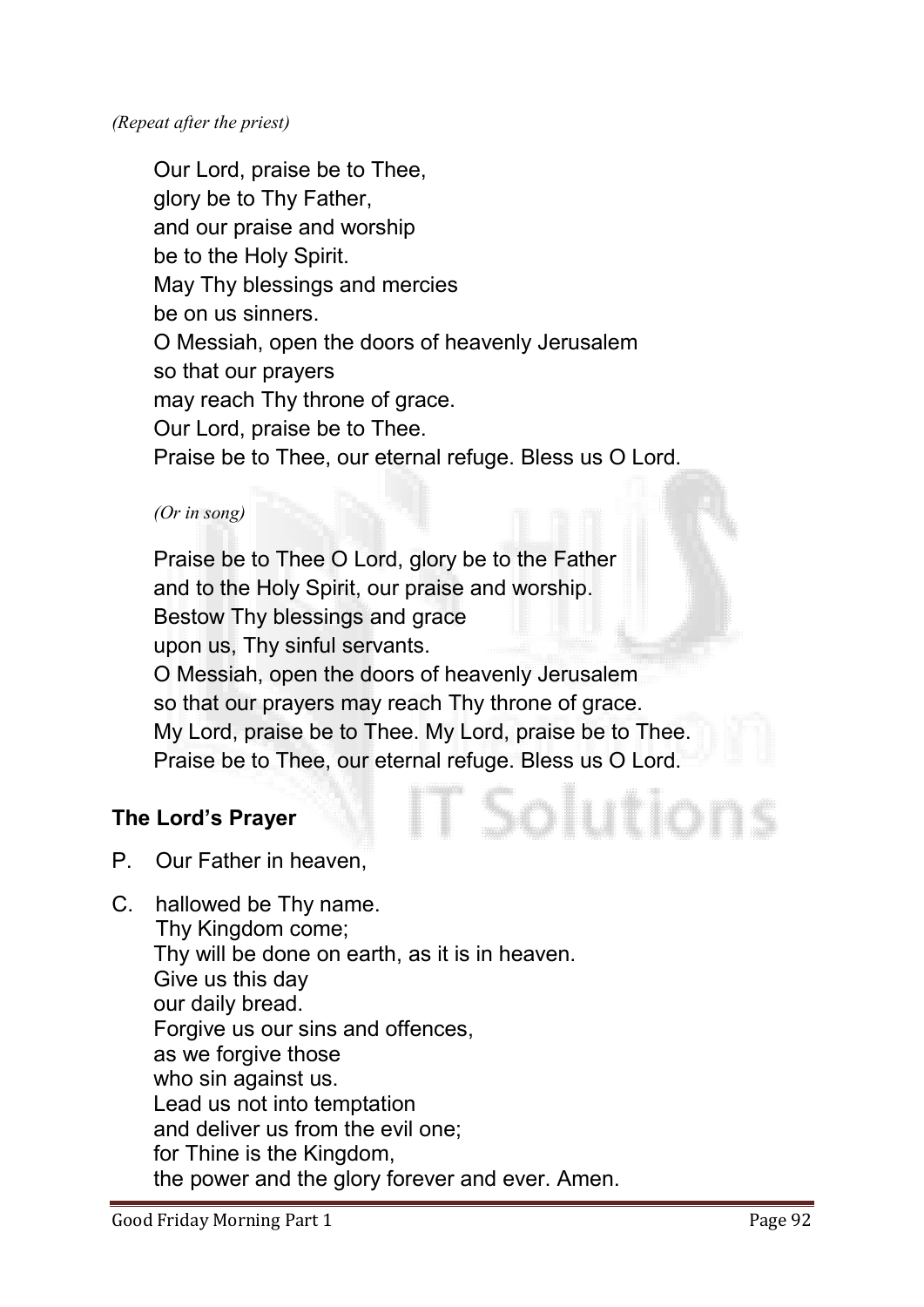#### *(Allenkil geetham)*

#### Karthaavinte Praarthana (Pg.3)

- **P. Swarlokathil-irunnarulum Dheva, njangalude Thaatha,**
- **C. Ninthiru-naamam paavanamaai, perumaarapettee-dename.**
- **P. Thaathaa Ninnude thiru Raajyam, vannee-daname eeyulakil.**
- **C. Thiruhitham ethu-pol suraloke, athu-polivideyum-aakaname.**
- **P. Vendunn-aahaaram engalkkinn-ekaname Nee Karthaave.**
- **C. Anyarod-engal kshamichathu-pol, adiyaar paapam mochikka.**
- **P. Pareekshayil-engale aakkaruthe, dhushtanil ninnozhi-vaakkuka Nee.**
- **C. Raajyam, shakthi, mahathwangal, ennum Ninakkullava. Amen.**

#### Onnaam Paadam : Yeshayaavu 53: 1 – 12

#### Apeksha (Pg.124)

**P. Neethimaanum kuttamilaathavanum, dhushtaraal vidhikkappeduvaan thirumanasaayavanum, Raajaadhi Raajaavum, Karthaadhi Karthaavum aaya Mashiha Thamburaane, njangalodu karuna cheiythu, njangalude kadangalude cheettukale keerikkalayaname.** 

**Aakalkkarusaayude adimayil-ninnu njangale viduvichu, nithya jeevannu njangale avakkaashikal-aakkukayum,anthya naalile nyaaya visthaarathil mukha-prasaadavum, valathu bhaagathula nilayam njangalkku nalkukayum cheiyyename.** 

**"Ente Pithaavinaal anugrahikkappettavare, vannu loka sthaapanam muthal ningalkkai orukkiy-irikkuna Raajyam avakaashamaakki-kolvin", ennaruli cheiyyunna imba swaram kettu kondu, Ninakkum, Pithaavinum, Vishudtha-Roohayikkum sthuthi paaduvaan njangale yogyarakkename, hosho vab'kulas ban la'olmen.**

**C. Amen.**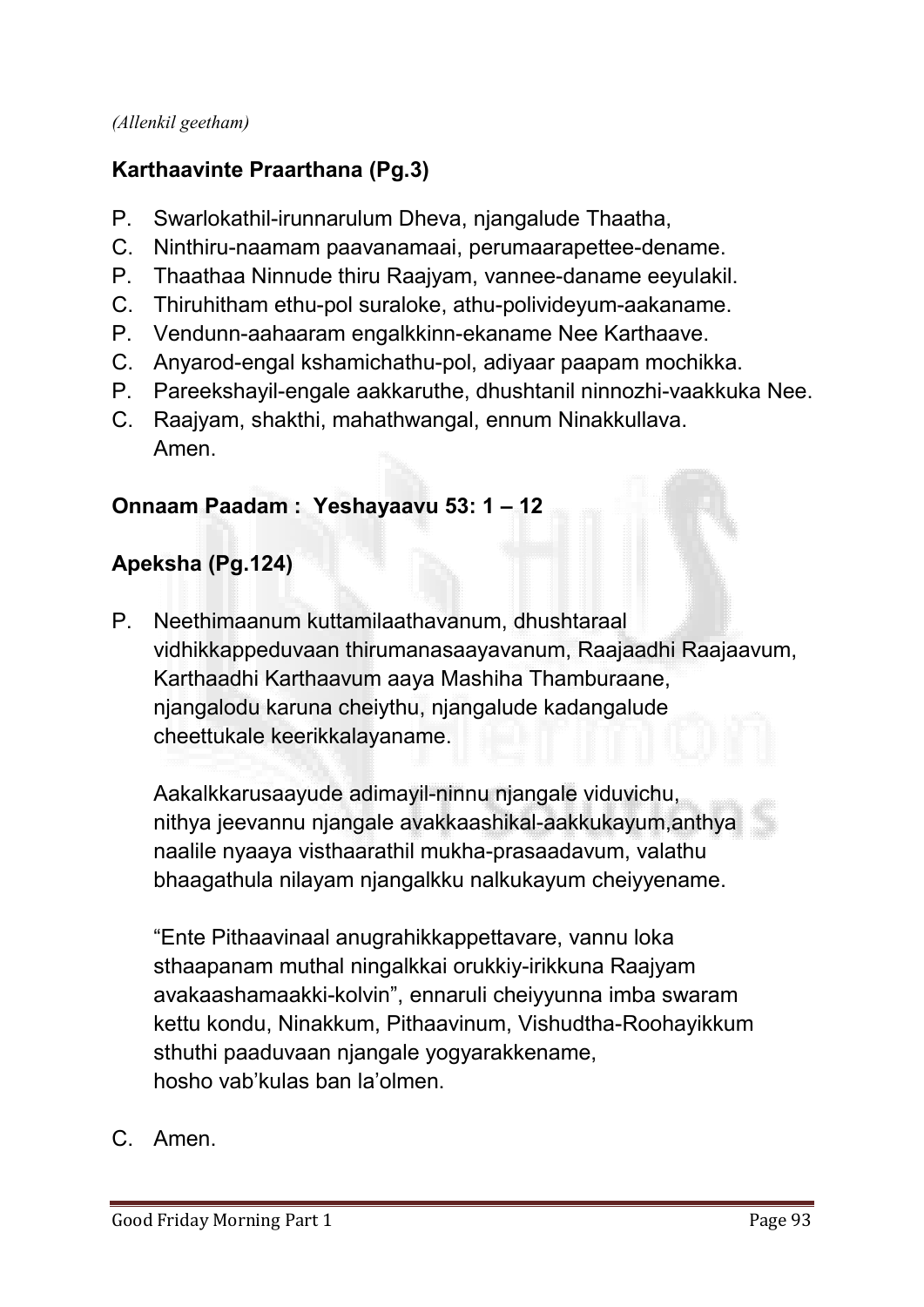*(Or in song)*

#### The Lord's Prayer

- **P. Our Father in heaven,**
- **C. Hallowed be Thy name.**
- **P. Thy Kingdom come;**
- **C. Thy will be done on earth, as it is in heaven.**
- **P. Give us this day our daily bread.**
- **C. Forgive us our sins as we forgive those who sin against us.**
- **P. Lead us not into temptation and deliver us from the evil one,**
- **C. For Thine is the Kingdom, the power and the glory, forever and ever. Amen.**

#### First Lesson: Isaiah 53: 1- 12

#### Supplication

**P. O Lord the Messiah, Lord of lords and King of kings, who is also just and blameless, and who by Your holy will submitted Yourself to be judged by wicked men, have mercy on us, and cancel the bill of debt against us. xvii**

**Deliver us from our slavery to the evil one, make us heirs to eternal life, and on the final day of judgment, grant us a radiant face and a place on Your right.**

**May we then, hearing that joyful voice saying, "Come, you who are blessed by My Father, inherit the kingdom prepared for you since the creation of the world,"xviii be made worthy to sing praises to You and to the Father and to the Holy Spirit, now and forever more.** 

**C. Amen.**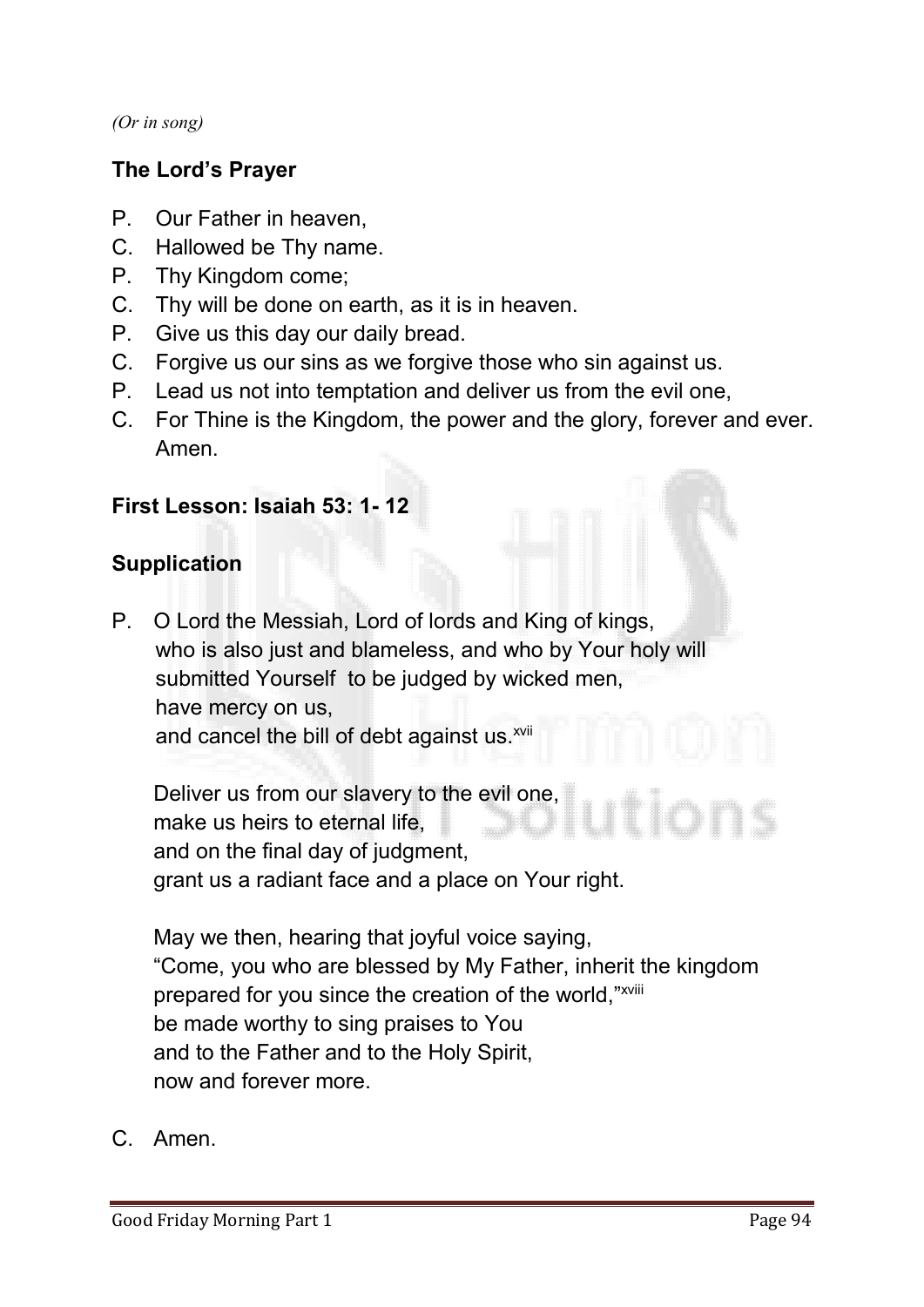#### Kukkaaya

**Vachanamaam Dhaivam nyaayavisthaara – sthalathil kunjaadu-pol maunamai – ninnu chekittil. Padayaalikalaal – adikal thaanettu. Sraaphenmaaro – bhayappettavar virachu. Krobakal maranju radha – chakrangal ninnu. Mashiha Thaan avarod aruli – "ningal vishamikkaivin En manassode – Njaaniva sahikkunnu."**

#### **Shubaha**

- **P. Pithaavinum, Puthranum, Parishudha-Roohaaikkum sthuthi.**
- **C. Aadhimuthal ennennekkum thanne. Amen.**

**Mashiha Raajan nyaayavisthaara – sthalathil nilkave, Kayyapha thannodu chodhich-adthikaarathode, "Dhaivathaana – njaan chodhichidunnen, Dhaivathanayan – Mashiha Nee Thaano?" Mashiha avanod-aruli cheithaan – "Njaan avan thanne." "Dhooshanamennavan cholli" – than vasthram keeri Haaleluyya – oo – Haaleluyya**

#### Mar Baalaayude Apeksha (Pg.8)

**P. Paapikalodu karuna ullavanaaya Dhaivame, Ninte nyaayavidhiyil njangalude mel karuna choriyaname. Ninte bhaktha vaathsaliathinte aadhikyam nimitham, njangalude kuttangal kshamikaname.**

**Karuna yull-Avane, njerungiy-irikkunnavaraaya njangal Ninte vaathilil muttunnu. Ninte anugrahathaal njangalude yaachanakal nalkename.** 

**Kuttam cheiythupoyavar thirinju sankadathode praarthichaal avarke Nee anugrahangal nalkunn avan aakayal, karunaa-poornnanaaya Yeshu Mashihaaye, njangalkum anugrahangalude vaathil thurannu tharename.**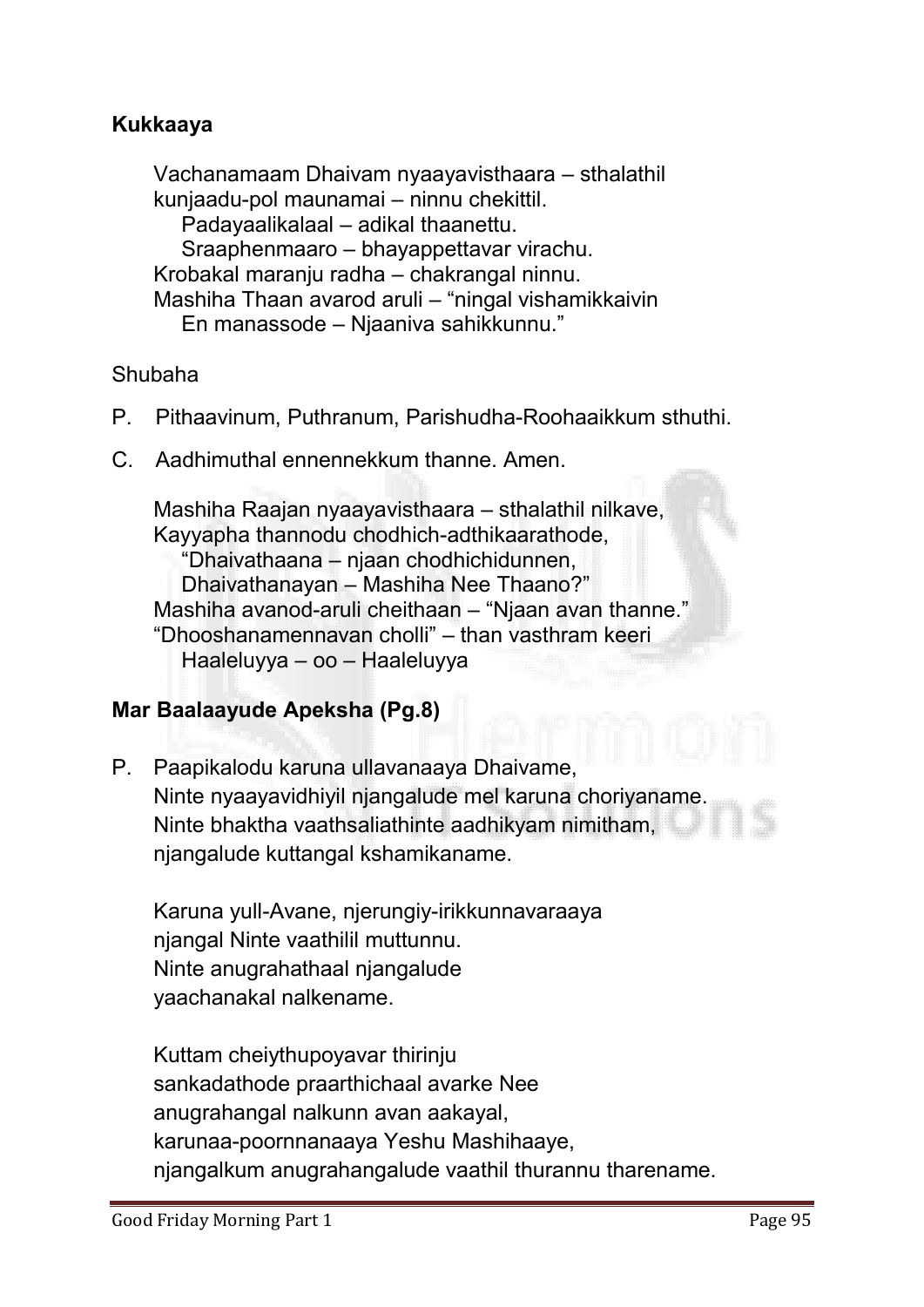#### Chant

**At the judgment place, God the Word, stood silently like a lamb. He was slapped on his cheeks by the soldiers. The Seraphim trembled in fear, the Cherubim hid, and the chariot wheels stopped. The Saviour told them, "Do not be sad; willingly do I bear all of this."**

**Praise**

- **P. Praise be to the Father, to the Son and to the Holy Spirit.**
- **C. As it was in the beginning, is now and forever shall be. Amen.**

**As the Messiah and King stood at the judgment place, Caiaphas asked Him, with authority, "I ask You in the name of the living God, are You indeed the Messiah, the Son of God?" The Saviour replied, "Indeed I am He."** "Blasphemy", Caiaphas cried and tore his clothes. xix **Haalleluyyah – O – Haaleluyyah**

#### St. Bala's Supplication

**P. O God, who is merciful to sinners, on the day of Your judgment, shower us with mercy. In the abundance of Your love, forgive our sins.**

**O Lord of mercy, we who are oppressed, humbly knock at Your door. With Your blessings, may our petitions be granted.**

**Because You grant blessings on those who turn to You with true repentance, O most merciful Jesus our Messiah, we pray to You to also open to us, the door of blessings.**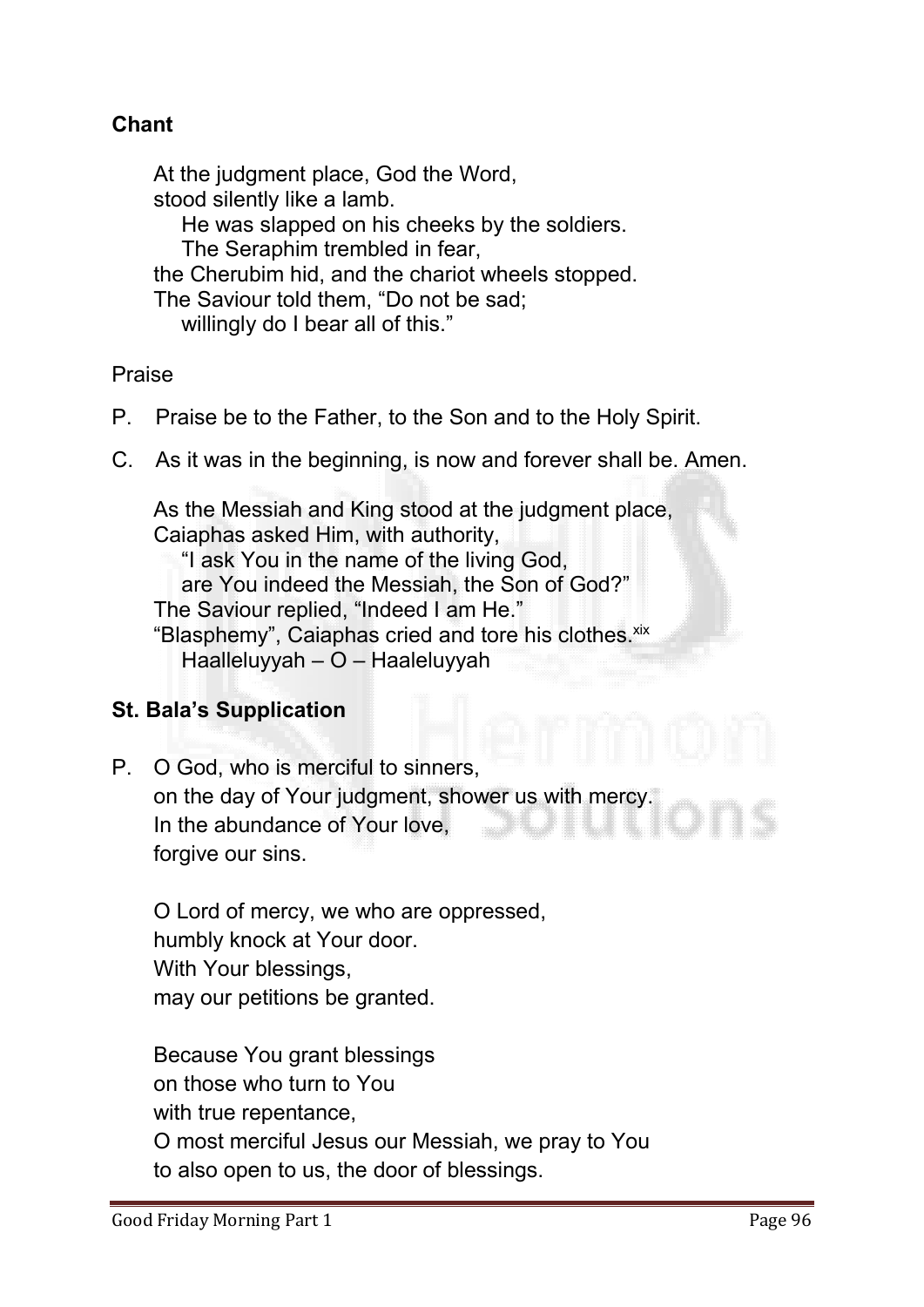**Swargasthanaaya Pithaave, Ninnodu njangal praarthikkunnu; Njangalude shushroosha kaikkondu, njangalude mel anugraham choriyename. "Vilippin Njaan utharam parayumennum; muttuvin Njaan thurakkumennum; chodhippin Njaan tharumennum;" arrulicheiythavanum sthuthi.** 

**C. Melullavarude udayavanum, thaazhey-ullavarude sharanavum-aaya Karthaave, njangalude shushroosha kaikkondu, njangalude mel anugraham choriyename.**

**Amen.**

*(Iprakaaram moonnu praavashyam chollanam)*

- **P. Haaleluyya, Haaleluyya, Haaleluyya.**
- **C. Dhaivame, Ninakku sthuthi.**

#### Ekba (Pg.11)

**P. Saaraamshathil ekamaayirikkunna shakthiyum, Pithaavum, Puthranum, Parishudha-Roohaayum enna moonnu aalathwangal ullavanumaayi, sathieika Dhaivamaayullove, Ninne njangal sthuthikkunnu.**

iolution

**C. Amen.**

#### Banishaad Mar Aprem (Pg.125)

- **1. Aaraam naal mayyalil Yeshu – kolavidhi ettidunnu. Yoodharin koottamelaam – modhathaal chaanchaadunnu, Barabaasine vitti-tt, Yeshuve krooshippaanai. Chuvappanki iduveechavar – mulmudi shirasil choodi.**
- **2. Skeepaa thaan tholil-etti – hemathaal nadanneedunnu. Ksheenathaal vechum veennum – Neethimaan nadanneedunnu. Gaagulthaamalayil Thanne – krooshippaan nadatheedunnu. Veedhiyil purushaaramelam – kaanmaanai odidunnu.**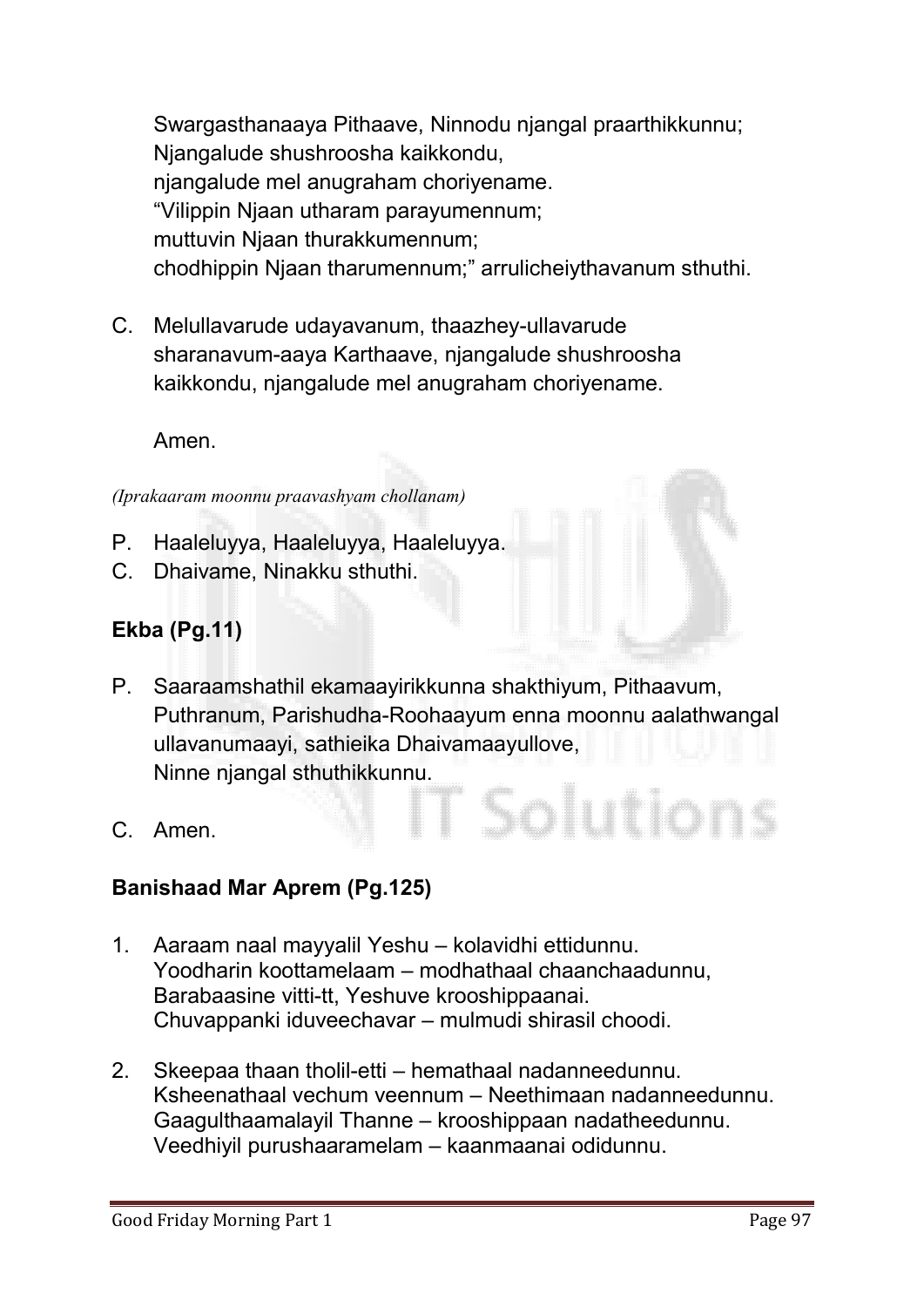**Heavenly Father, we pray to You; accept our worship, and shower us with blessings. To Him who said,"Call and I will answer; knock and it will be opened to you;** ask and it will be given," we also offer our praise.xx

**C. O Lord, the maker of those above, and the refuge of those below accept our worship and shower Your blessings on us.**

**Amen.**

*(To be said three times)*

- **P. Praise the Lord, Praise the Lord, Praise the Lord.**
- **C. We praise You, O God.**

#### Anthem

- **P. We praise You, the one true God; one in essence and power, though known in three Persons: Father, Son and Holy Spirit.**
- **C. Amen.**

#### St. Ephrem's Chant

- **1. At dawn on the sixth day, Jesus accepts the death sentence. The Jewish crowd dance joyfully and ask to release Barabbas, and crucify Jesus. They put a red garment on Him and place a crown of thorns on His head.**
- **2. With great difficulty He walks with the cross on His shoulder. Stumbling and falling exhausted, the Righteous One walks. They make Him walk to Mount Golgotha to be crucified. The crowds run to see Him being judged.**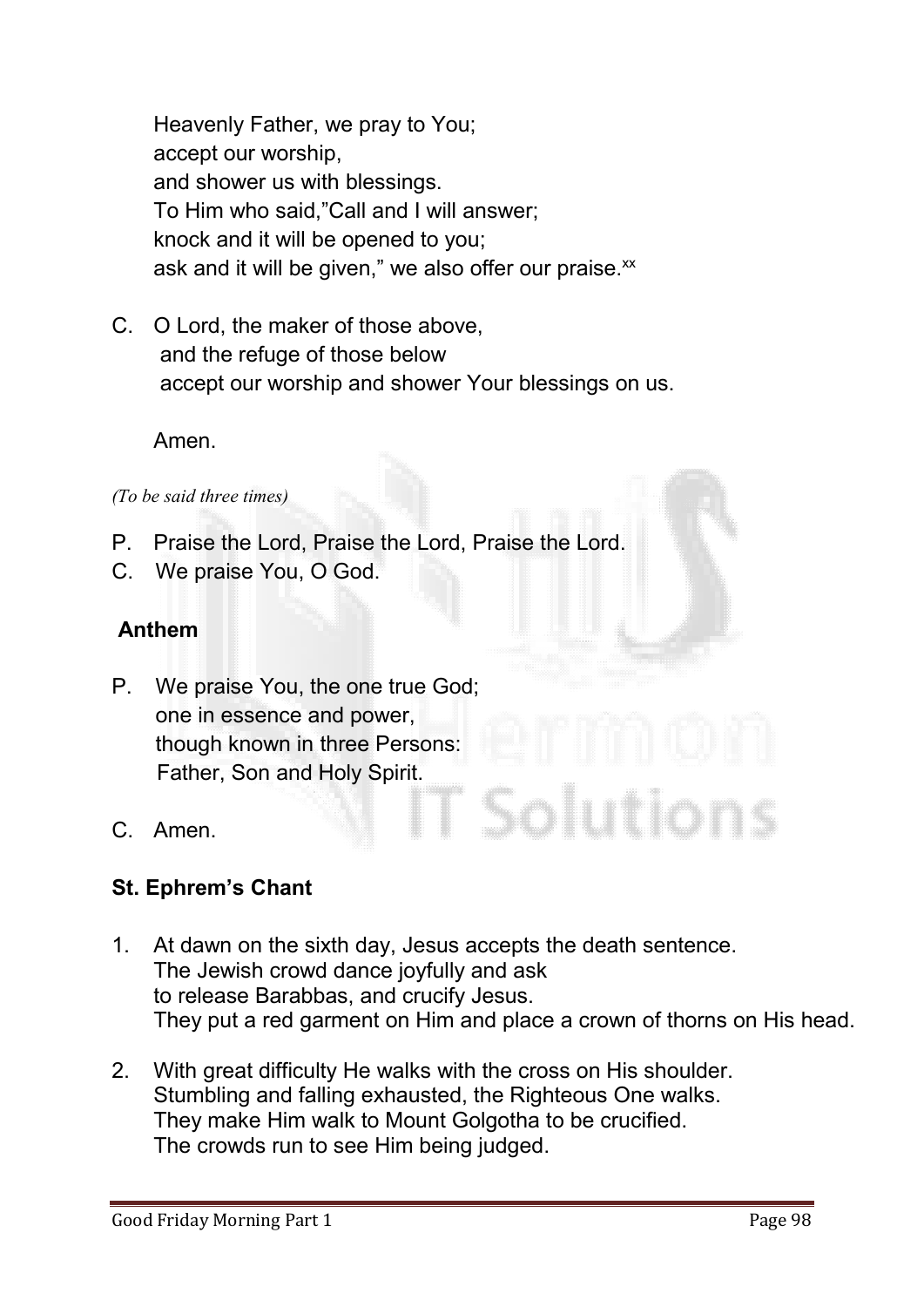- **3. Naarimaarude koottam – Raaboniye kandavar, maarath-adich-alari-kondu – pinnale poyeedunnu. "Yerushalem puthrimaare, Enne cholli karayaaivin. Varunnoru kopadinam – orthu karanjiduvin."**
- **4. Aashwasa vaakkingane – aruli Naadhan avarodu skeepayin bhaaram-kondu Thirumeni vaadeedunnu. Ayyo Raaboni, Ninnod-eevannam cheiythathaaro? Enthoru kutam Ninnil – kand-Israelin pariksha?**
- **5. Kannilathavark-kellaam-kaazhcha koduthathaalo? Chevi-kelkkaathavark-kellam-kelvi koduthathaalo? Maranathil pettavare – jeevippichathinaalo? Ee vannam cholleettavar – pinnaale poyeedunnu.**
- **6. Aaraam naal moonnaam maniyil, skeeppayil tharach Avane. Vaanam bhoomi madhye Avan – thoongunnu skeeppa thannil. Sarva bhoothalame nokki rakshaye nedi kolkaa. Enthoru kuttam-Ivan – cheiythingane marippaan?**

#### Thrithwathinu Sthuthi

- **P. Thrithwathinu sthuthi, Thrithwathinu sthuthi, sthuthikkappettathum swayam-bhoovaayathum, aadhiyum, anthavum-illaathathumaaya thrithwathe, njangalum sthuthikkunnu.**
- **C. Dhaivame, ellaa neravum, sthuthi Ninakku yogyamaakunnu. Amen.**

#### Maalaakhamaarude Sthuthi (Pg.13)

- **P. Athyunnathangalil swargeeya maalaakhamaar sthuthikkunnathu-pole, balaheenarum, paapikalumaaya njangalum sthuthikkunnu.**
- **C. Ella kaalavum, ella samayavum, unnathangalil Dhaivathinu sthuthiyum, bhoomiyil samaadhaanavum, nirappum, manushyarkku nalla prathyaashayum undaayirikkatte.**

**Sarva-shakthiyulla Pithaavaayi, swargeeya Rajaavaayi, srshtaavaya Karthaave, Ninne njangal sthuthikkayum, vaazhthukayum, vandhikkayum, sthuthiyude shabdham Ninakku njangal arpikkukayum, Ninte mahathwathin shreshtatha-nimitham Ninakku njangal sthothram cheiyyukayum cheiyyunnu.**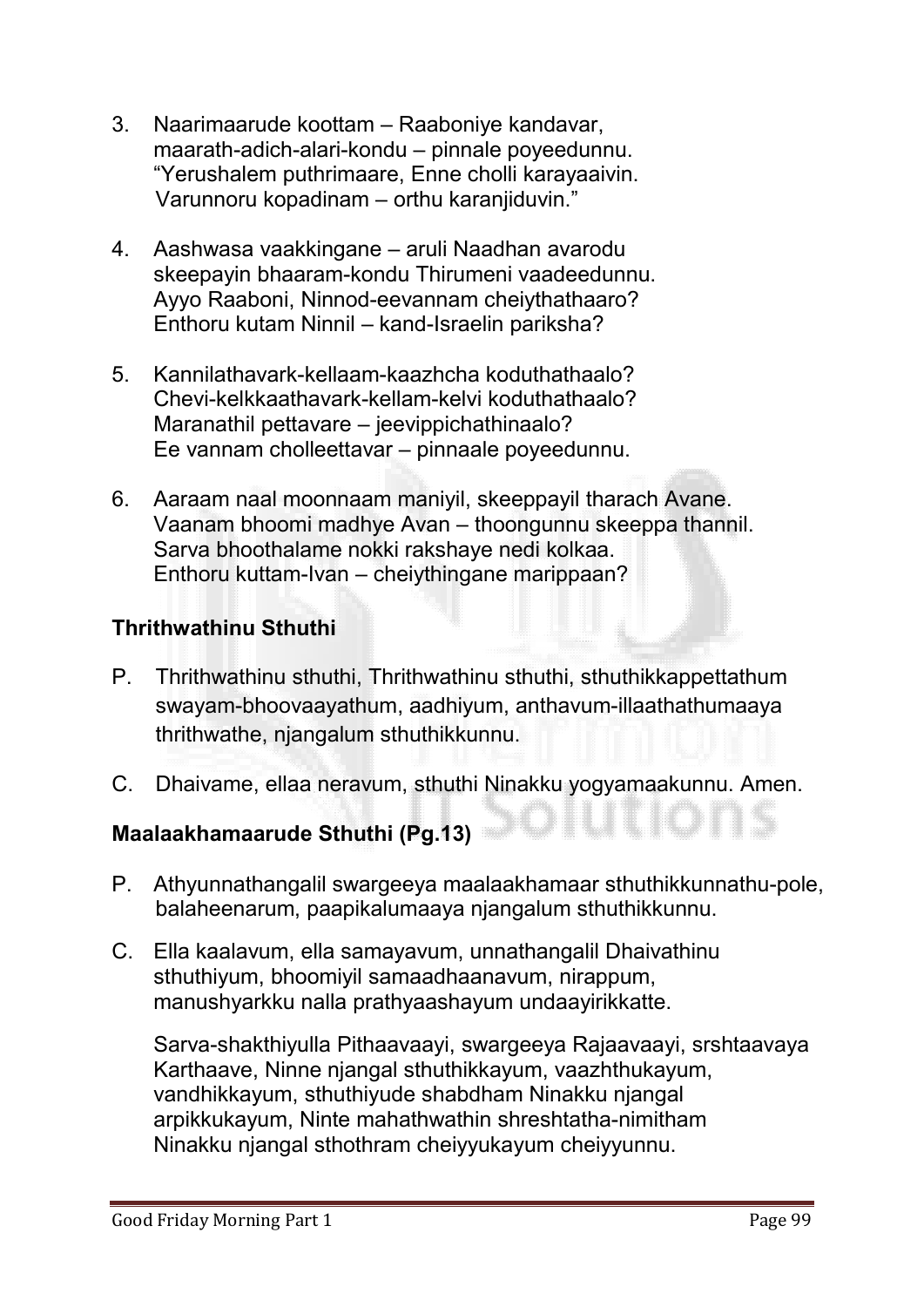- **3. Groups of women, seeing their Teacher, follow behind, crying and beating their chest, "Daughters of Jerusalem, do not weep for Me.** Remember and weep for the coming day of wrath." xxi
- **4. Thus uttering words of comfort to them, the Lord becomes weary from the burden of the cross. O Teacher, who are those who do this to You? What crime did the children of Israel find in You?**
- **5. Was it because You gave sight to the blind? Was it because You made the deaf hear? Was it because You gave life to the dead? Saying these things, they follow Him.**
- **6. On the sixth day, at the third hour, they nail Him on the cross. Between heaven and earth, He hangs on the cross. All the earth, look unto Him and obtain salvation. What crime did He commit to die like this?**

#### Praise to the Trinity

- **P. Praise be to the Triune God. Praise be to the Triune God. We praise the adorable, the uncreated and self existent, the eternal and Triune God.**
- **C. O God, at all times, You are worthy of praise. Amen.**

#### Praise of the Angels

- **P.** Just as the heavenly angels praise You in the highest.<sup>xxii</sup> **we who are weak and sinful, also praise You.**
- **C. At all times and in all seasons, may praise be to God in the highest, peace and goodwill reign on earth** and humanity experience righteous hope.<sup>xxiii</sup>

**Almighty Father, heavenly King, Lord the Creator, we praise You, glorify You, worship You, raise our voices of praise and also give thanks to You because of Your great majesty.**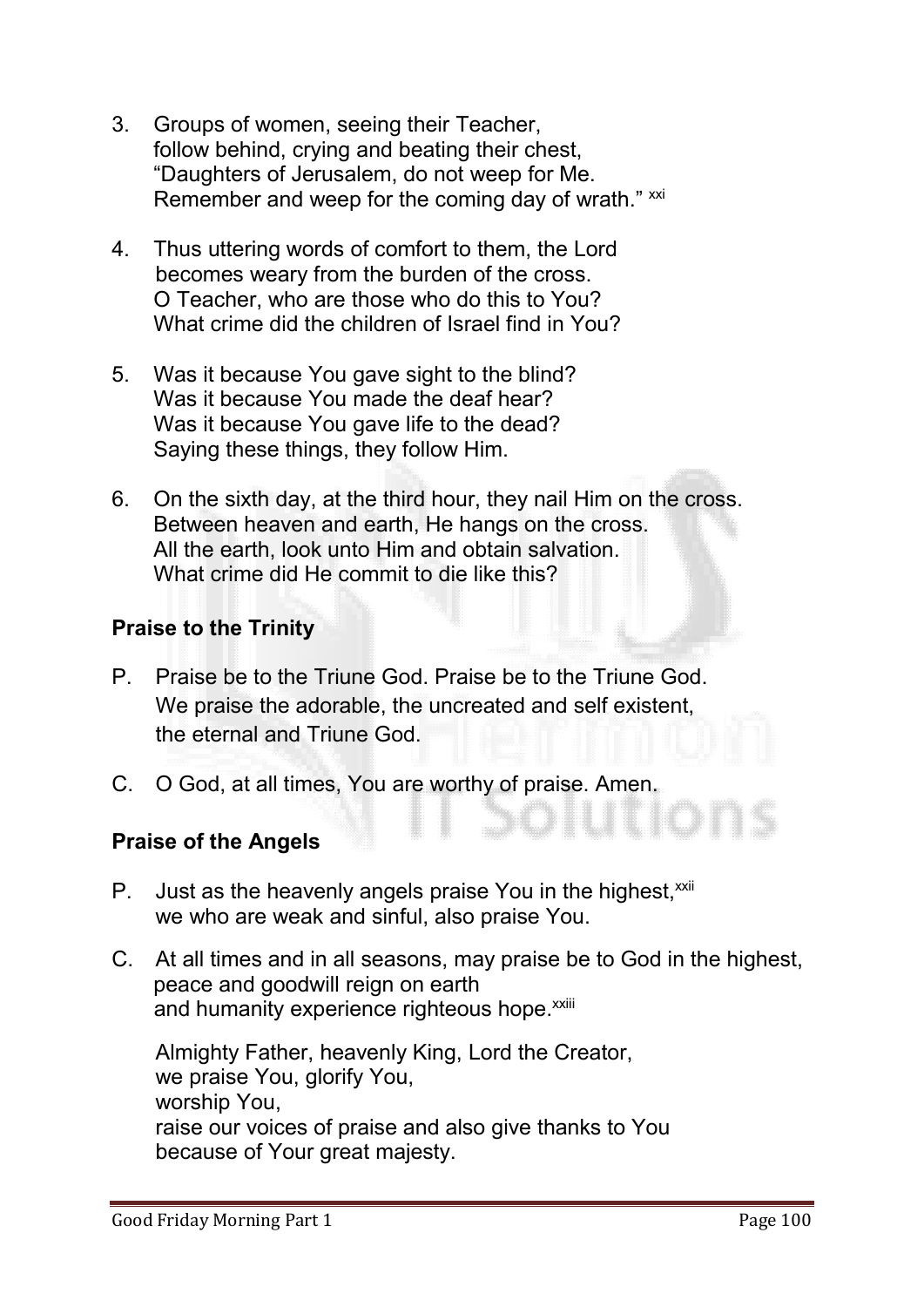**Vishudha-Roohaayodu-koode, Yeshu Mashiha-aaya eka Puthranaaya Dhaivame, Pithaavinte Puthranum, Vachanavum, lokathinte paapathe chumann-ozhikkunna Dhaiva Kunjaadum-aaya Karthaave, njangalodu karuna cheiyyename.** 

**Lokathinte paapathe neekki-kalayunnavane, Ninte chevi chaayichu njangalude apeksha kaikollaname. Ninte Pithaavinte valathubhaagathu mahathwathod-irikkunn-avane, dhaya thonni njangale anugrahikkename.** 

**Enthennaal Nee maathram Parishudhan-aakunnu, Pithaavaaya Dhaivathinte mahathwathinu, Vishudha-Roohaayodu-koode, Yeshu Mashiha-aaya Nee maathram Karthaavum-aakunnu.**

**Amen.**

#### *(Allenkil geetham)*

#### Kukkaaya

#### Maalaakhamaarude Sthuthi (Pg.14)

- **1. Paapikalum balaheenarumaam adiyaa-ri-thaa, melppettavaraam dootharay-pol, sthuthi cheiythee-dunnu. Ellaaipozhum, unnathanaam Dheva. Ellaa naalum, sthuthi Ninakk-undaaka. Bhoovil samaadhaanam-inakkam marthyarkkellaam. Prathyaashayum undaai varatte – ennekkum Dhaivame. Haaleluyya – oo – Haaleluyya**
- **2. Sarveshwaranaam Udayone – mahathwa Dhaivame, paapikalaam adiyaar Ninne – sthuthi cheiy-theedunnu. Vaazhtheedunnu, vandhanam cheiyyunnu. Sthuthiyude shabdham, paadi ettunnu. Swarlokathin-adhipathiye – Appa-Srshtaave, Ninthiru Naamathinu sthothram ennekkum Dhaivame. Haaleluyya – oo – Haaleluyya**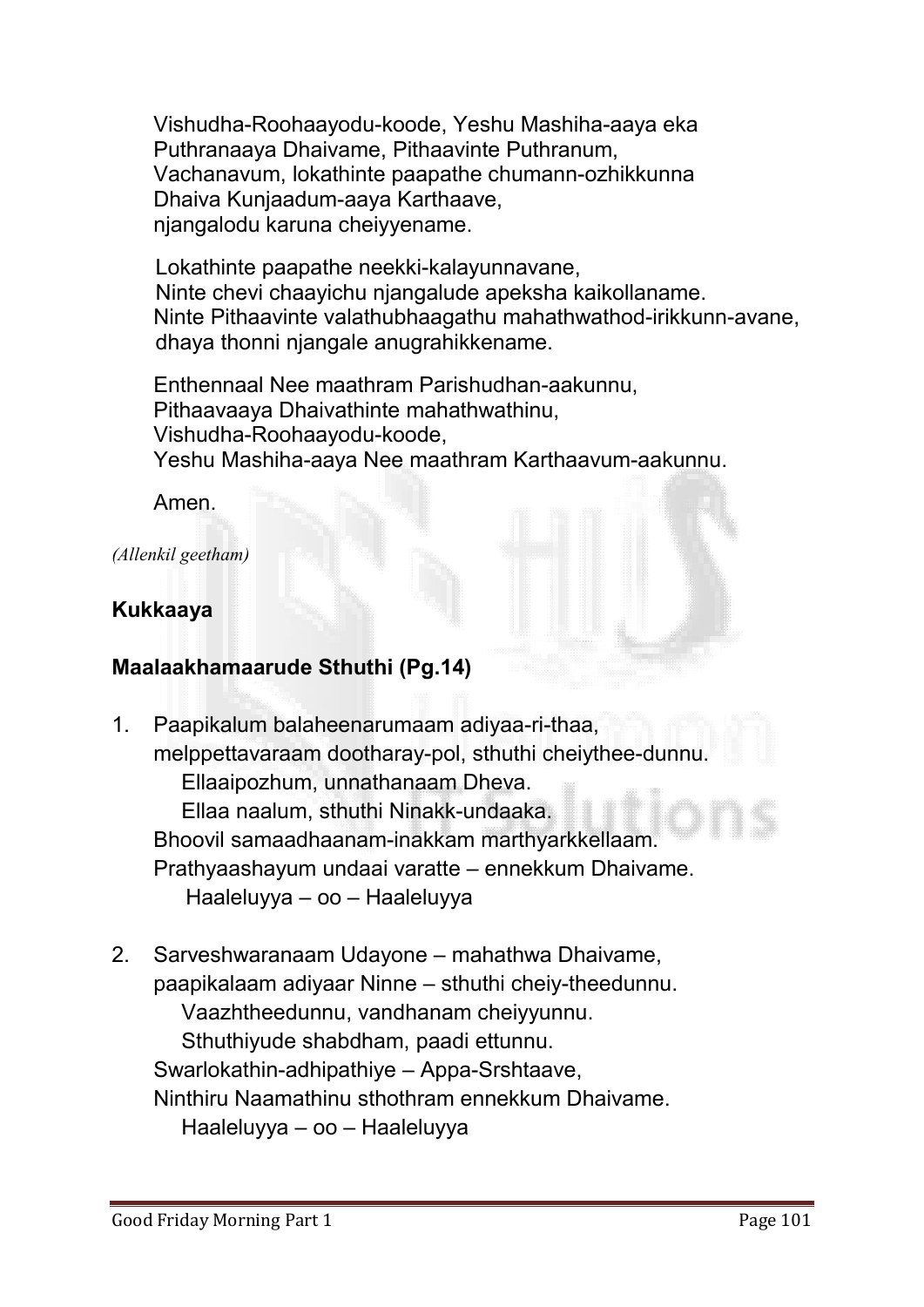**With the Holy Spirit, O Jesus Christ, the only Son of God, who is the only Son of the Father, the Word, O Lord who is the Lamb of God**  who took away the sins of the world,<sup>xxiv</sup> **have mercy on us.**

 **You, who took away the sin of the world, incline Your ear towards us and receive our supplications.** You, who sit at the right hand of the Father in majesty, xxv **have mercy on us and bless us.**

**For You alone are the Holy One, You alone are the Lord; for the majesty of, God the Father, Jesus Christ together with the Holy Spirit.**

**Amen.**

*(Or in song)*

#### Chant

#### Praise of the Angels

- **1. Here we are, though weak and sinful, praising You, like the heavenly angels. At all times O God, You are the greatest. In all seasons, may You be praised. May peace and goodwill reign on all humanity on earth. May we also always experience righteous hope. Haaleluyyah – O – Haaleluyyah**
- **2. Almighty Lord, glorious God, we Your sinful servants praise You. We worship You, we glorify You. We sing and raise our voice of praise to You. O Father, the Creator and Ruler of heaven, praise be to Your holy Name forever, O God. Haaleluyyah – O – Haaleluyyah**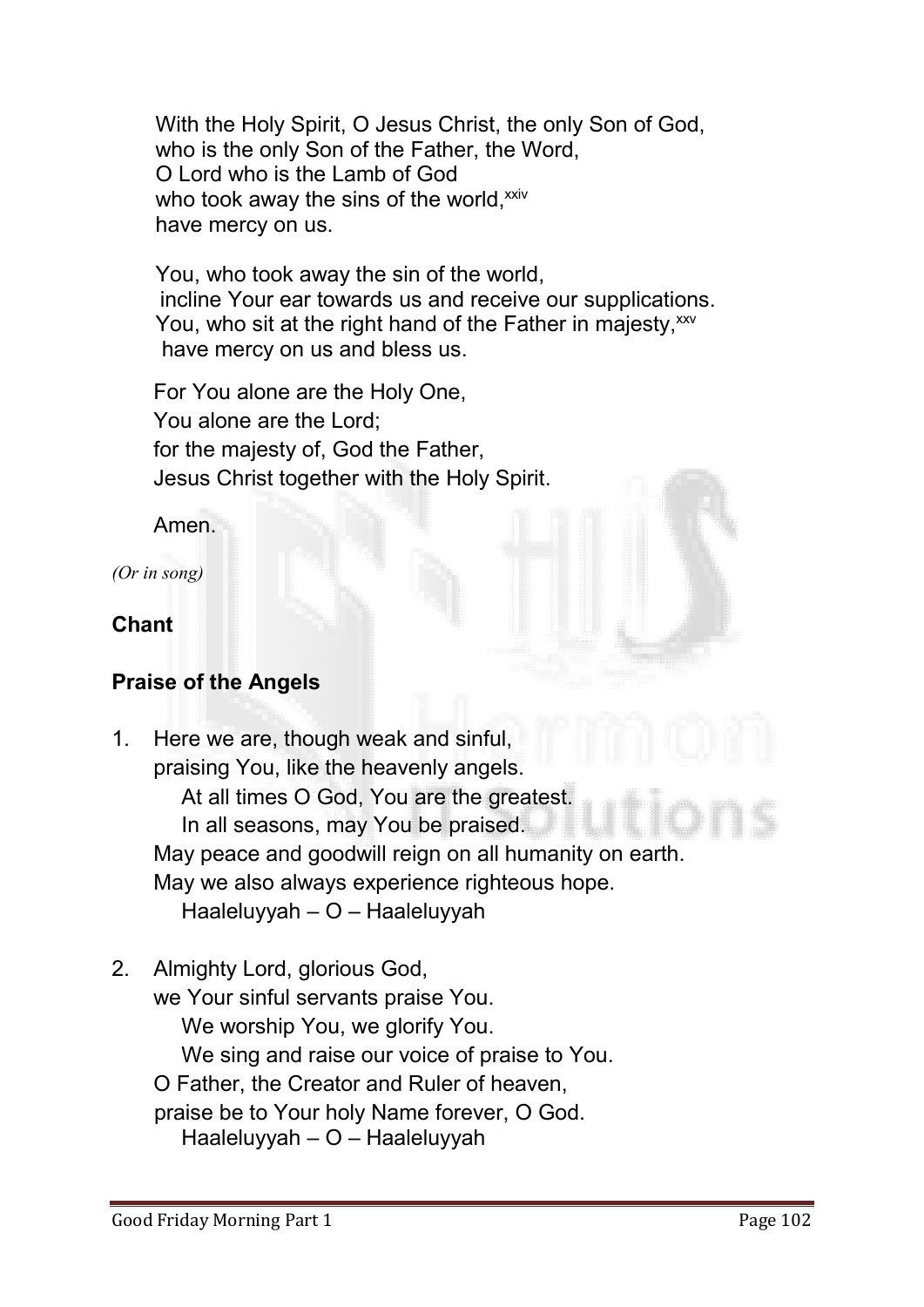- **3. Vishudthaathma-avodu-koode Kristheshu Naadhane, baavaayude eka-Suthanaam – Dhevaadhi Dhaivame. Dhaiva Suthane, vachana-swa-roopaa. Lokarin paapam vahichoru Kunjaade. Kanmashamellam ozhichone, Thiru chevi chaayichu, adiyaarude praarthanayekett-anugrahikka Dhaivame. Haaleluyya – oo – Haaleluyya**
- **4. Thiru Janakanude valabhaagath-amarum mahimaasanaa, dhayavodu dharshichadiyaare – anugrahicheedename. Ennannekkum, Nee maathram vishudhan. Ennannekkum, Nee maathram Naadhan. Vishudhaathmaavodum-koode, Pithru Naamathinu mahimayundaakatte Dheva – ennekkum. Amen. Haaleluyya – oo – Haaleluyya**

#### Apeksha (Pg.16)

- **P. Njangalude Karthaavaaya Yeshu Mashihaaye, Ninte anugrahangalude vaathil njangalude nere adachu-kalayaruthe.**
- **C. Karthaave, njangal paapikalakunnu ennu njangal ettu parayunnu. Njangale anugrahikkename.**
- **P. Karthaave, Ninte maranathaal, njangalude maranam maanju pokuvan, Ninte sneham Ninne Ninte sthalathuninnu njangalude adukkalekku irakki konduvannu.**
- **C. Karthaave, njangalude-mel anugraham choriyename. Amen.**

#### Kauma (Pg.126)

*(Moonnu praavashyam pattakkaarente pinnaalle ettuchollenam*

**Thanne thalli paranja Sheemonodu, avante kuttangal kshamicha Mashiha Thamburaane, Ninnil abhayam prapichirikkunna njangalodu karuna cheiyyename.** *┼ Kuriyelaayisson.*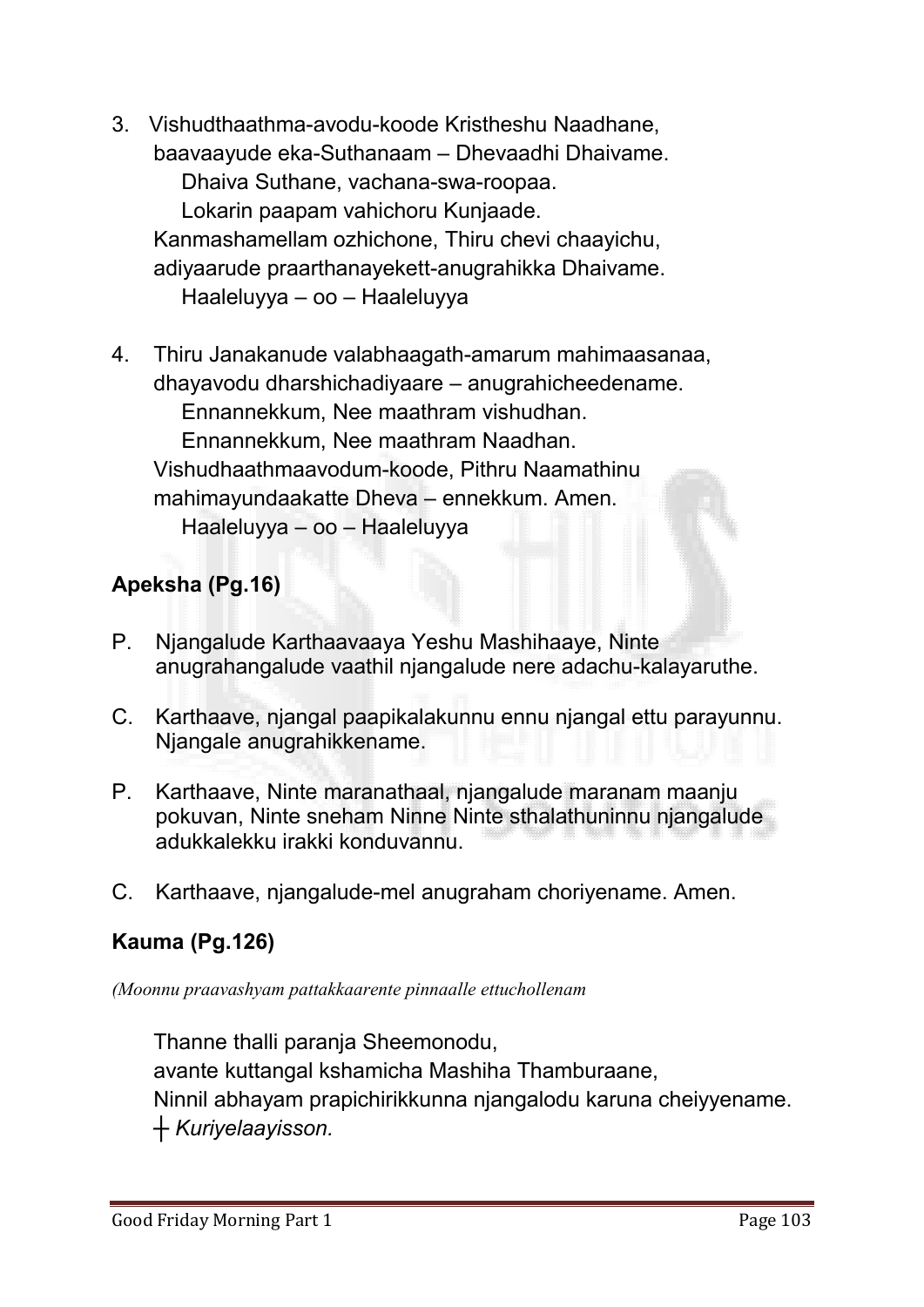**3. With the Holy Spirit, Lord Jesus Christ,** 

**the only Son of the Father, God of gods.**

**O Son of God, image of the Word,**

**the Lamb of God who took away the sins of the world.xxvi You who completely cleansed us, incline Your divine ears, and hear the prayer of Your servants and bless us O Lord. Haaleluyyah – O – Haaleluyyah**

**4. You, who sit at the right hand of the holy Father in glory, look with mercy on Your servants and bless us.**

**Only You are holy forever. Only You are Lord forever. Together with the Holy Spirit, may the Father's name, be glorified forever O God. Amen. Haaleluyyah – O – Haaleluyyah**

#### **Supplication**

- **P. O Lord Jesus Christ, do not shut the door of Your blessings against us.**
- **C. O Lord, we confess that we are sinners. Bless us.**
- **P. O Lord, Your love brought You down to us from Your abode, so that our death may be averted by Your death.**
- **C. O Lord, shower Your blessings on us. Amen.**

#### Adoration

*(To be said three times after the priest)*

**O Lord the Messiah, who forgave Peter even though he denied Thee, have mercy on us, who take refuge in Thee.**  *┼ Lord, have mercy.*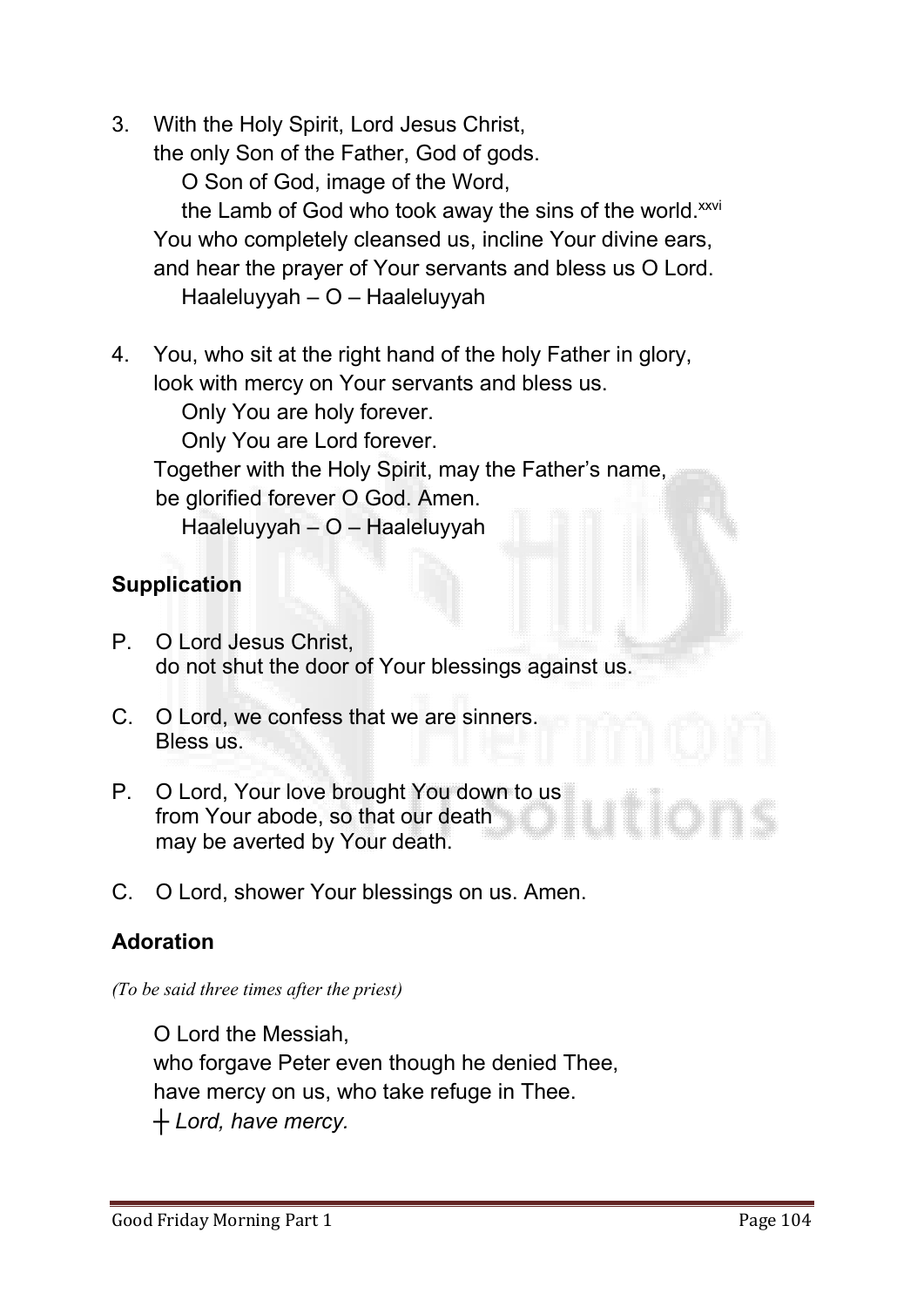#### *(Pattakkaarente pinnaalle ettuchollenam)*

**Njangalude Karthaave, Ninakku sthuthi, Ninte Pithaavinu bahumaanavum, Parishudha-Roohaaikku vandhanavum, pukazhchayum undaayirikkatte. Paapikalaaya njangalude-mel anugrahangalum, karunakalum undaayirikkename. Melulla Yerushaleminte vaathilukal thurannu, Mashihaaye, Ninte simhaasanathin munpaake, njangalude praarthanakal praveshikkumaar-aakaname. Njangalude Karthaave, Ninakku sthuthi. Ennekkum njangalude sharanavume, Ninakku sthuthi. Baarekmaar.** 

#### *(Allenkil geetham)*

**Karthaa, sthuthi Ninakku, Thaathanu bahumaanam, Vishudha-Roohaaikku, pukazhcha vandhanam. Paapikalaakunna, Ninnude adiyaaril anugraham, krupayum chorinjeedename Nee. Melulla Yerushalem vaathil thurannittu, Mashiha, simhaasane praarthana ethaname. Sthuthi en Karthaave, sthuthi en Karthaave, nithya sharanavume, sthuthithe. Baarekmaar.**

#### Karthaavinte Praarthana (Pg.2)

**P. Swargasthanaaya njangalude Pithaave,**

**C. Ninte naamam parishudham aakkapedename. Ninte Raajyam varename; Ninte ishtam swargathile-pole, bhoomiyilum-aakaname. Njangalkku aavashyamulla aahaaram innu njangalkku tharename. Njangalude kadakkaarodu njangal kshamichirikkunnathu-pole, njangalude kadangalum, dhoshangalum, njangalodum kshamikkename. Njangale pareekshayilekku praveshippikkaathe, njangale dhushtanil ninnu rakshichu-kollename; enthukondennaal, Raajyavum, shakthiyum, mahathwavum, ennekkum Ninakkullath-aakunnu. Amen.**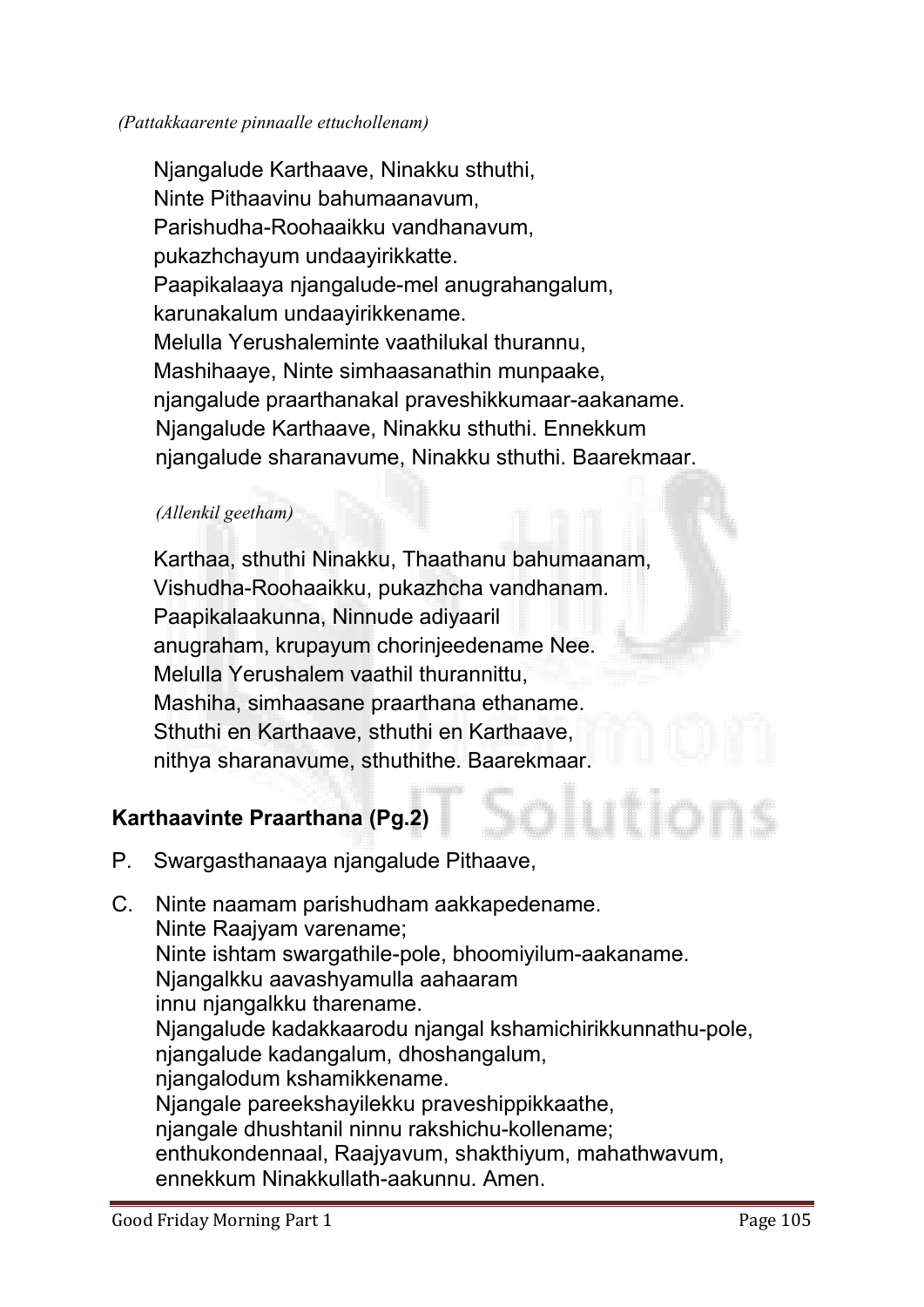**Our Lord, praise be to Thee, glory be to Thy Father, and our praise and worship be to the Holy Spirit. May Thy blessings and mercies be on us sinners. O Messiah, open the doors of heavenly Jerusalem so that our prayers may reach Thy throne of grace. Our Lord, praise be to Thee. Praise be to Thee, our eternal refuge. Bless us O Lord.**

#### *(Or in song)*

**Praise be to Thee O Lord, glory be to the Father and to the Holy Spirit, our praise and worship. Bestow Thy blessings and grace upon us, Thy sinful servants. O Messiah, open the doors of heavenly Jerusalem so that our prayers may reach Thy throne of grace. My Lord, praise be to Thee. My Lord, praise be to Thee. Praise be to Thee, our eternal refuge. Bless us O Lord.**

#### The Lord's Prayer

- **P. Our Father who in heaven,**
- **C. hallowed be Thy name. Thy Kingdom come; Thy will be done on earth, as it is in heaven. Give us this day our daily bread. Forgive us our sins and offences, as we forgive those who sin against us. Lead us not into temptation and deliver us from the evil one; for Thine is the Kingdom, the power and the glory forever and ever. Amen.**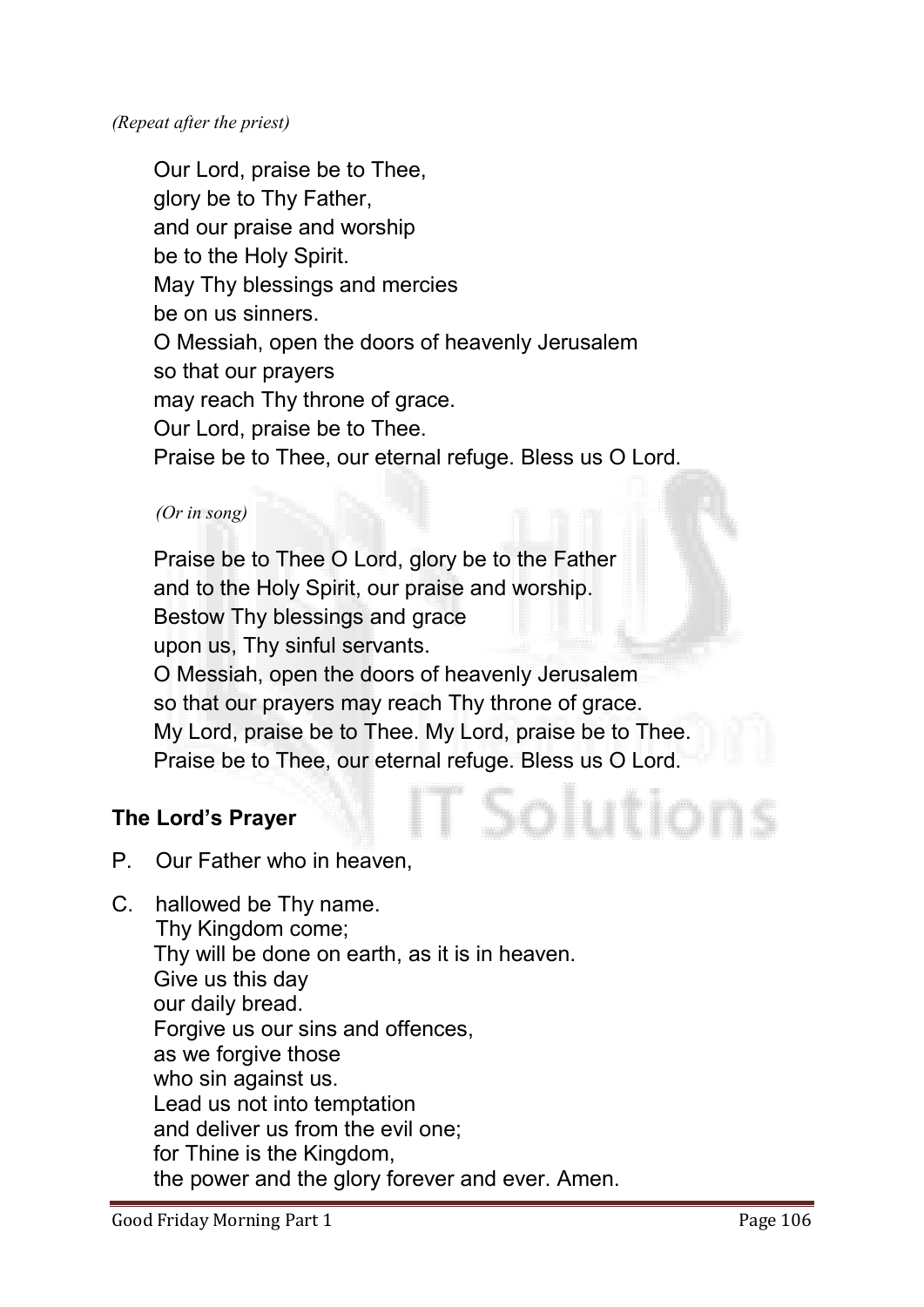#### *(Allenkil geetham)*

#### Karthaavinte Praarthana (Pg.3)

- **P. Swarlokathil-irunnarulum Dheva, njangalude Thaatha,**
- **C. Ninthiru-naamam paavanamaai, perumaarapettee-dename.**
- **P. Thaathaa Ninnude thiru Raajyam, vannee-daname eeyulakil.**
- **C. Thiruhitham ethu-pol suraloke, athu-polivideyum-aakaname.**
- **P. Vendunn-aahaaram engalkkinn-ekaname Nee Karthaave.**
- **C. Anyarod-engal kshamichathu-pol, adiyaar paapam mochikka.**
- **P. Pareekshayil-engale aakkaruthe, dhushtanil ninnozhi-vaakkuka Nee.**
- **C. Raajyam, shakthi, mahathwangal, ennum Ninakkullava. Amen.**

#### Randaam Paadam : 1 Pathrose 1:1 - 25

#### Randaam Promeon (Pg.126)

- **P. Naam elavarum praarthichu Karthaavinodu anugrahangalum, karunayum yaachikkanam.**
- **C. Anugrahikunnavanaaya Karthaave, njangale anugrahichu, njangale sahayikaname.**
- **P. Sthuthiyum, sthothravum, thejasum, pukazhchayum, maanju pokatha nalla mahimayum, nirantharam karettuvaan, njangal yogyathayullavar aayitheerename.**

**Namme rakshippan irangi varikayum, Thante peedanubhavangalaal nammude peedakal hanikukayum, Thante maranathaal nammude maranathe kolukayum cheiythavanaaya Mashiha Thamburaanu, praarthanaa shushrooshayude ee nerathum, nammude aayushkaalam-okkeyum, sthuthiyum, bahumaanavum, vandanavum yogyamaayirikkunu, hosho vab'kulas ban la'olmen.**

**C. Amen.**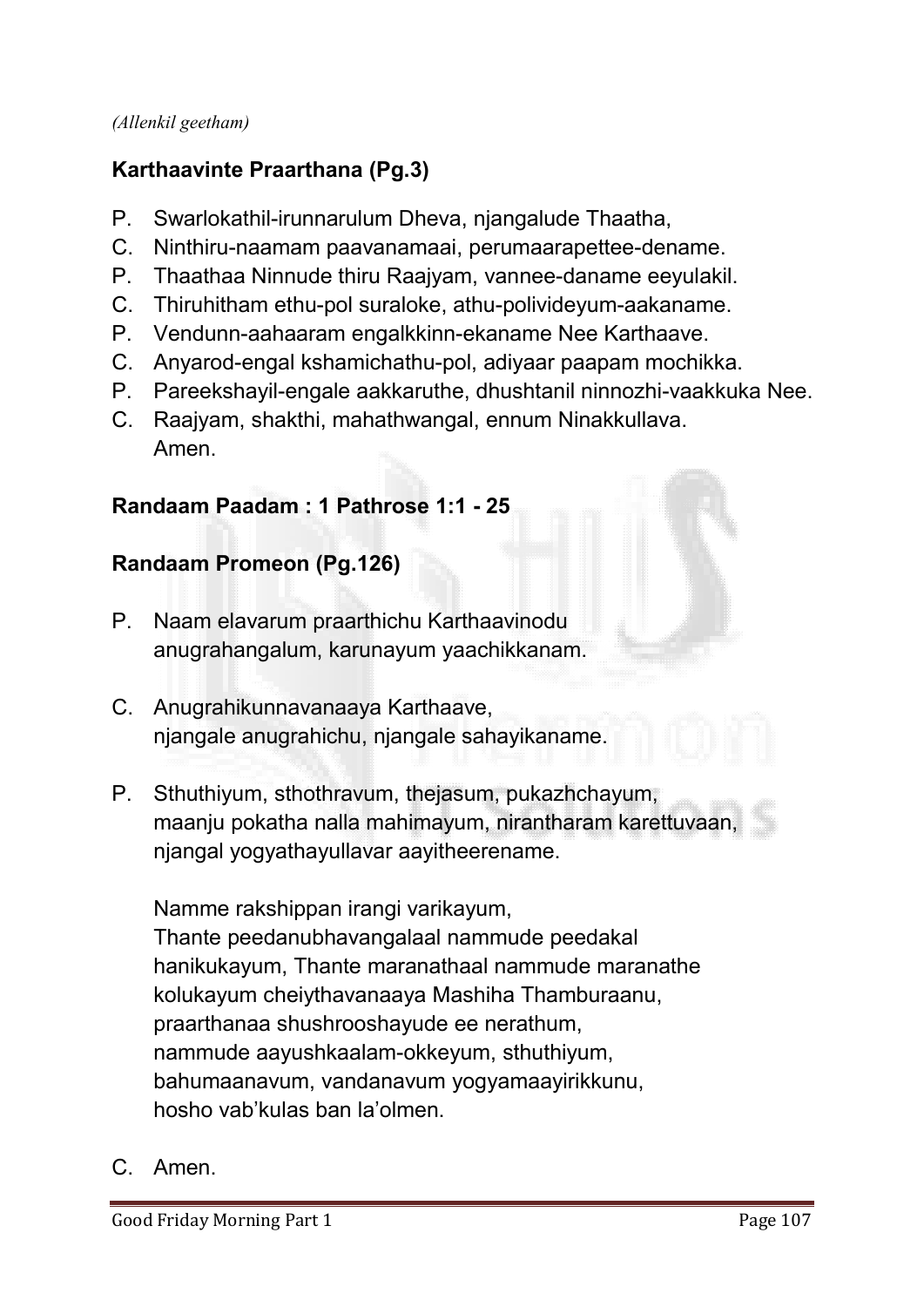*(Or in song)*

#### The Lord's Prayer

- **P. Our Father in heaven,**
- **C. Hallowed be Thy name.**
- **P. Thy Kingdom come;**
- **C. Thy will be done on earth, as it is in heaven.**
- **P. Give us this day our daily bread.**
- **C. Forgive us our sins as we forgive those who sin against us.**
- **P. Lead us not into temptation and deliver us from the evil one,**
- **C. For Thine is the Kingdom, the power and the glory, forever and ever. Amen.**

#### Second Lesson : 1 Peter 1: 1 - 25

#### Second Preface

- **P. Let us all pray and plead to the Lord for His blessings and mercies.**
- **C. Lord of all blessings, bless us and help us.**
- **P. May we become worthy to continuously offer You praise, thanksgiving, glory, adoration and everlasting majesty.**

 **O Lord the Messiah, who came down to save us and abolish our passion by Yours, who trampled our death through Your death, to You belong praise, honour and adoration at this time of worship, and all the days of our lives, now and forever more.**

**C. Amen.**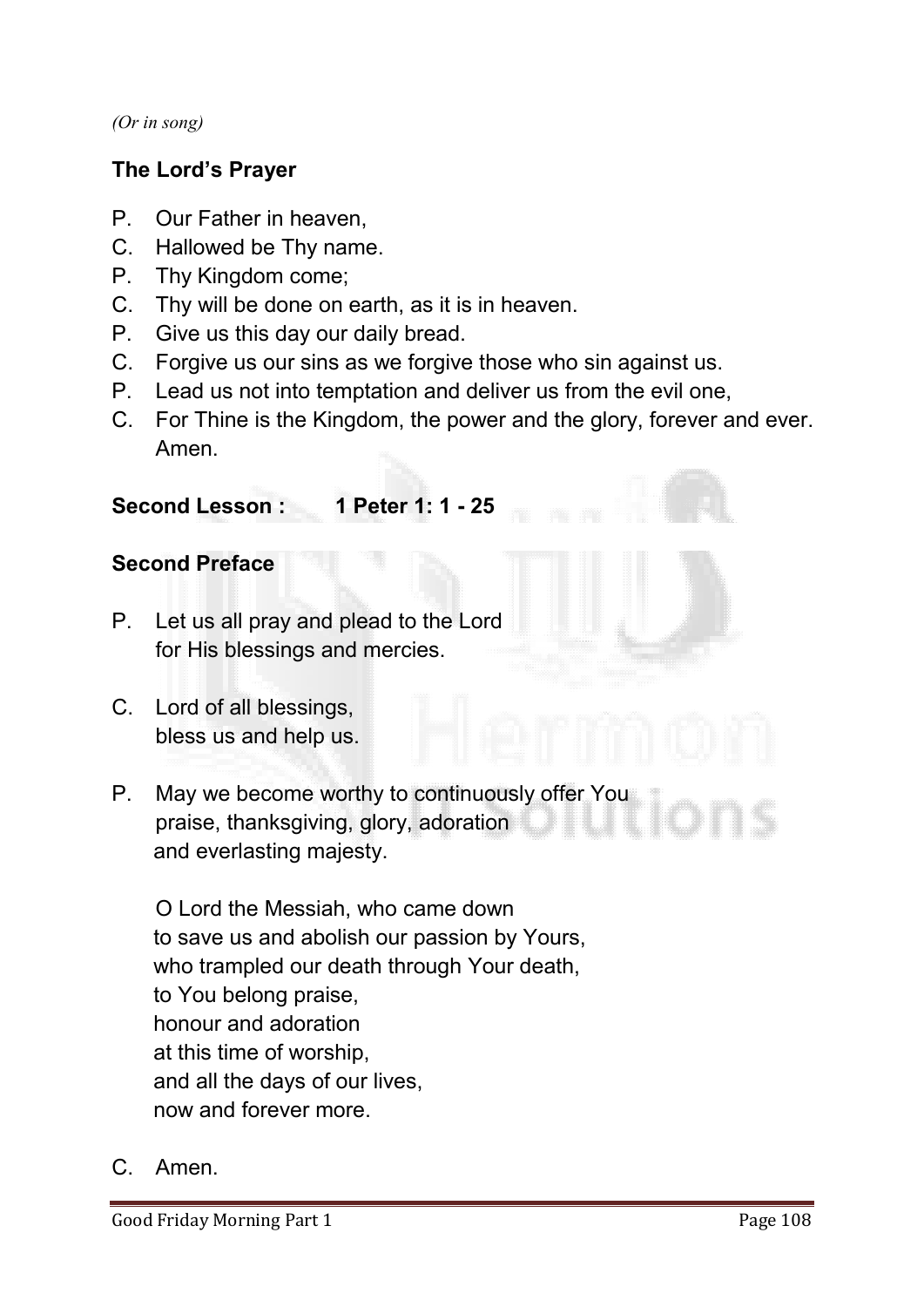#### Sedhara (Pg.126)

**P. Aadyantha rahithanaayirikke, Dhaivathwavum manushyathwavum ekeebhavichu, kaalaadheenanaayi-theerna swayam-bhoove, puthiya niyamathinte aarambhamaayi, Ninte shareeram murikkayum, thiru raktham choriyukayum cheiythathinaal, Ninakku sthuthi.** 

**Ithaa Naadhan vedhanappedunnu! Ithaa Raajaavu chammattikalaal adikkappedunnu! Ithaa lokaadhipan kuttakkaaranepole shikshaikku vidhikkappedunnu!** 

**Yoodhaa ottikkodukkunnu. Dhaivaputhran shareerathil kashdatha sahikkunnu.**

**"Aadhaamine jayichavan tholkkayilla," ennu paranju Saathaan nigalikkunnu.** 

**Yohannaan mahathaaya snehathaal Yeshuvinodu koodi aasthaana mandapathilekku praveshichu ambarannu nilkkunnu. Sheemon thalli parayunnu. Thomas odi pokunnu, Yaakkob maranju kalayunnu.**

**Hannaasinte aalukal krooshu orukkunnu. Mulkireedam medayappedunnu. Aannikal orukkappedunnu.**

**Rakshithaavu kshannanerathekku paraajithanaakunnu. Naamo vijayikalaayitheerunnu.** 

**Mashihaaye dhikkarichu Yerushalem puthri vilaapathil irikkunnu.**

**Avanil aashrayichavar rakshikkappedunnu.** 

a<sup>ndin</sup>a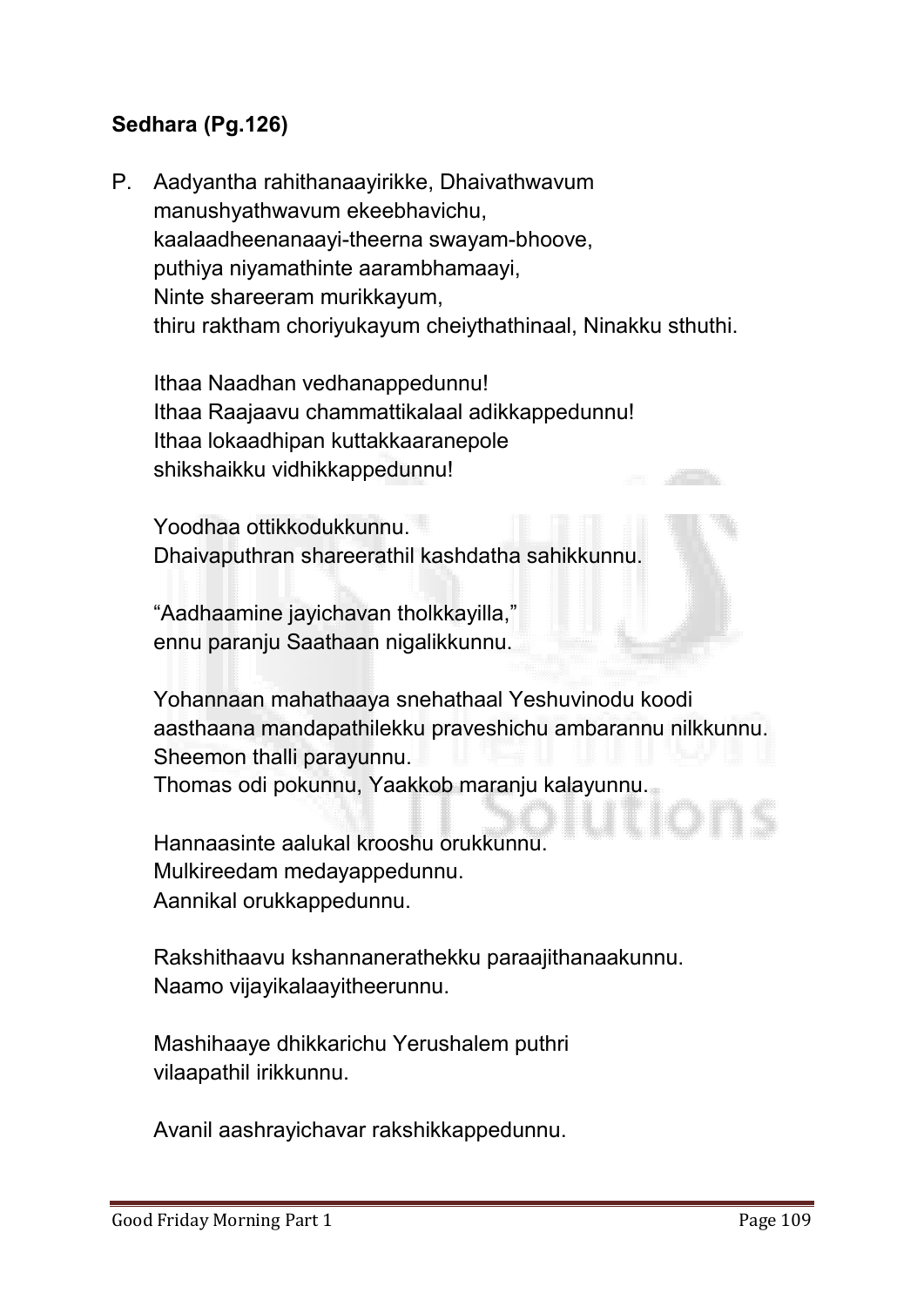#### Prayer

**P. O Lord, who is without beginning and end and beyond time itself, and yet lived within the limitations of space and time as fully God and fully Man, we praise You because You established a new covenant for us by allowing Your body to be broken and Your holy blood to be shed.** 

**Behold, the Lord is in agony! Behold, the King is being flogged with a whip! Behold, the Lord of the universe is being sentenced like a criminal!** 

**Judas is betraying. The Son of God is bearing the agony.** 

**Satan gloats and says, "I who triumphed over Adam, will never know defeat."**

**John, with great love, follows Jesus into the courtyard of the High Priest and stands in shock. Simon denies the Lord. Thomas runs away and James hides.** 

**Annas' people are preparing the cross. A crown of thorns is being prepared. Nails are being sharpened.**

**The Saviour seems to be losing the battle. For us, however, by that defeat, we are indeed victors.** 

**The daughters of Jerusalem who defied the Messiah are lamenting.**

**Those who put their trust in Him are indeed saved.**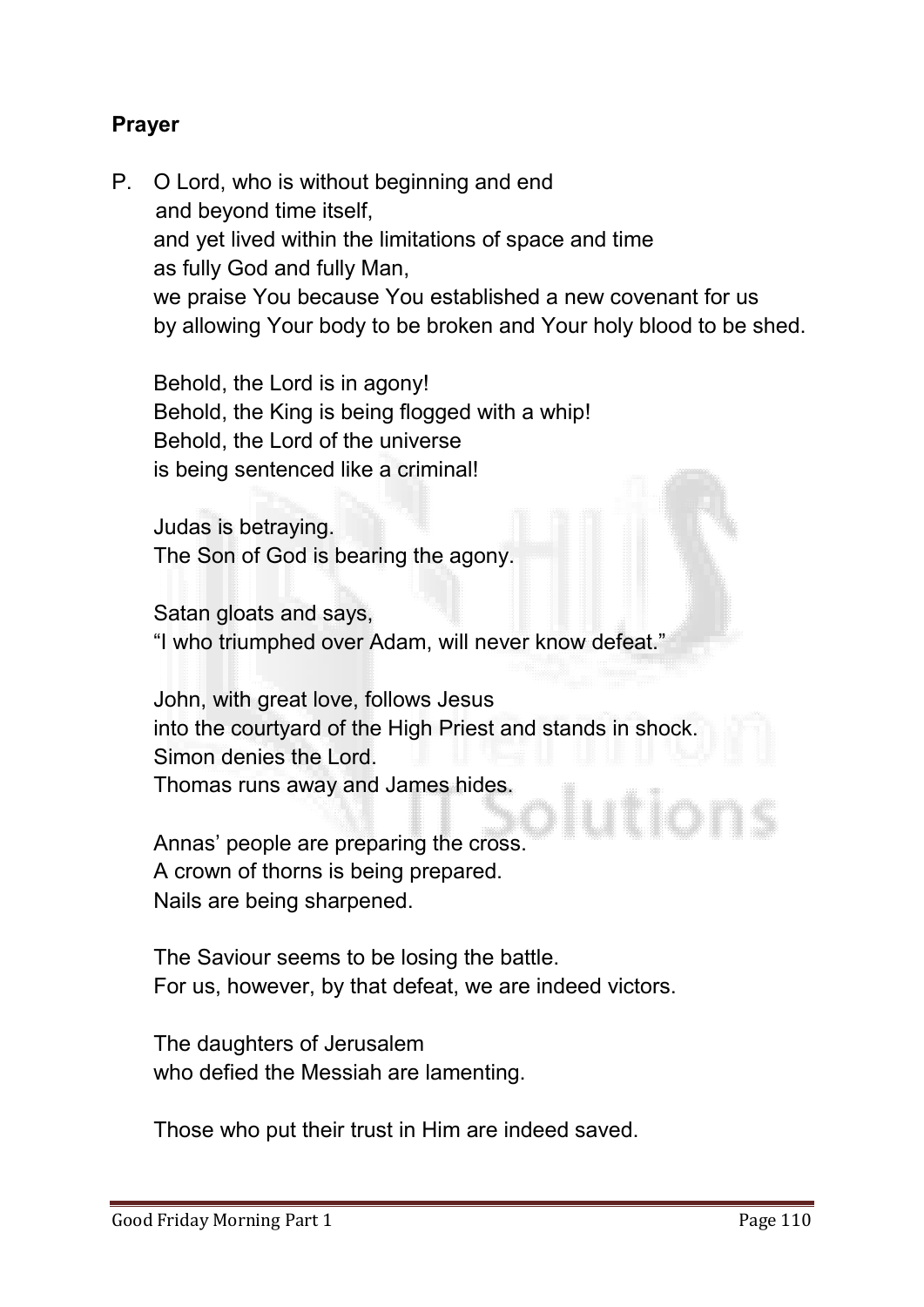**Thiru Sabhaye upadravangalil-ninnu rakshikkayum, athinte santhaanagale Ninte chirakin keezhil marachu-kollukayum cheiyyename.** 

**Ninakkum, Pithaavinum, Parishudha-Roohayikkum, sthuthiyum, sthothravum njangal arppichu-kollunnu, hosho vab'kulas ban la'olmen.**

**C. Amen.**

#### Madharaasha (Pg.127)

- **1. Neethimaan maunamode – nyaaya-sthalathil. Ethumura cheiyya – thadikal kondidunnu. Baliyaade-poleyavan ethirk-kaathe nilkkum nerathil, Yoodhajanam dhweshathaal krooshippaan-alarunnu.**
- **2. Maalaakamaar uyarathil ilakunnu. Srshttaavin peeda – kandavar urukunnu. Manassodayyo Dhaivasuthan apamaanangal ettiduvaan bhuthalathil vannudhicha snehathe sthuthikkunnu.**
- **3. Peedakal Thanmel anavadhiyaai chumathunnu. Yoodhar krodhamode dhandanagal cheiythidunnu. Thuppunnavar thirumukathil. Njottunnu shirasinmel. Kashdapaadhanavadhi-yettidunnu Parameshan.**
- **4. Hae! paapee nee, Rakshakane nokkeeduka. Dheveshan Thaan enthu pizha cheiythihathil? Rogikale sukamaakki. Marichavare uyarppichu.**

**Theettiyavan vishannavare, rakshichaan paapikale.**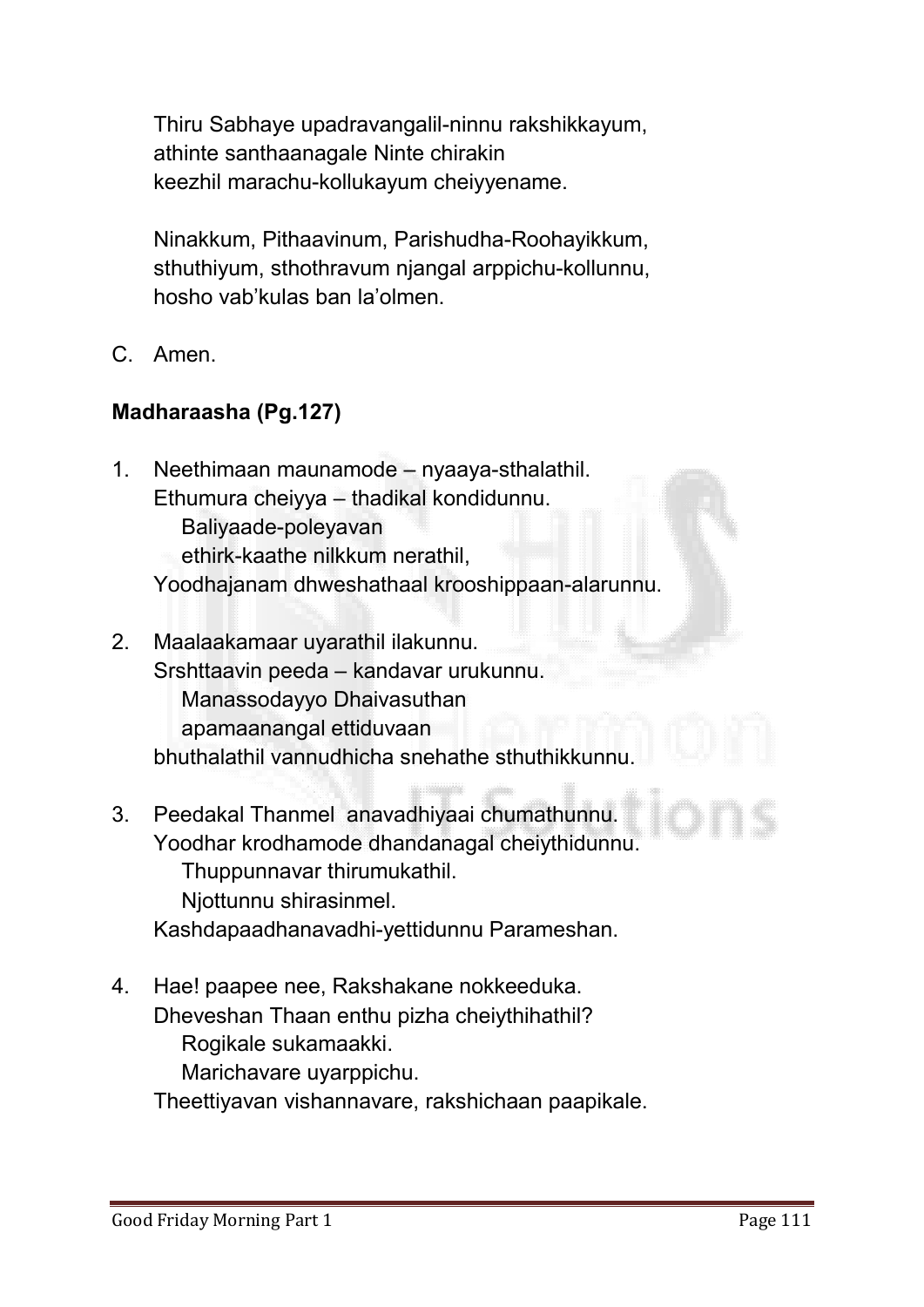**Lord, save Your holy Church from all the persecutions of the evil one and protect her children under Your wings.** 

**We will offer praise and thanks to You, to the Father and to the Holy Spirit, now and all the days of our lives.** 

**C. Amen.** 

#### **Teachings**

- **1. The Righteous One is silent at the place of judgment. Though not saying a word, He is being beaten. When He stands like a sacrificial lamb, without resisting, the Jewish people angrily shout, "Crucify Him!"xxvii**
- **2. The angels on high, are shaken. Seeing the Creator suffering, they are melting away. Let us praise the love that brought the Son of God willingly down to earth to take shame and accusations upon Himself.**
- **3. They cast great suffering upon Him. The Jews, angrily ill-treat Him. They spit on His holy face. They poke His head. The Lord of lords takes on Himself immense suffering.**
- **4. O You Sinner, look at the Saviour. What crime did the Lord of lords commit in this world? He healed the sick. He raised the dead.**

**He fed the hungry and saved sinners.**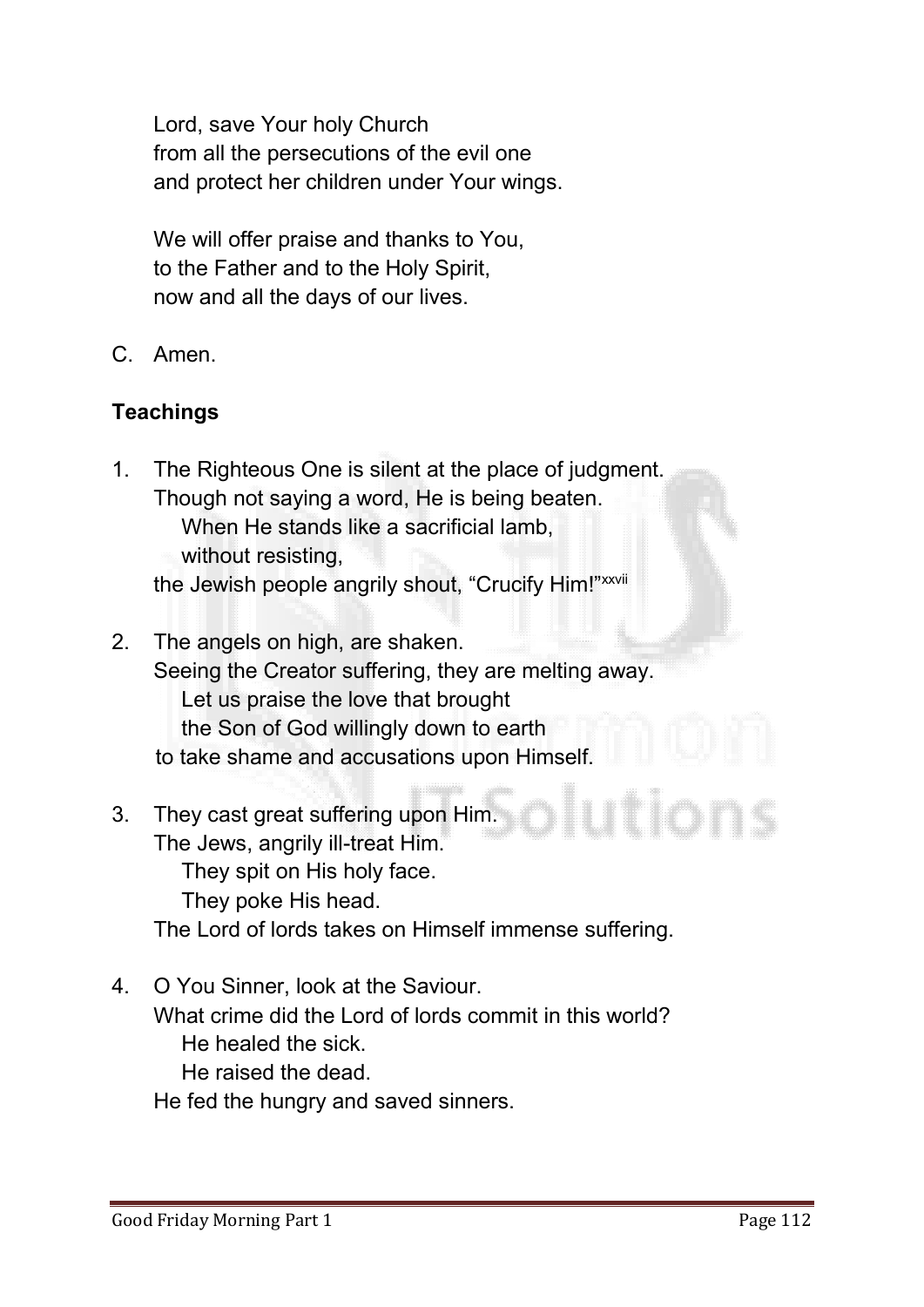#### Baathedh Haasha (Pg.128)

*(Prathivaakyam: ┼ Njangalude Dhaivamaaya Karthaave, njangalodu karuna cheiyyename. Kuriyelaayisson.)* 

**1. Njangalkkaai etta Nin kashtatha, thaazhcha Karthaave vazhthappettathaaka.**

*(Prathivaakyam)* 

**2. Mesreminte – raajan Pharavon Israyelaam – Dhaivajanathe nishdooramaayi – peedhippichayyo. Kandu Dhaivam Thaan jana dhaasyam, kettavarude nilaviliyeyum.**

#### *(Prathivaakyam)*

**3. Swantha janathe – viduvippanaai kunjaadinte – rudhiram chi-nthi. Ghaathakan kayyil – Mesre-myare elppichathinaal avarkku naasham, bhavanam thorum nilavili ettam.**

#### *(Prathivaakyam)*

**4. Pokaam, nammude shathru thottu. Bandhichavane Karthan krooshil. Odeeduveen vegam – neduvin raksha mochanam namukkai thiru rakthathaal. Labhichu swargeeya daanam krooshil.**

*(Prathivaakyam)* 

#### Mar Apreminte Baaoosa (Pg.129)

*(Prathivaakyam: ┼ Njangalude Dhaivamaaya Karthaave, njangalodu karuna cheiyyename. Kuriyelaayisson.)* 

**1. Njangalkkaayathi kashtathakal ettoru Naadha, njangale Nee anugrahichavayin pankum Nin raajyohariyum nal-ke-name.**

*(Prathivaakyam)*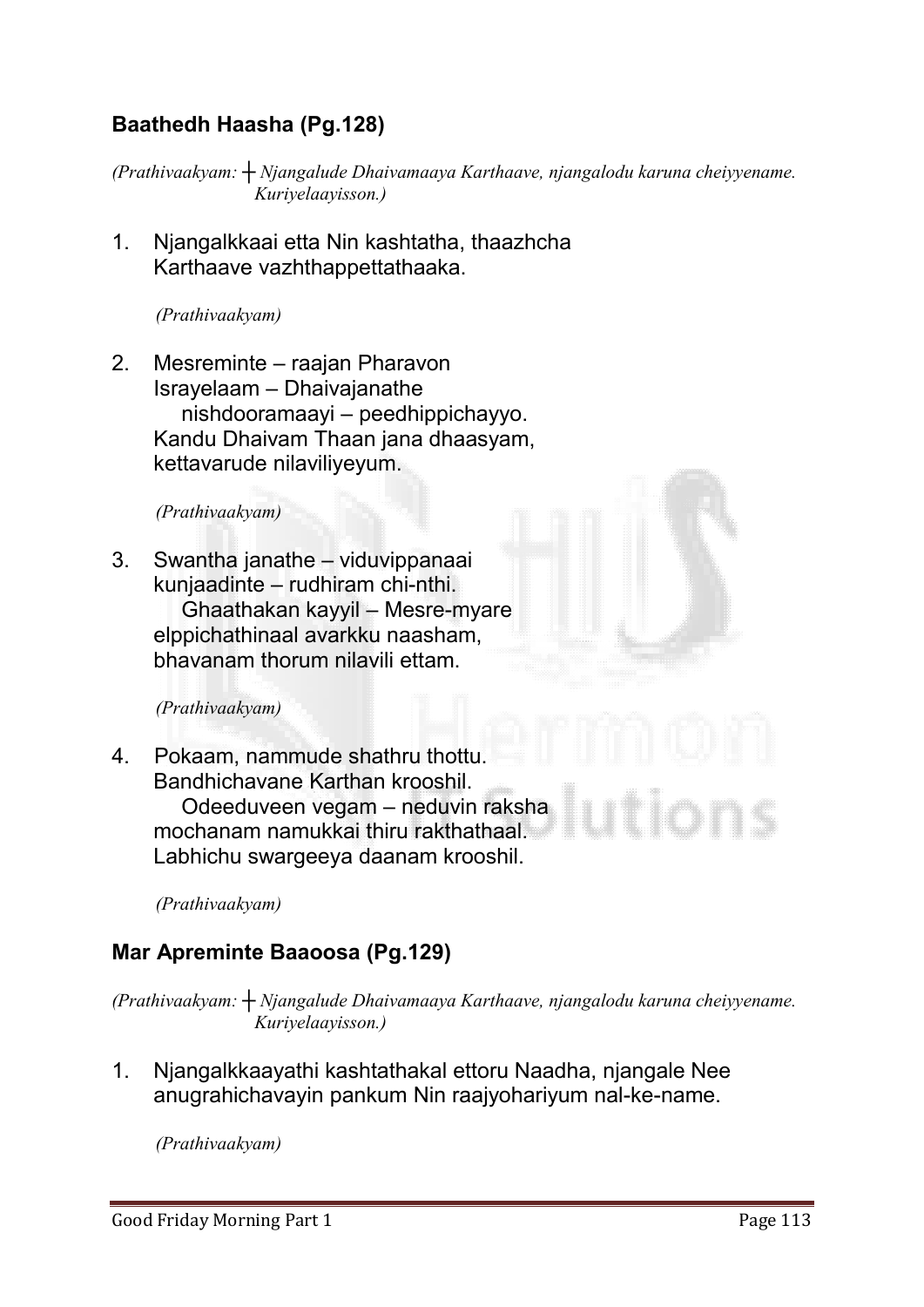#### Song of Passion

*(Response: ┼ O Lord our God, have mercy on us. Lord, have mercy)*

**1. O Lord, blessed be the hardship and humiliation that You endured for our sake.** 

*(Response)*

**2. Pharaoh, the king of Egypt cruelly tortured God's people, the Israelites. The Lord saw the oppression of His people and heard their cry.xxviii** 

*(Response)*

**3. To deliver His own people the blood of the lamb was shed. Because the Egyptians were handed over** 

**to the forces of death, they were destroyed** and there were loud cries from every house.xxix

 *(Response)*

**4. Let us go, for our enemy is defeated. The Lord defeated him on the cross. Let us hasten and obtain salvation**

**and redemption through His precious blood. We have received the heavenly gift on the cross.**

*(Response)*

#### St Ephrem's Hymn of Supplication

*(Response: ┼ O Lord our God, have mercy on us. Kurie Eliesson)*

**1. O Lord who suffered immensely for us, bless us and grant us a share in Your heavenly Kingdom.**

*(Response)*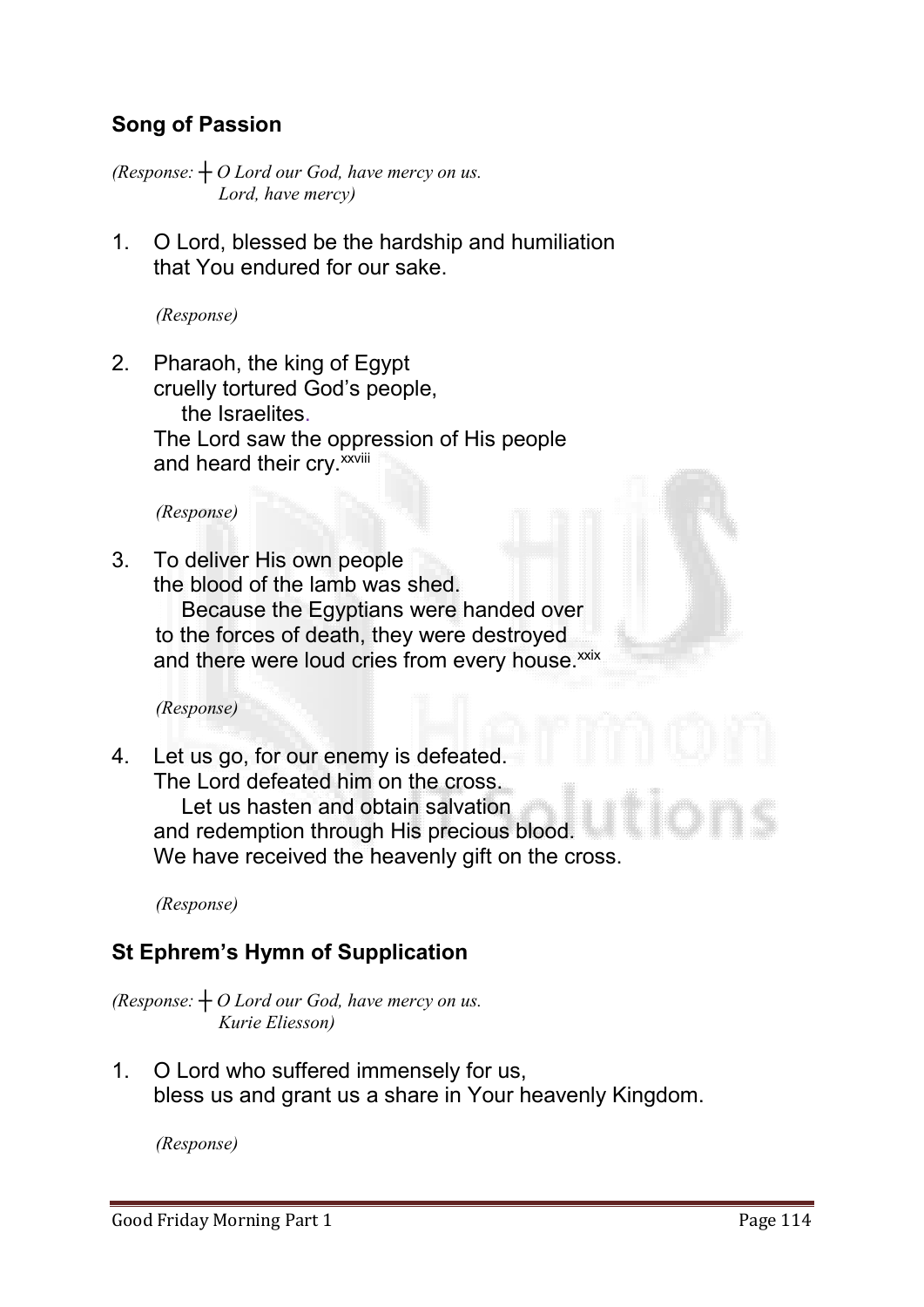**2. Mahathwathin Prabhu vaaya-avan manassa - sleebayil thoongi. Kuttamattavanu Than maranathinaai aarthuvilichu ghaathakanmaar. Rookshatharam chennaikkal pol oonamatt-aadaakum Thanne, Chuhtti valanjavar othalari – Thanmanasode vedhanakal Thaanettadha than sleebayaal sarvareyum Thaan udharichu.**

#### *(Prathivaakyam)*

**3. Velichathin sutharayavaram – shishyanmaar odippoyi. Koorirulin-sutharaayavaro, velivin Prabuvine bandhichu. Idathu vashathin naayakaraam – Hannaa, Kayyapha, Yoodha, ennivar-koodi valabhaaga-thalavanaam Thanne kroshichu.**

#### *(Prathivaakyam)*

**4. Srshtikalk-udayavannayone, Nee ullavaakiya nanmazhayum, manjum, veyilum ennivayaal thazhachu valaranoru maramathine, Ninmaranathin kazhuvaayi-dhushda janangal theerthathu-pol, Ninnude palavidha nanmakale – Ninn-apamanathin-aakkiyathu Nin bahu kaarunnyathaale – kshamikkannam adiyaarod-ellaam.**

#### *(Prathivaakyam)*

**5. Rogikalkkoke shanthiyathum-naanaatharamaam nanmakalum evarkkum saujanyamai nalki sanjarichirunnavanaam Dhaivasuthaa Mariyaam suthane, dhurjanam ninne dhweshichu, heenamaam kurishu marathinmel kroorathayodu tharachathupol. Ninnil ninn anavadhiyaayi-nanmakal etteedum eeyadiyaar Ninnod ennum cheiythavayaam-thinmakal krupayaal mochikka.** 

#### *(Prathivaakyam)*

**6. Oomar, chekidar, kurudanmaar-ennivare Nee sukhamaaki. Mlhecha kushta rogikale, muttum shudhi varuthi Nee. Neecha-pishachin baadhakle – manusharil ninn-aakatti Nee. Kadalukal, kaattukal aayavayin – kopathe Nee shami-ppichu.**

#### *(Prathivaakyam)*

**7. Ee Nin shakthikal yaathonnum – thava sukha kshemangal karuthi upayogikkaathirunnoru Nin dhivya aathma parithiaagam Njangalil Ninnude aathmaaval Nee prathibimbicheeduka. Namaskaaram kelkkunnavane – yaachanakal nalkunnavane, njangalin praarthanakal kettu – yaachanakal nalkeedename.**

*(Prathivaakyam)*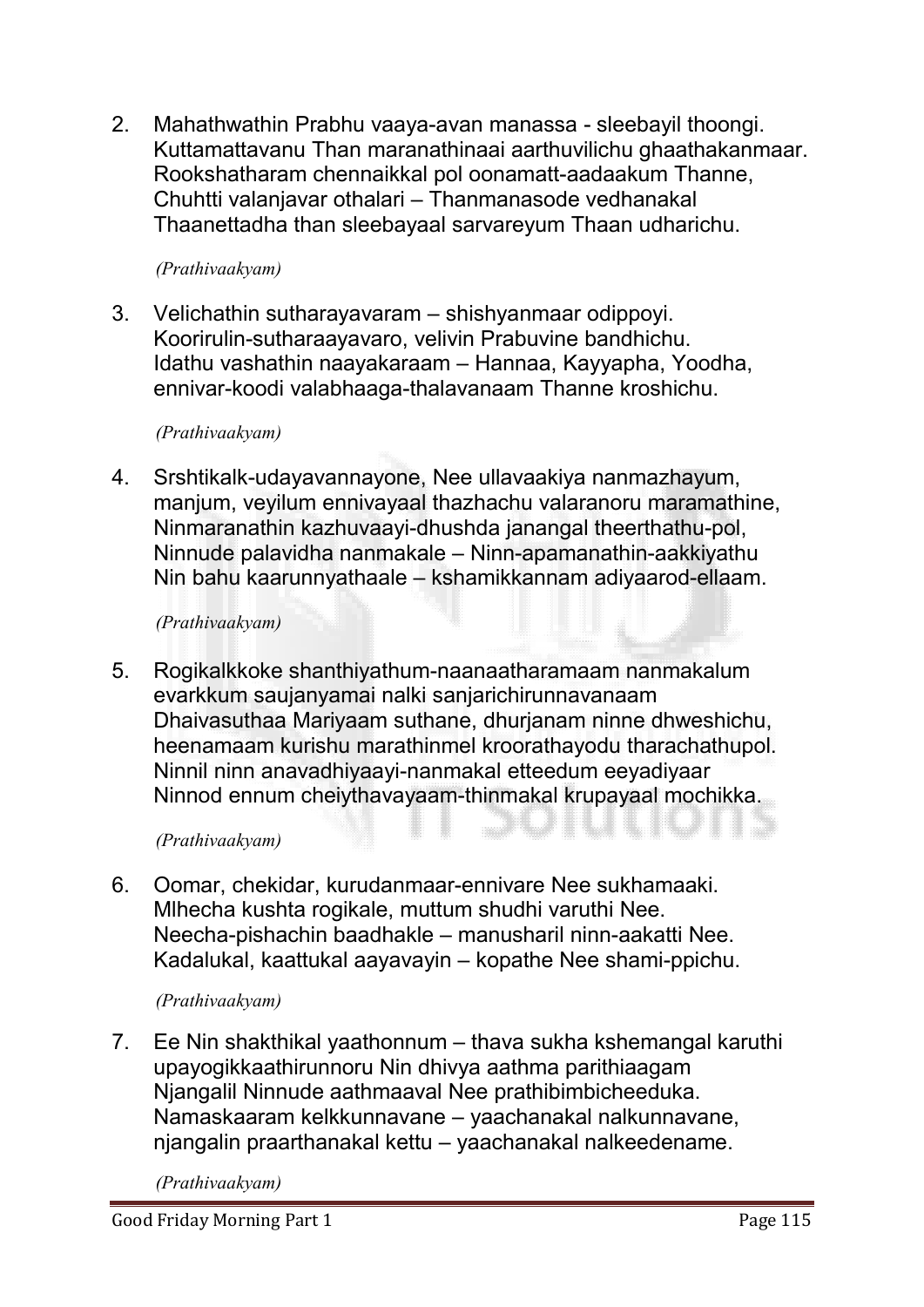**2. The One who is the Prince of Glory, willingly hung on the cross. The wicked people clamoured for the death of the blameless One. Like wolves, they howled together and surrounded You, the Lamb without blemish. By the pain that You willingly bore on the cross, You saved humanity.**

*(Response)*

**3. The enlightened disciples ran away. Those in darkness, crucified the Prince of Light. The leaders of unrighteousness, Annas, Caiaphas and Judasxxx together, crucified the Head of the righteous.**

*(Response)*

**4. O Creator of the Universe, the rain, mist and the sunlight that You created, allowed this tree to grow strong and healthy but this same tree was used by wicked people to insult You at Your death. In Your great mercy, forgive us, Your servants when we too have used Your manifold blessings to humiliate You.**

*(Response)*

**5. O Son of God, Mary's son, who comforted the sick and generously bestowed manifold blessings on many as You moved around, encountered untold suffering from the wicked and was cruelly nailed on the lowly cross. We, who receive countless blessings from You, ask for Your mercy to forgive us the sins we commit against You everyday.**

*(Response)*

**6. You healed the dumb, the deaf and the blind. You completely cleansed the lepers. You delivered those who were possessed by the devil. You calmed the fury of the wind and the sea.**

*(Response)*

**7. You did not use any of these strengths for Your own good. May the divine self-denial manifested in You be revealed in us through the Holy Spirit. O Lord, who listens to our worship and answers petitions, hear our prayers and grant our petitions.**

*(Response)*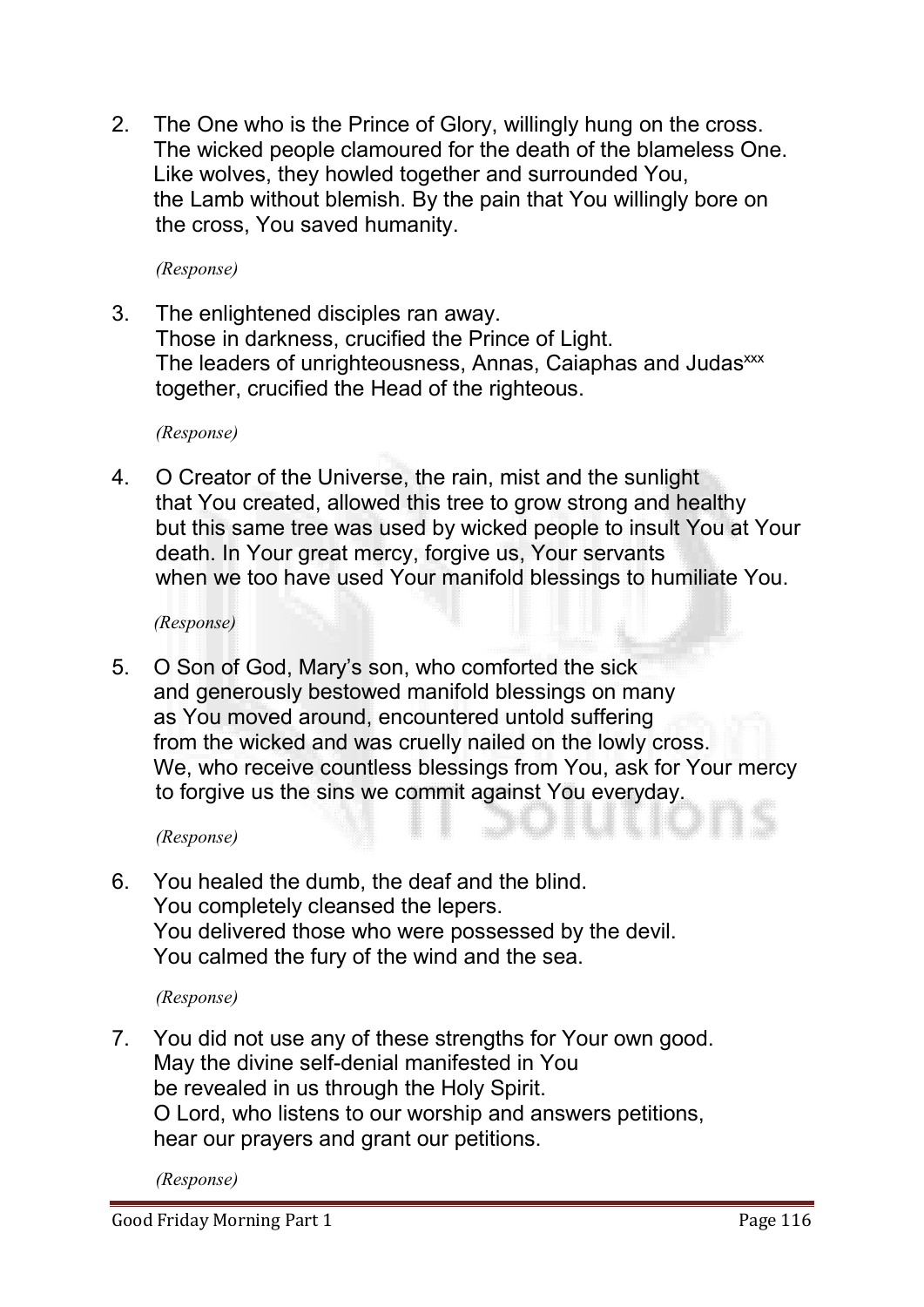#### Kauma (Pg.126)

#### *(Moonnu praavashyam pattakkaarente pinnaalle ettuchollenam)*

**Thanne thalli paranja Sheemonodu, avante kuttangal kshamicha Mashiha Thamburaane, Ninnil abhayam prapichirikkunna njangalodu karuna cheiyyename.** *┼ Kuriyelaayisson.*

#### *(Pattakkaarente pinnaalle ettuchollenam)*

**Njangalude Karthaave, Ninakku sthuthi, Ninte Pithaavinu bahumaanavum, Parishudha-Roohaaikku vandhanavum, pukazhchayum undaayirikkatte. Paapikalaaya njangalude-mel anugrahangalum, karunakalum undaayirikkename. Melulla Yerushaleminte vaathilukal thurannu, Mashihaaye, Ninte simhaasanathin munpaake, njangalude praarthanakal praveshikkumaar-aakaname. Njangalude Karthaave, Ninakku sthuthi. Ennekkum njangalude sharanavume, Ninakku sthuthi. Baarekmaar.** 

#### *(Allenkil geetham)*

**Karthaa, sthuthi Ninakku, Thaathanu bahumaanam, Vishudha-Roohaaikku, pukazhcha vandhanam. Paapikalaakunna, Ninnude adiyaaril anugraham, krupayum chorinjeedename Nee. Melulla Yerushalem vaathil thurannittu, Mashiha, simhaasane praarthana ethaname. Sthuthi en Karthaave, sthuthi en Karthaave, nithya sharanavume, sthuthithe. Baarekmaar.**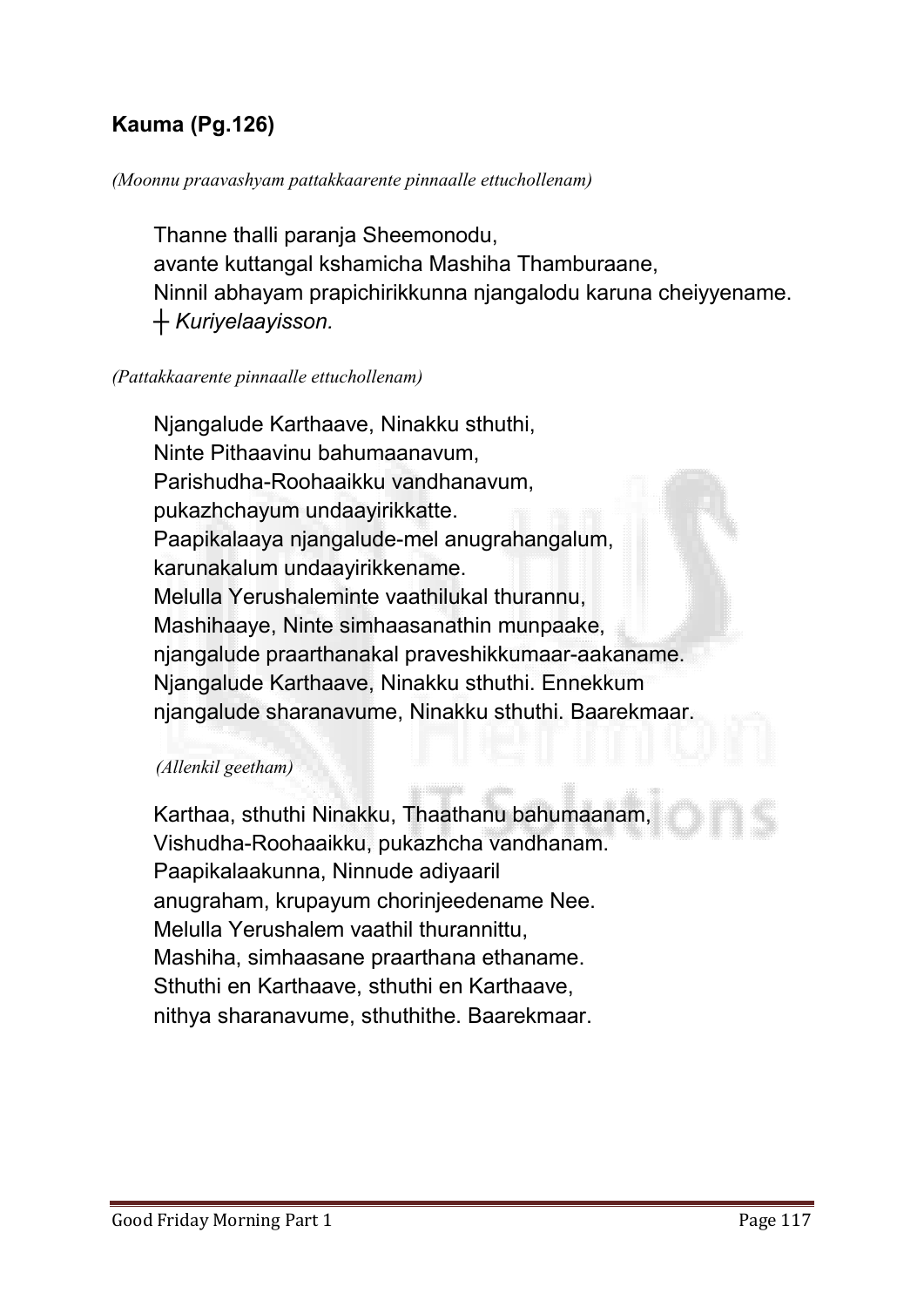#### Adoration

#### *(To be said three times after the priest)*

**O Lord the Messiah, who forgave Peter even though he denied Thee, have mercy on us, who take refuge in Thee.** *┼ Lord, have mercy.*

#### *(Repeat after the priest)*

**Our Lord, praise be to Thee, glory be to Thy Father, and our praise and worship be to the Holy Spirit. May Thy blessings and mercies be on us sinners. O Messiah, open the doors of heavenly Jerusalem so that our prayers may reach Thy throne of grace. Our Lord, praise be to Thee. Praise be to Thee, our eternal refuge. Bless us O Lord.** 

#### *(Or in song)*

**Praise be to Thee O Lord, glory be to the Father and to the Holy Spirit, our praise and worship. Bestow Thy blessings and grace upon us, Thy sinful servants. O Messiah, open the doors of heavenly Jerusalem so that our prayers may reach Thy throne of grace. Praise be to Thee O Lord. Praise be to Thee O Lord. Praise be to Thee, our eternal refuge. Bless us O Lord.**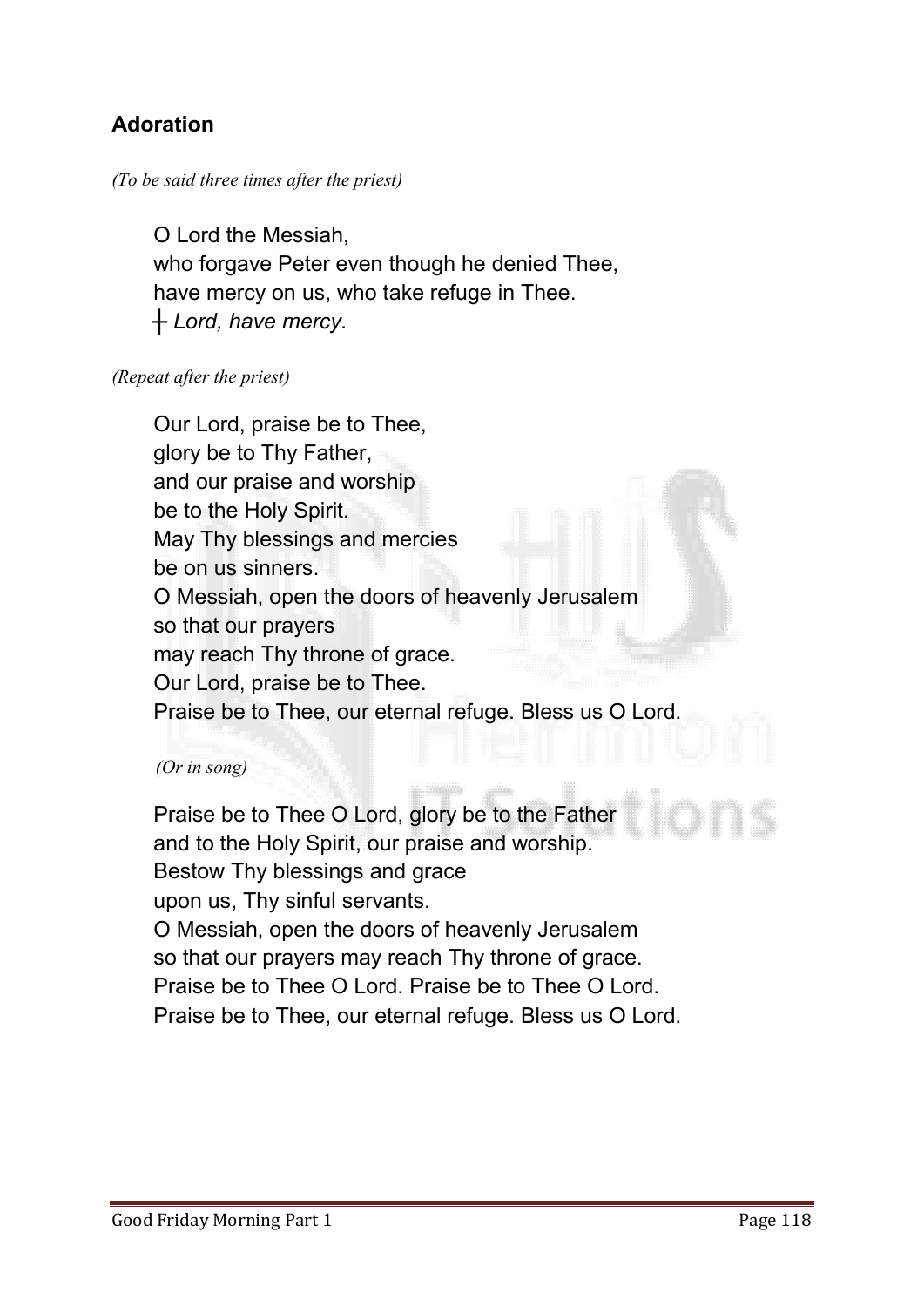#### Karthaavinte Praarthana (Pg.2)

- **P. Swargasthanaaya njangalude Pithaave,**
- **C. Ninte naamam parishudham aakkapedename. Ninte Raajyam varename; Ninte ishtam swargathile-pole, bhoomiyilum-aakaname. Njangalkku aavashyamulla aahaaram innu njangalkku tharename. Njangalude kadakkaarodu njangal kshamichirikkunnathu-pole, njangalude kadangalum, dhoshangalum, njangalodum kshamikkename. Njangale pareekshayilekku praveshippikkaathe, njangale dhushtanil ninnu rakshichu-kollename; enthukondennaal, Raajyavum, shakthiyum, mahathwavum, ennekkum Ninakkullath-aakunnu. Amen.**

*(Allenkil geetham)*

#### Karthaavinte Praarthana (Pg.3)

- **P. Swarlokathil-irunnarulum Dheva, njangalude Thaatha,**
- **C. Ninthiru-naamam paavanamaai, perumaarapettee-dename.**
- **P. Thaathaa Ninnude thiru Raajyam, vannee-daname eeyulakil.**
- **C. Thiruhitham ethu-pol suraloke, athu-polivideyum-aakaname.**
- **P. Vendunn-aahaaram engalkkinn-ekaname Nee Karthaave.**
- **C. Anyarod-engal kshamichathu-pol, adiyaar paapam mochikka.**
- **P. Pareekshayil-engale aakkaruthe, dhushtanil ninnozhi-vaakkuka Nee.**
- **C. Raajyam, shakthi, mahathwangal, ennum Ninakkullava. Amen.**

Evangeliyon: Mathaai 26:47-75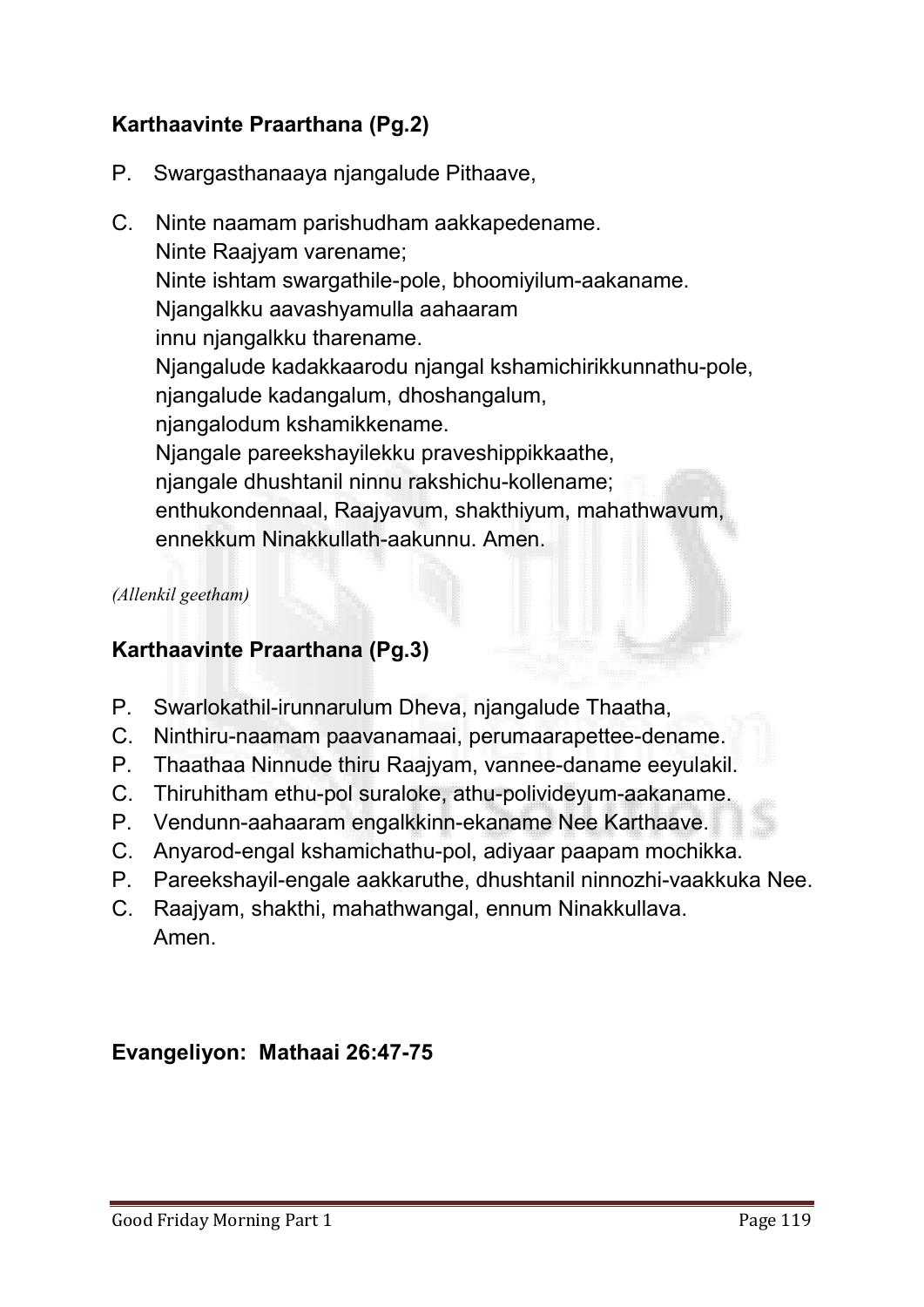#### The Lord's Prayer

- **P. Our Father in heaven,**
- **C. hallowed be Thy name. Thy Kingdom come; Thy will be done on earth, as it is in heaven. Give us this day our daily bread. Forgive us our sins and offences, as we forgive those who sin against us. Lead us not into temptation and deliver us from the evil one; for Thine is the Kingdom, the power and the glory forever and ever. Amen.**

*(Or in song)*

#### The Lord's Prayer

- **P. Our Father in heaven,**
- **C. Hallowed be Thy name.**
- **P. Thy Kingdom come;**
- **C. Thy will be done on earth, as it is in heaven.**
- **P. Give us this day our daily bread.**
- **C. Forgive us our sins as we forgive those who sin against us.**
- **P. Lead us not into temptation and deliver us from the evil one,**
- **C. For Thine is the Kingdom, the power and the glory, forever and ever. Amen.**

#### Gospel Reading: Matthew 26: 47- 75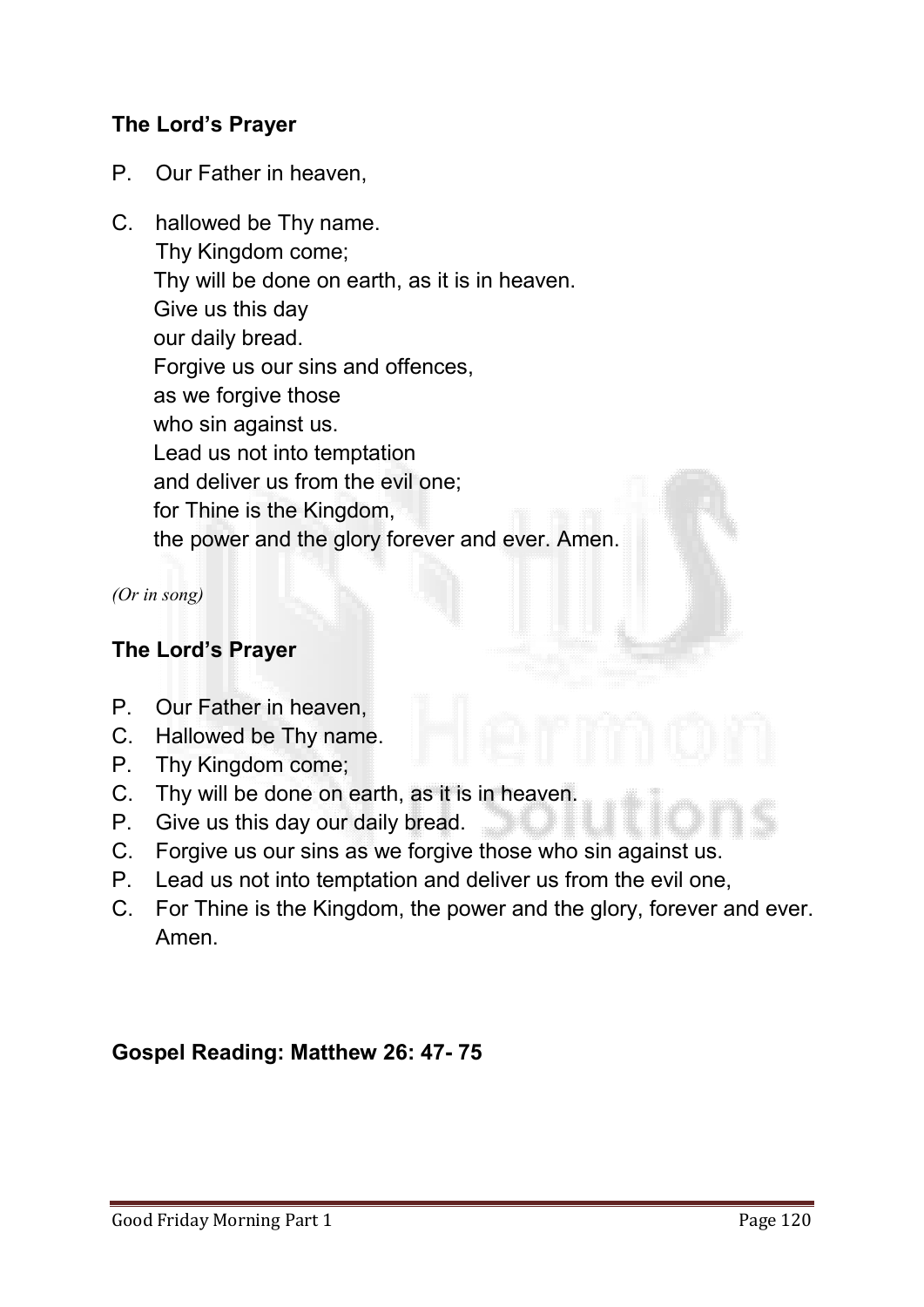#### Nikhya Vishwaasa Pramaanam (Pg.29)

- **P. Pithaavaaya Sarva Shakthanaaya,**
- **C. akaashathinteyum bhoomiyudeyum, kaanappedunnavayum kaanappedaathavayum-aaya, sakalathinteyum srshtaavaaya, sathyeka Dhaivathil njangal vishwasikkunnu.**

**Dhaivathinte eka Puthranum, sarva lokangalkkum munpe Pithaavil-ninnu janichavanum; prakaashathil ninnulla Prakaashavum, sathya Dhaivathil ninnulla sathya Dhaivavum; janichavanum srshtiyallaathavanum, thathwathil Pithaavinodu ekathwamullavanum, sakala srshtikkum mukhaantharam aayavanum; manushyaraaya njangalkkum, njangalude rakshakkum-vendi, swargathil ninnu irangi, Vishudha-Roohaayaal kanyaka Mariyaamil-ninnu jadam dharichu Manushyan-aayi; Ponthiyos Peelaathosinte naalukalil, njangalkku vendi krooshikkappettu, kashtathayanubhavichu, marichu, adakkappettu, thiruhitha prakaaram moonnaam-dhivasam uyarthezhunnettu, swargathilekku kareri, Thante Pithaavinte valathu bhaagath-irikunnavanum, avasaanamillaatha Raajathwam ullavanum, jeevich-irikkunnavareyum, marichavareyum vidhippaan, Thante mahaa-prabhaavathode, iniyum varuvaan-irikkunnavanum aaya Yeshu Mashiha aaya eka Karthaavilum njangal vishwasikkunnu.**

**Sakalatheyum jeevippikkunna Karthaavum;**

**Pithaavil-ninnu purappettu, Pithaavinodum, Puthranodum-koode vandhikkappettu sthuthikkappedunnavanum; nibyanmaarum, sleehanmaarum mukhaantharam samsaarichavanum-aaya, jeevanum vishudhiyum ulla, eka Roohaayilum, kaatholikavum, apostholikavum aaya eka vishudha Sabhayilum njangal vishwasikkunnu.**

**Paapa mochanathinulla maamodheesa onnu maathramennu njangal ettu paranju, marichavarude uyirthezhunnelpinum, varuvaan-irikkunna lokathile puthiya jeevanum, njangal nokki paarkkukayum cheiyyunnu. Amen.**

- **D. Baarekmaar. Sthauman kaalos.**
- **C. Kuriyelaayisson.**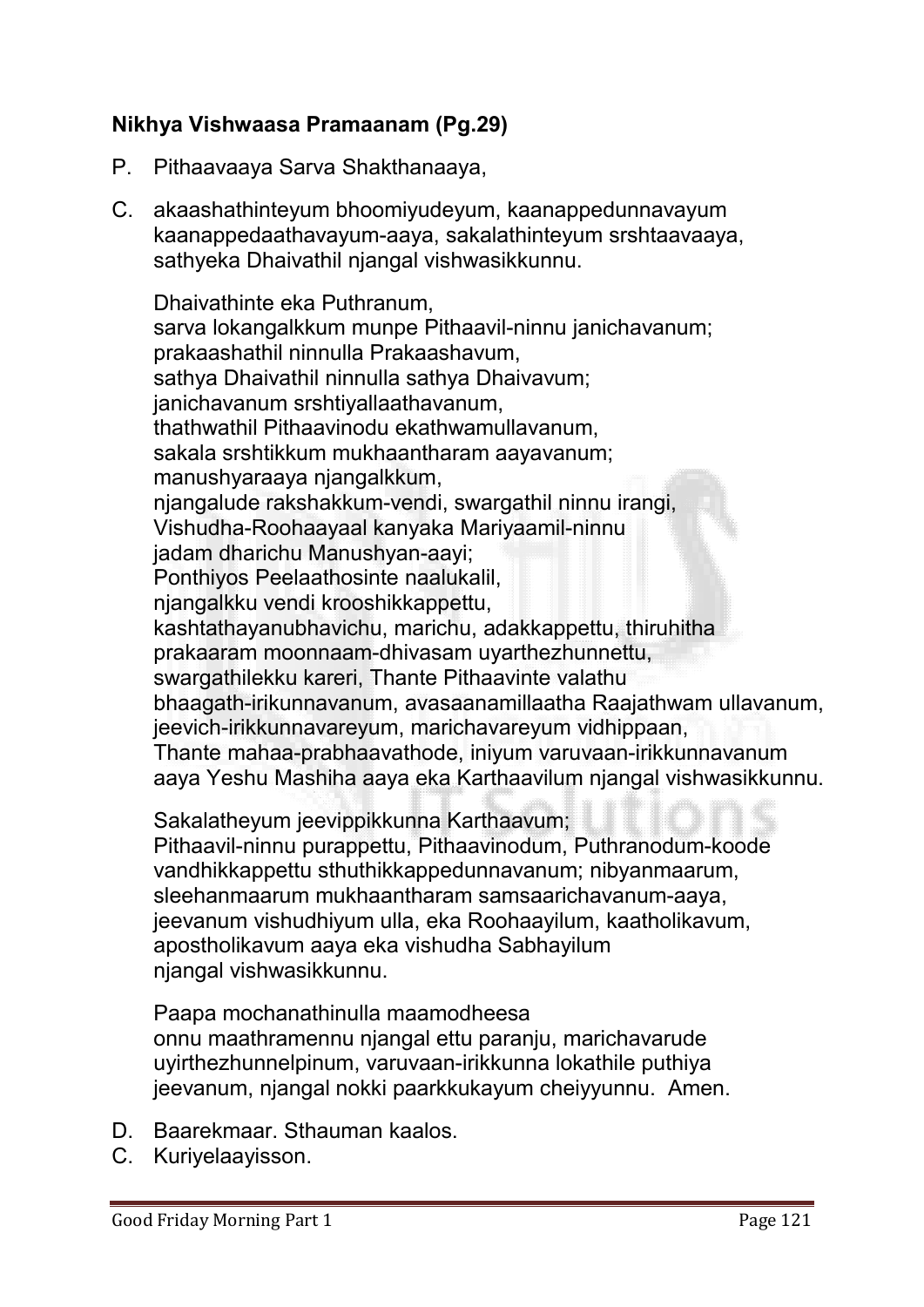#### Nicene Creed

- **P. We believe in the one true God, the Father Almighty;**
- **C. Maker of heaven and earth and of all things visible and invisible.**

**We believe in one Lord Jesus Christ, the only-begotten Son of God, begotten of the Father before all worlds; Light of light, very God of very God; begotten not made, being of one substance with the Father, by whom all things were made; who, for us and for our salvation, came down from heaven and was incarnate by the Holy Spirit of the virgin Mary, and was made Man; He was crucified also for us in the days of Pontius Pilate; He suffered and died and was buried; on the third day He rose again by His own holy will, ascended into heaven and sits at the right hand of the Father; He shall come again with glory, to judge both the living and the dead; and of His Kingdom, there will be no end.** 

**We believe in the Holy Spirit, the Lord and giver of life; who proceeds from the Father; who with the Father and Son together is worshipped and glorified; who spoke by the prophets and the apostles; and we believe in one holy catholic and apostolic Church.**

**We acknowledge one baptism for the forgiveness of sins and look forward to the resurrection of the dead and the new life of the world to come. Amen.** 

- **D. Bless us O Lord. Let us stand reverently.**
- **C. Lord, have mercy.**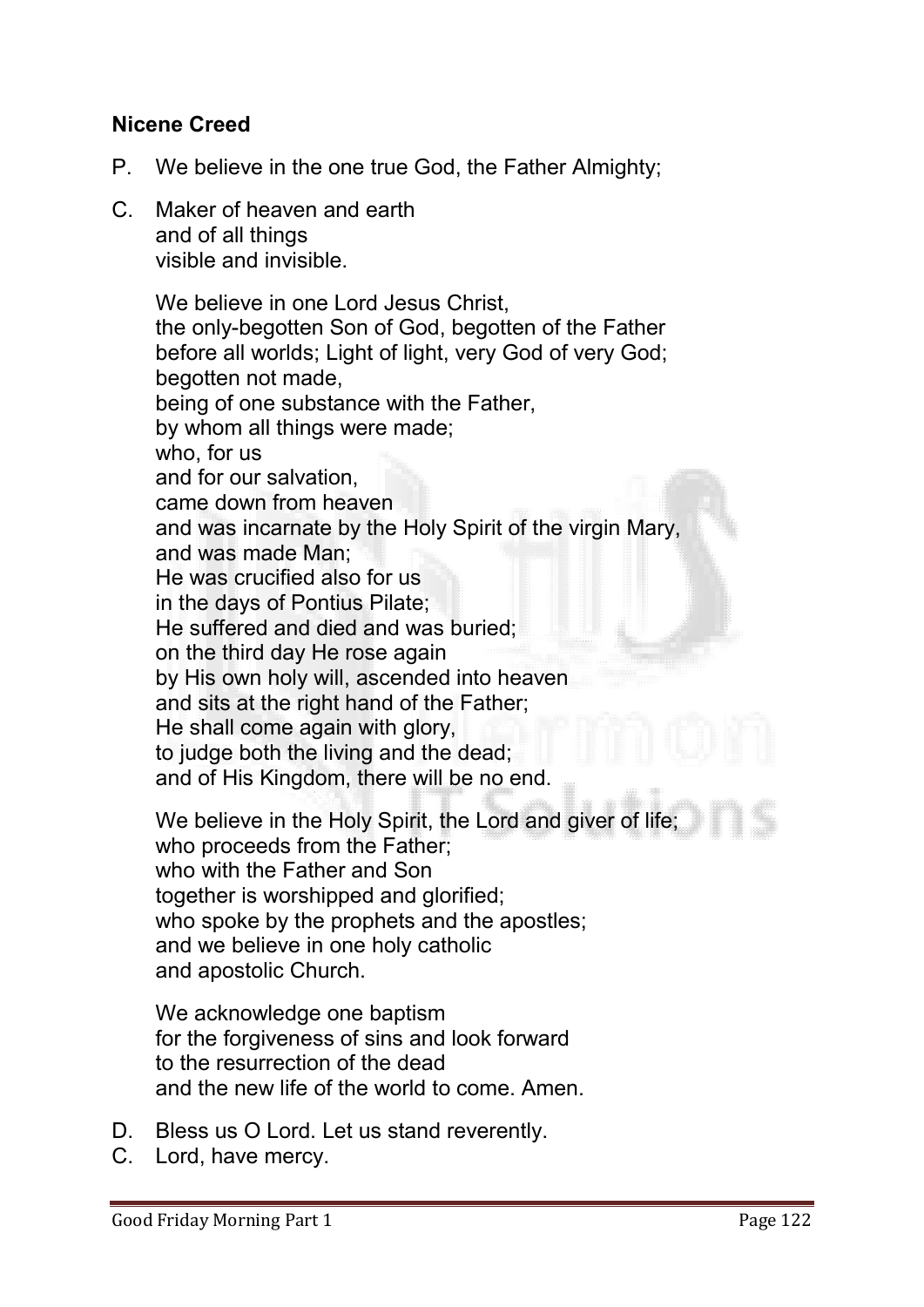#### Huthaama (Pg.30)

**P. Njangalude Karthaavum, njangalude Dhaivavume, ennekkum Ninakku sthuthi, Ninakku sthuthi, Ninakku sthuthi.**

**Njangalude Karthaaveshu Mashihaaye, Ninte krupayaalum, dhaaraalamaaya karunayaalum, njangalude praarthanakal kettu, njangalude shushroosha kaikkollename.**

**Njangalude Karthaavum Dhaivavume, njangalude sahaayathinu Nee vannu, ennekkum njangale vishudharaakkename.** 

**Njangalude Karthaave,** 

**njangalude shushroosha Ninakku ramyavum, njangalude namaskaaram Ninakku prasaadhakaravum, njangalude apeksha Ninakku sweekaaryavum, njangalude praarthana Ninakku bahumaanakaravum aayirikkename.** 

T Solutior

**Karthaave, Ninte anugrahangalum, karunakalum, sahaayangalum, krupakalum, dhaiveekamaaya Ninte sakala dhaanangalum, balaheenaraaya njangalude melum, balaheenathayulla njangalude vargathinmelum, vannu aavasichu, ennekkum paarkumaar-aakaname.**

**C. Amen.**

*(Allenkil)*

#### Huthaama (Pg.31)

**P. Sathya vishwaasikalkku balamulla kottayaayi, pishaachukalku bhayankaravum, maalaakhamaarku bahumaanyavum-aaya Dhaiva Puthrante vandhyamaya sleeba, raapakal namme kaathu marachukollumaraakatte.** 

**Dhushta manushyarude kopathil-ninnum, pishaachukkaludeyum, avishwaasikaludeyum asooyayil-ninnum, upadhravakaram-aaya adhikaarangalil-ninnum, karunayillaatha yajamaananmaarude kaikalil-ninnum, rahasyavum, parasyavum-aaya sakala shathrukkalil-ninnum, Saathante kanikalil-ninnum, aathmaavineyum, shareeratheyum kleshippikkunna dhurvikaarangalil-ninnum,**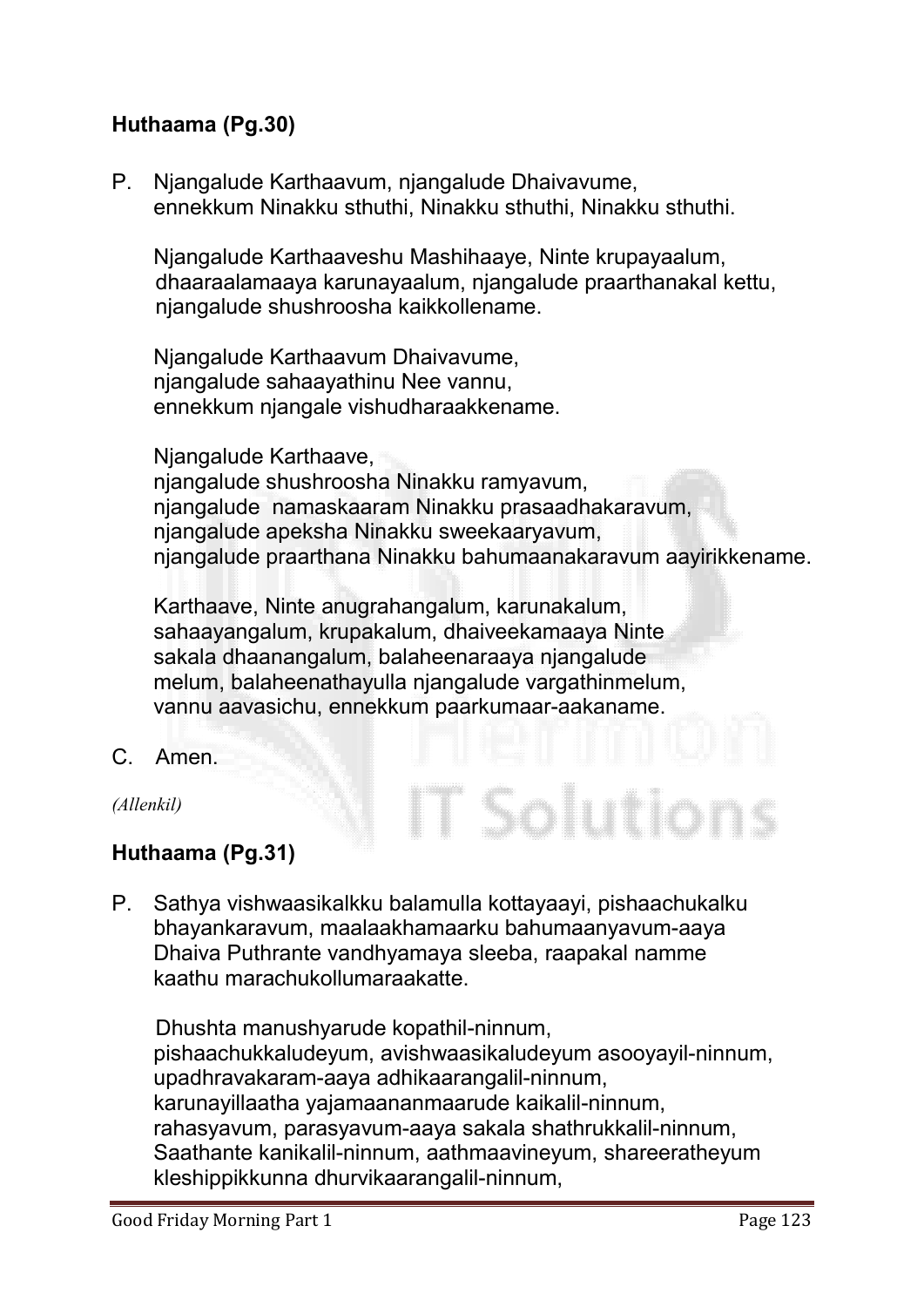#### Closing Prayer

**P. Our Lord and our God, praise be to You forever, praise be to You, praise be to You.**

**Our Lord Jesus Christ, by Your grace and infinite mercy, hear our prayers and accept our worship.** 

**Our Lord and our God, come to our help and make us holy forever.** 

**Our Lord, may our worship be pleasing to You, our adoration agreeable, our supplications acceptable, and our prayers honourable to You.** 

**O Lord, may Your blessings, mercies, help, grace and all Your divine gifts, descend upon us who are weak, and dwell with the potentially weak humanity forever.**

**C. Amen.**

*(Or)*

#### Closing Prayer

**P. May we be guarded and protected day and night by the glorious cross of the Son of God which is the strong fortress for true believers, the terror for devils and the glory of the angels.** 

**May the Lord save us and protect us all through our lives, from the wrath of evil human beings, the envy of Satan and non believers, harassing authorities, the clutches of merciless superiors, all known and unknown enemies,** 

Solutions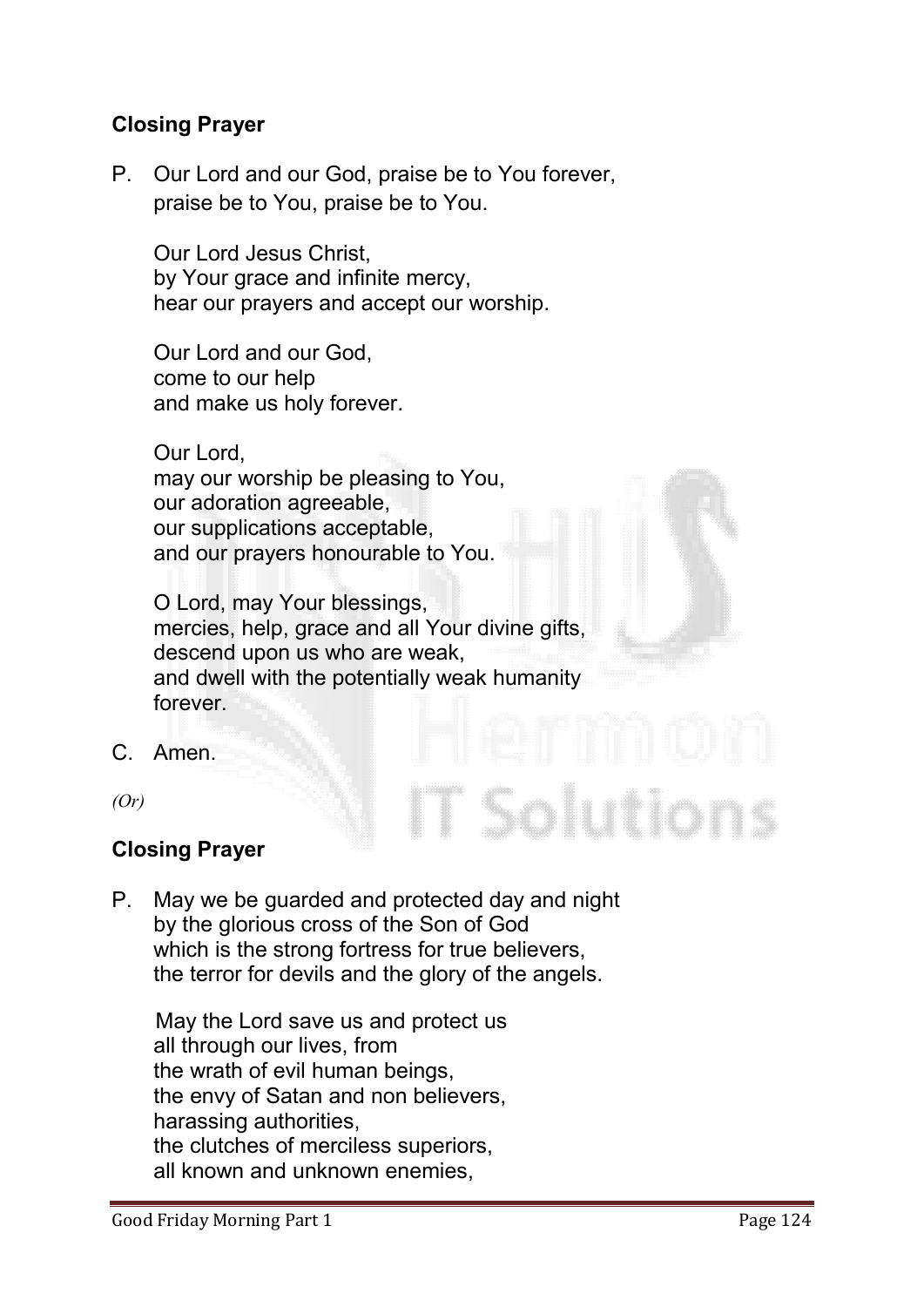**paapathinte ella shakthiyil-ninnum,** 

**Karthaavu, namme veendeduthu, nammude aayushkaalam muzhuvanum, kaathu-kollukayum cheiyyumaaraakatte.**

**C. Amen.**

#### Asheervaadham (Pg.31)

**P. Aakaashavum, bhoomiyum srshticha Karthaavinaal, ningal ellaavarum anugraheethar-aakunnu.**

**Athmeeyamaaya ee shushrooshayil, njangalodu-koode orungi vannu sambandhicha ellaavareyum, Dhaivamaaya Karthaavu anugrahichu, shudheekarikatte.**

**Pithaavum, Puthranum, Parishudha Roohaayum aaya Dhaivam, balaheenathayum, kuravumulla nammude praarthanakal, unnathamaaya Thante simhaasanathin munpaake, kelkkukayum, kaikkollukayum, cheiyyumaaraakatte.**

**C. Amen.**

# T Solutions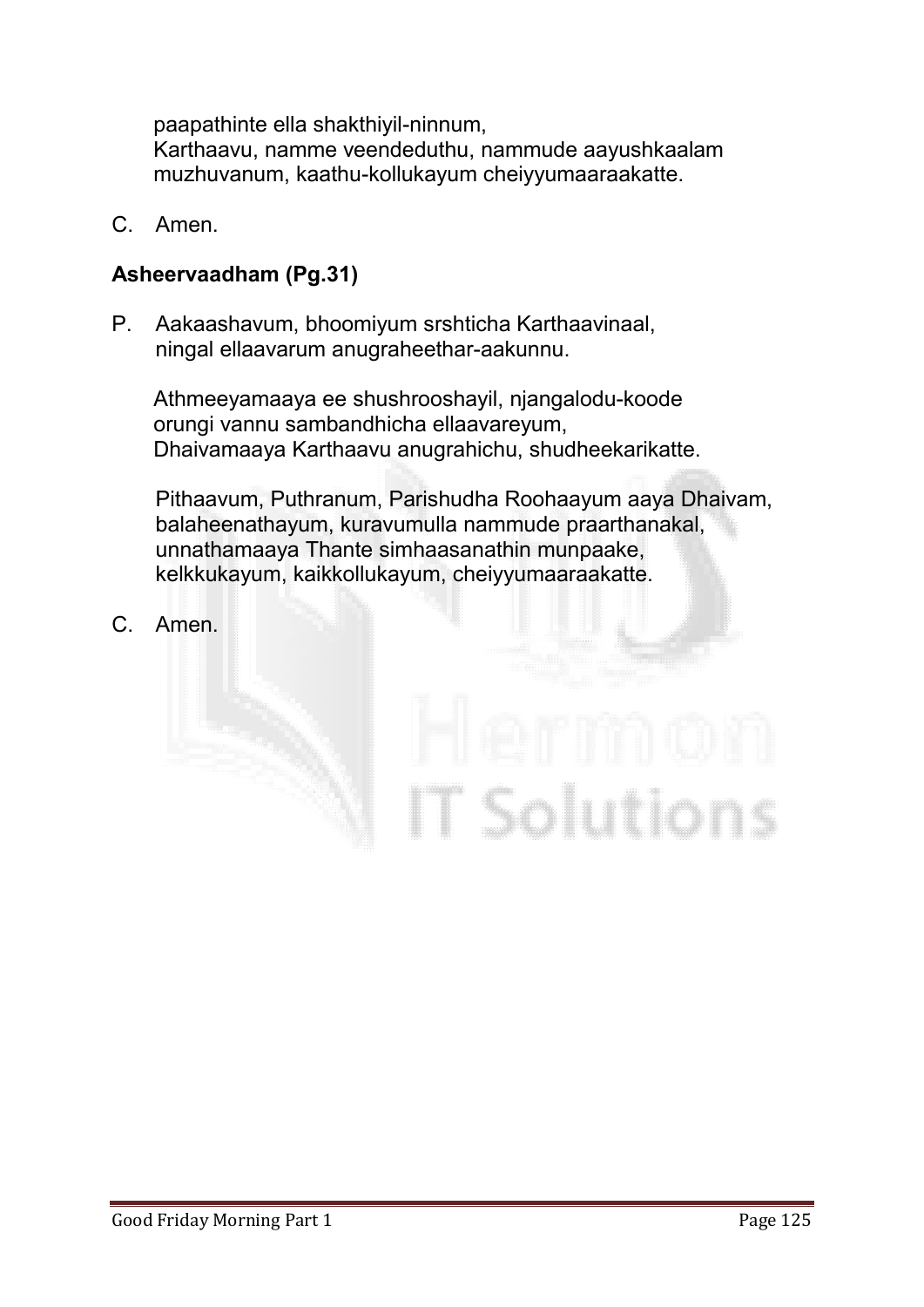**the snares of Satan, evil desires that affect both body and soul and all the powers of sin.**

**C. Amen.**

#### Benediction

**P. Blessed are you by the Lord, who made the heavens and the earth.** 

> **May the Lord God bless and sanctify all of you, who have come prepared, and joined us in this spiritual worship.**

**May our humble and inadequate prayers, be heard and accepted before the glorious throne of the Triune God, the Father, the Son and the Holy Spirit.**

**C. Amen.**

# T Solutions